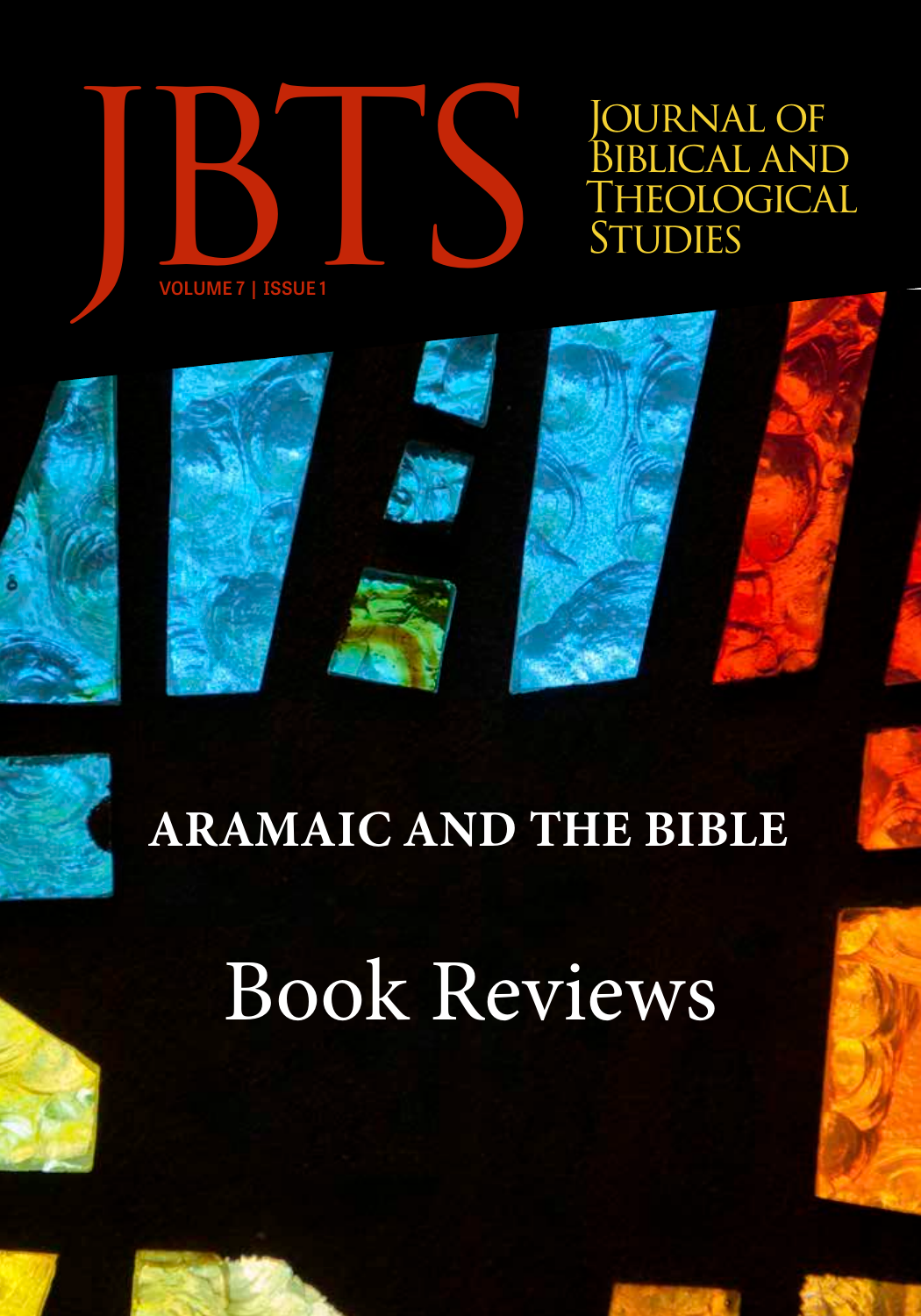# **Akopian, Arman.** *Classical Syriac***. Gorgias Handbooks. Piscataway: Gorgias, 2019. xiv + 384 pp. \$98, paperback.**

Arman Akopian has 24 years of experience on the faculty of Yerevan State University in Armenia, teaching Hebrew, Aramaic, Arabic and Syriac. He obtained a PhD from Yerevan in Oriental Studies, focusing on Semitic Philology and also has decades of experience in international affairs, including service to the United Nations and NATO. Akopian is also the author of the 2017 Gorgias Handbook *Introduction to Aramean and Syriac Students,* which discusses the language, culture and religion of Syriac-speaking peoples, including their literary work and tradition, missionary work, and communal identity.

The goal of Akopian's grammar is to provide a comprehensive course in Syriac, and he employs a unique system to accomplish this. A differentiating element in Akopian's approach is that he focuses on teaching Syriac primarily from the Serto script, moving into and incorporating Estrangela script. Typically other Syriac grammars do the opposite; beginning with Estrangela script (assuming it to be the standard) and then later incorporate or employ Serto to varying degrees. Akopian's purpose in this is to help students develop a full facility with both scripts while emphasizing that Serto was, historically, the more popular script. In many Biblical manuscripts and early Christian works, scribes used both scripts, but other grammars usually focus on teaching Estrangela. The rationale in teaching both scripts is that a student would be able to have a more complete grasp of the forms of the language going beyond a simple or limited translation ability.

Within the last two decades or so, several major Syriac grammars have been published of which Akopian's is the most recent. In 1999, Thackston's *Introduction to Syriac* was published, and has been the most commonly used grammar since. Thackston moves at a breakneck pace, with the entire substance of the grammar being twenty sections and coming in at just over one hundred pages, preceded by a rather overwhelming ten-part introductory section. In 2001, Eisenbrauns produced an English translation of Nöldeke's German-language *Compendious Syriac Grammar*, which can also be difficult starting place for a student and may be better used as a reference text. In 2005, Muraoka's *Classical Syriac* was published, and although it is labeled as "basic," it more accurately lends itself to the intermediate student. In 2016, Stephen Hallam produced *Basics of Classical Syriac* which follows a similar outline to the other popular-level "Basics" grammars that Zondervan has produced. Hallam's grammar is a good start, but has numerous typographical errors and is useful as a first step and perhaps a supplement to other grammars. Arman Akopian's grammar, in my view, excels in the areas where these other grammars fall short.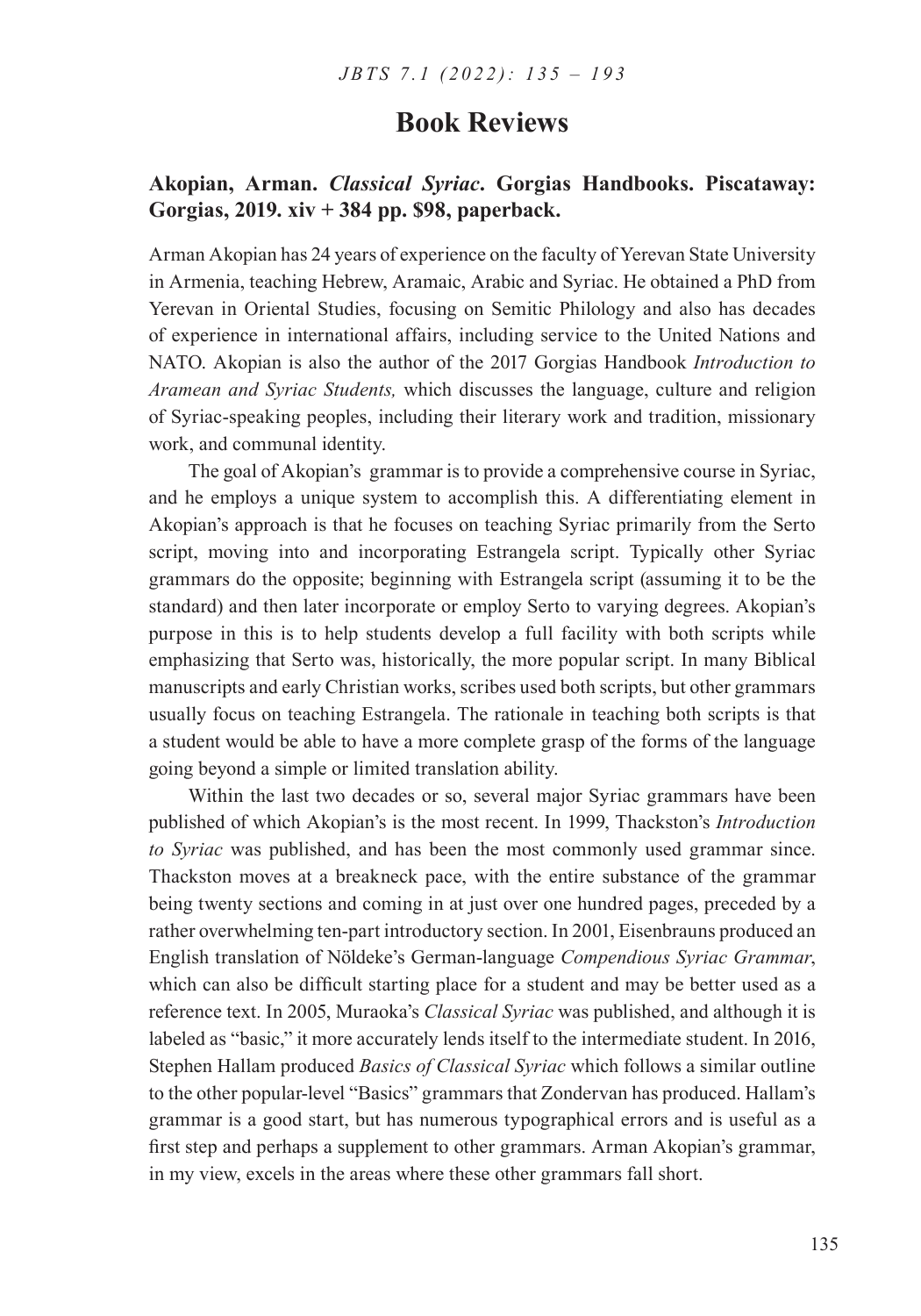There are several aspects that distinguish Akopian's grammar. First, the pace of the grammar strikes a balance that its predecessors were not able to find. It is designed to be learned over the course of one year, but it lends itself to different paces depending on the ability of the student. Like many other Syriac grammars (excepting Hallam's), it has an extensive introductory section which is comprised of eight short and simple lessons on the phonological basics of the language such as the vowels and alphabet. Following this incipient section, the grammar is divided into forty main lessons, each of which is never more than ten pages, and concludes with exercises and vocabulary which progressively increase in difficulty. From a pedagogical standpoint, it would be ideal for a student to learn the introductory portion of the grammar on their own, and then to complete one or two lessons weekly over the course of two semesters. For a language that is so foreign to modern systems of grammar, it is inadvisable to use a grammar like this in a condensed format for an intensive course. Additionally, unlike some other Syriac grammars, Akopian teaches the language with vowels. In my view, including and teaching the vowel system is the right decision, being more helpful for beginning students. Just as Classical Hebrew is taught with vowels even though these were unoriginal, teaching Syriac in this way is helpful not only for pronunciation but also for memorization and retention.

The design of the grammar is simple and the font is easy to read. This may seem very basic, but when one is using a grammar (which is read and referred to repeatedly) this is imperative. In some other available grammars (such as Thackston's *Introduction*), the font is small, the lines are very close together and the Syriac font can be difficult to read. Akopian's grammar is a physically larger book and has more pages than other grammars, but this is likely due to the fact that the font, paradigms, examples and descriptions and spaced out more widely and helpfully on each page, which works against a feeling of being overwhelmed at the page of a grammar (a feeling that students of ancient languages know well).

In terms of the drawbacks of Akopian's grammar, its primary areas for improvement are related to the sections at the end of each lesson. First, as is common among grammars, there is a final section of vocabulary and Syriac-to-English translations in each chapter, but Akopian also includes a section of English sentences for a student to translate in Syriac, which seems unnecessary. Students trying to learn Syriac are going to be interested in translating from Syriac to English and not the other way around. This inclusion seems to lengthen chapters that otherwise could have been shorter or included more relevant information. Second, it would have been helpful for the ending sections to have more space or wider margins for a student to mark in the textbook itself or to practice writing scripts. Hallam's grammar is one of the few that includes such sections and spaces, and Akopian's grammar could have been improved with such an addition.

Syriac was one of the major languages of the early church, and is especially important for biblical and theological studies. Various important early Christian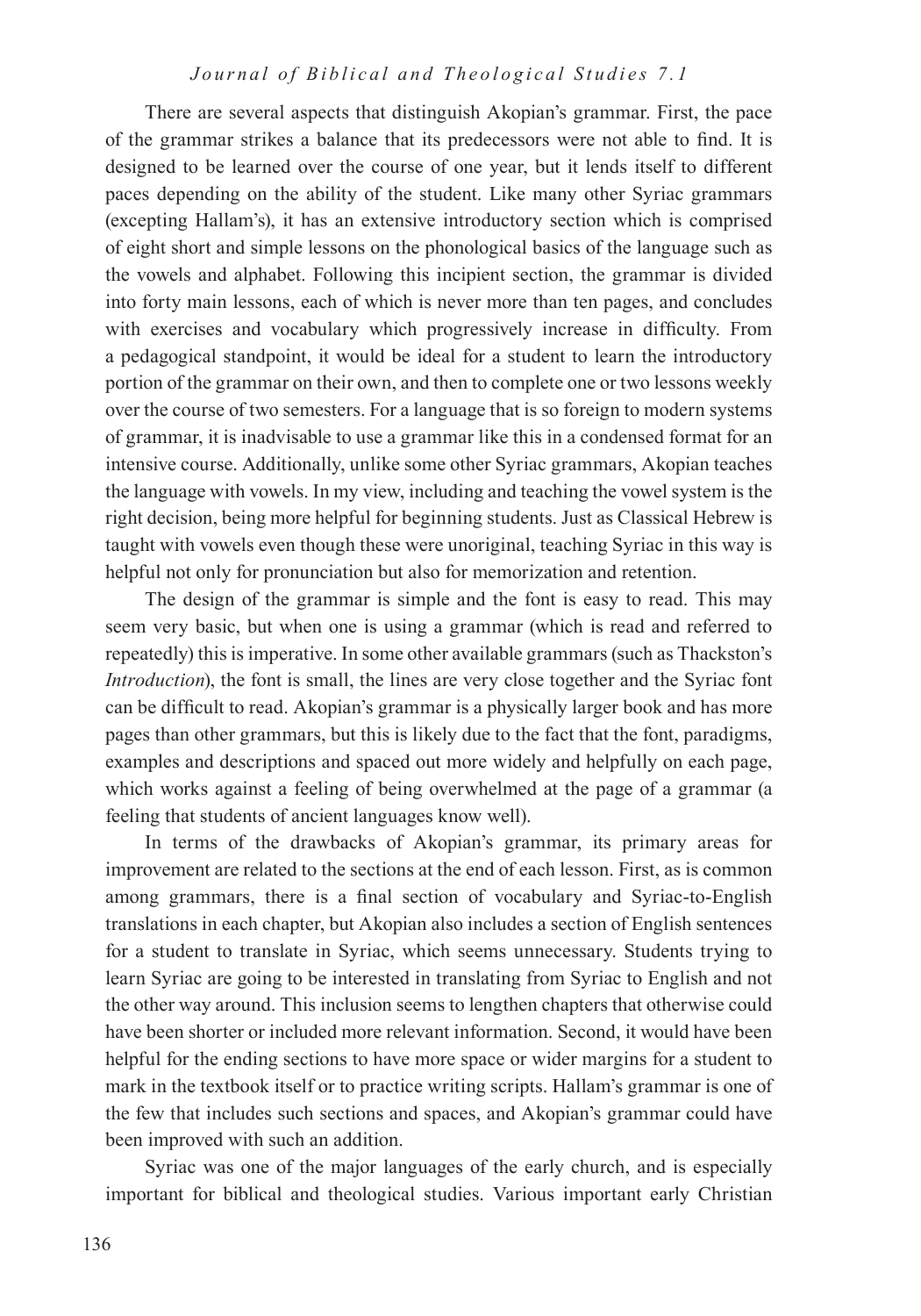documents were written in Syriac, such as Tatian's second-century gospel harmony (dubbed the Diatessaron) and the many fourth-century hymns and theological works of eminent writers like Ephraem the Syrian. Such documents, in varying measure, aid in illuminating the practices and beliefs of a sizable group of early Christians for whom Syriac was their language, and prove invaluable in determining how biblical texts were translated. Beyond these orthodox Christian texts, several apocryphal documents that were originally written in Syriac have been discovered, including a third-century text which has been called the Acts of Thomas.

Because of its prevalence as a language utilized significantly in early Christianity, translators of the New Testament and translators of the Old Testament, learning Syriac has great benefit for the theology student or aspiring biblical scholar. Akopian's grammar is an excellent tool in that pursuit, whether as a course textbook or as a guide for self-teaching. One could use half of the grammar to gain a basic understanding of the language or complete all forty lessons to gain a broad competency which would put a student in a good position to begin reading ancient Syriac texts or translations. However one utilizes it, it serves as a helpful resource for developing competency in this neglected language.

> William B. Bowes Gordon Conwell Theological Seminary

# **Muraoka, Takamitsu.** *A Biblical Aramaic Reader: With an Outline Grammar***. Leuven: Peeters, 2015. 82 pp., \$25.00.**

*A Biblical Aramaic Reader* by T. Muraoka is a concise Aramaic outline grammar that also contains notes on the Aramaic texts of the Hebrew Bible (Dan 2:4b–7; Ezra 4:8– 24; 5–6; 7:12–26; Gen 31:47; Jer 10:11). Takamitsu Muraoka is Professor Emeritus of Hebrew Language and Literature, Israelite Antiquities and Ugaritic at Universiteit Leiden. Since 1982, Muraoka has been publishing technical works in the field of ancient languages and Semitics including, Syriac, Hebrew, Egyptian and Qumran Aramaic, Biblical Aramaic, and Greek (LXX). The work for which T. Muraoka is probably best known is *A Grammar of Biblical Hebrew*, a translation and revision of Paul Joüon's original work. *A Biblical Aramaic Reader* showcases T. Muraoka's decades of language expertise.

This work seeks to be a "chrestomathy" to "help students consolidate the acquired knowledge of the grammar" (p. ix). Muraoka seeks to fill a gap in Aramaic resources by providing a systematic presentation of content on the Aramaic texts of the Hebrew Bible specifically for didactic purposes. To that end, *A Biblical Aramaic Reader* is far more than just a reader, even though it is quite short (only 82 pages).

In the formal Reader portion of this work (pp. 41–76), Muraoka comments on specific words and clause structures in the Aramaic text. He does not, however, provide the Aramaic portions of the Hebrew Bible in full. One would be expected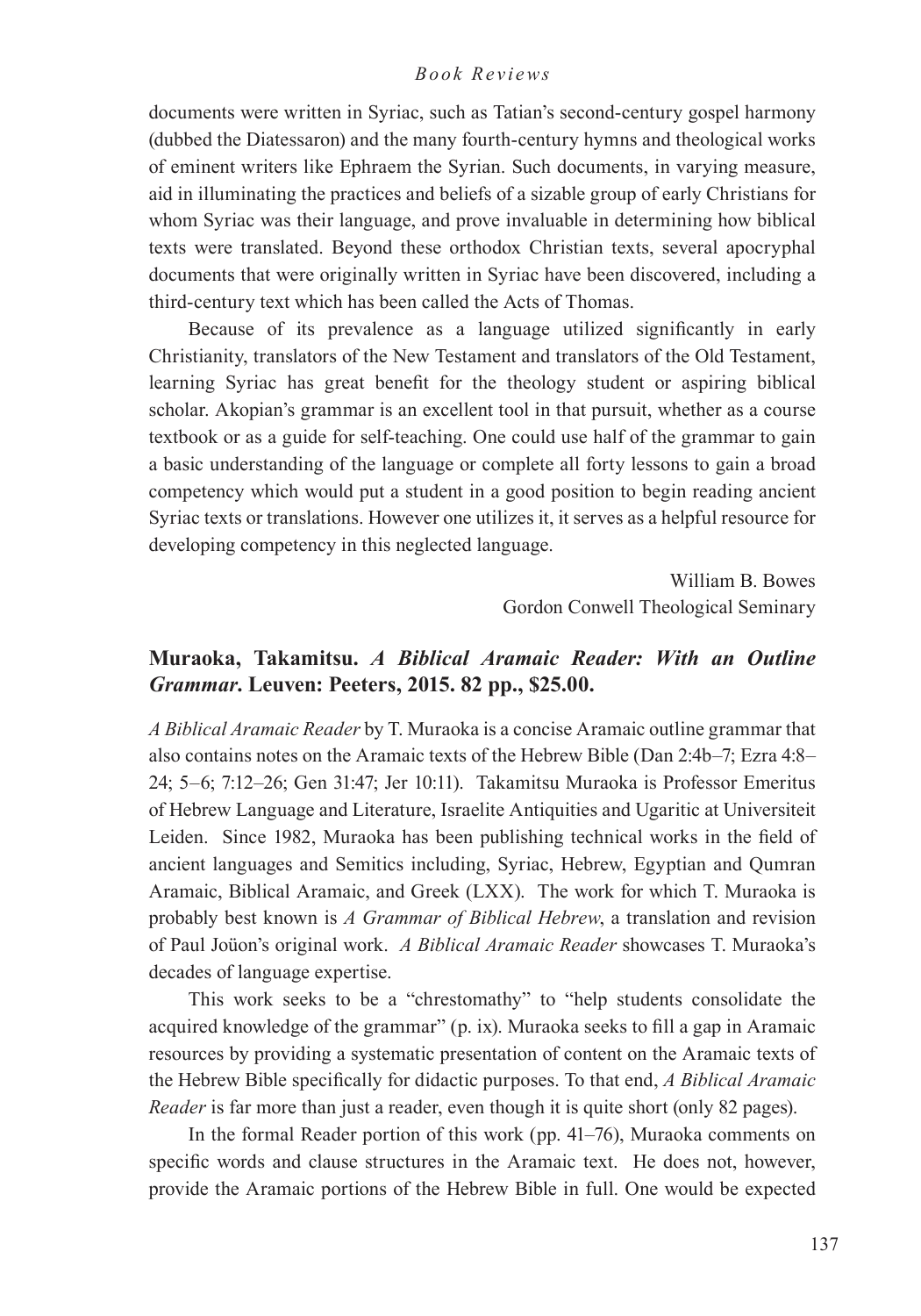to have a Hebrew Bible side-by-side with this work. Even without the full Aramaic texts alongside the reader, the grammatical discussions are helpful for understanding and reinforcing the concepts from the outline grammar. Ranging from text critical comments to parsing verbs, Muraoka provides enough information to be helpful, but not so much that the textual notes are overwhelming. When Muraoka comments on items that are also discussed in the outline grammar, he references that section so that students can follow up with a summary discussion of that particular element of Aramaic phonology, morphology, syntax, or grammar. Since most students who pursue Aramaic studies have already had Biblical Hebrew, Muraoka regularly points students to a comparison of the same grammatical or morphological phenomenon in Biblical Hebrew (marked as BH in the reader). While not exhaustive, Muraoka comments on every verse of the Aramaic portions in the Hebrew Bible.

Because the Aramaic Reader is so succinct one should consider having other aids on hand while reading. Muraoka simply does not have the space to explain complex syntactical constructions or morphological phenomena. He simply states what the construction is and moves on. Perhaps Todd Murphy's *Pocket Dictionary for the Study of Biblical Hebrew* (IVP, 2003) or Miles Van Pelt's *Biblical Hebrew: A Compact Guide*, 2nd ed. (Zondervan, 2019) would be helpful for understanding Muraoka's grammatical terminology when it is not readily defined in the outline grammar. I realize that both of these suggested resources are Hebrew resources, but the help needed to supplement Muraoka is not Aramaic grammatical terms; rather, students may need to look up definitions of the various linguistic terms.

One should be aware of Muraoka's nomenclature for grammatical and morphological discussions throughout the book. Muraoka uses verb terminology associated with the פעל system. Therefore, so-called "weak verbs" are labeled according to their פעל designation (Lamed-Yod; Pe-Guttural; etc.). Additionally, Muraoka uses the abbreviation system of Comparative Semiticists for parsing verbs (G, D, tD, H, etc.) rather that the system used in most Arabic and Hebrew grammars (Qal, Piel, Hithpael, Hiphil, etc.). This system is quite efficient and makes for consistent transition between Semitic languages, but for those used to working with a first-year Hebrew grammar, it may take some time to get used to this system for parsing.

The best way to use this resource is to begin by reading through the outline grammar. This will provide the student with enough basics of Aramaic morphology and grammar to make use of the reader portion of the work. One should not expect the outline grammar to be a full Aramaic primer. With the formal outline grammar at only thirty-one pages, this work proves to be much shorter than Franz Rosenthal (Harrassowitz, 2006) or Alger Johns (Andrews University Press, 1972). The brevity of this work is commendable in its simplicity, but one will likely need to rely on other resources for a full comprehension of Aramaic grammar.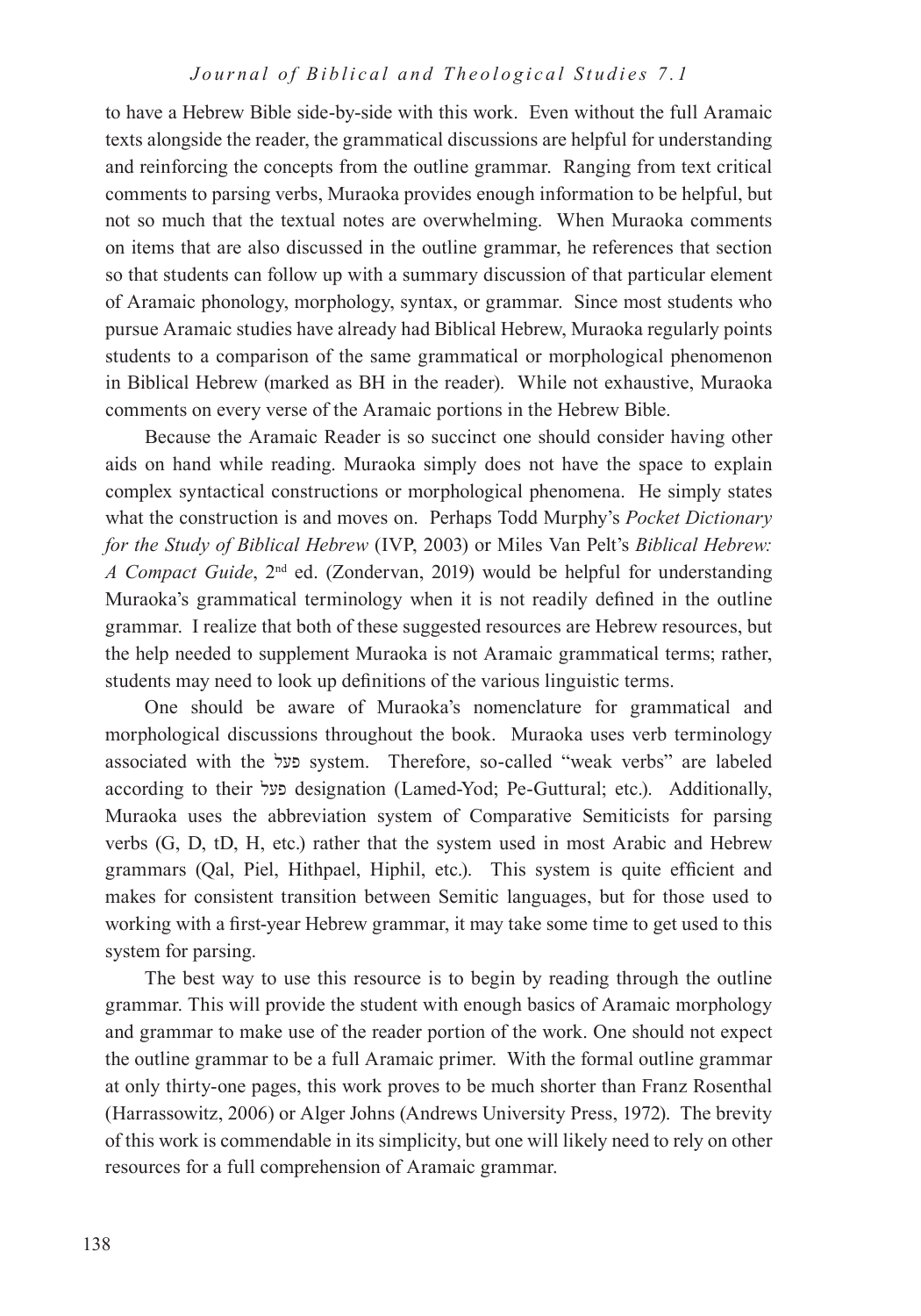After reading the outline grammar, Muraoka suggests the student work through the book of Daniel followed by Ezra. The "Grammatical and philological notes are written and presented" on the assumption that the student will work in this order (p. ix). Because of this trajectory of the work, Muraoka says, "Notes on the later chapters of Daniel and on the chapters of Ezra are pitched on a slightly higher level" (p. ix).

Two additional features of this work are worth mentioning. First, between the outline grammar and the Aramaic Reader, Muraoka includes two full paradigms for Aramaic verbs (pp. 35–37). One is the "regular verb" and the other is the "Lamed-Yod verb." While these paradigms will prove helpful references, they both seem to leave out the so-called *shaphel* stem even though the comparative Semitics nomenclature labels the causative stem as "Š." I would assume Muraoka left out the *shaphel* due to the fact that the *haphel/aphel* are far more common in Biblical Aramaic as the causative stem than *shaphel*. For consistency, Muraoka labels the paradigm causative stem with "H/A" (*haphel/aphel*).

The second additional feature worth mentioning is what Muraoka labels as "Simple Exercises" (pp. 37–38). These exercises come with an answer key (pp. 77– 82), and so one would theoretically be able to practice the morphological concepts and paradigms necessary to learn and reinforce Biblical Aramaic.

Muraoka's outline grammar and reader would be most valuable for someone who has had at least one year of Biblical Hebrew and perhaps even a semester of Biblical Aramaic. The grammar claims to be "An Outline Grammar of Biblical Aramaic for Beginners," but remembering the state of my Hebrew after one year, I'm not sure that I would have comprehended all of the concepts and terminology in Muraoka's grammar and reader. Reading it now, I can appreciate the simplicity and concision of the grammar, but as the first Aramaic grammar one encounters, it could perhaps lead to frustration.

On the other hand, the notes in the formal Reader portion of the book will prove helpful to anyone seeking to read the Aramaic texts of the Hebrew Bible. Muraoka explains forms, grammar, and morphological changes in a way that is helpful and succinct. This book would be best suited in an Aramaic classroom where additional instruction or guidance would come from a professor. It is possible that highly motivated language students could make excellent use of this resource in the pastoral study after having a year of Biblical Hebrew. However, it is likely best that this volume remains in the academic classroom.

Muraoka's work in this volume was born out of several semesters of teaching Asian students the Aramaic language. It was intended to be a succinct grammar and Reader and Muraoka accomplished that goal. Even though it is succinct, Muraoka has piled mountains of information into this work. For those wanting to revisit or refresh their Biblical Aramaic, this volume is worth the investment.

> Adam J. Howell Boyce College, Louisville, KY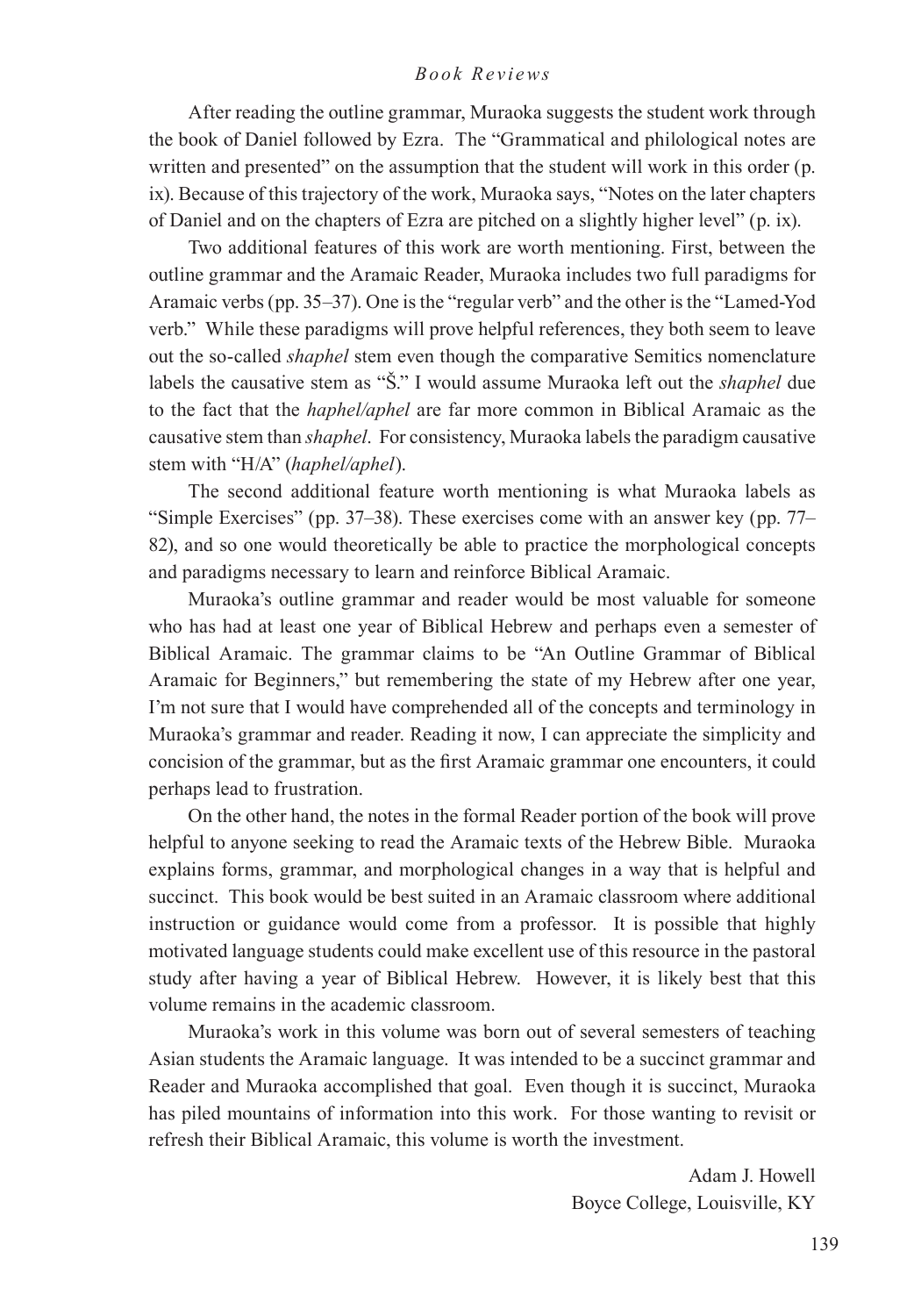# **Van Pelt, Miles V.** *Basics of Biblical Aramaic: Complete Grammar, Lexicon, and Annotated Text***. Grand Rapids: Zondervan, 2011, xiii + 235 pp, \$59.99, paperback.**

The sun was blazing on the open plain of sand. I could hear the crashing waves of the lake, but it remained elusive. Certain it had to be over the next sandy hill, I hoisted two of my children onto my back and began a determined charge to the top. Cresting the crumbly mountain, my eyes met another vast tract of the Sleeping Bear Dunes. Would we ever get there? Many divinity students know this feeling. After years of study they finally feel ready to advance beyond the Greek of the Apostle John. Having conquered their fears with Jonah and Ruth, they start over "in the beginning," reading Hebrew with Moses. And just when they think they have arrived at the lakeshore, the rolling dunes of Aramaic meet their gaze.

In the past decade it has become increasingly easier for students and pastors with a working knowledge of biblical Hebrew to gain access to the Aramaic texts of the Bible. In 2011 Miles Van Pelt added a biblical Aramaic textbook to Zondervan's popular "Basics of Biblical Language" collection. Van Pelt, co-author of *Basics of Biblical Hebrew*, is the Alan Hayes Belcher, Jr. Professor of Old Testament and Biblical Languages at Reformed Theological Seminary—Jackson. He also leads the Summer Institute of Biblical Languages, an 8-week intensive study program. In addition to authoring numerous volumes in Zondervan's biblical language series, he has edited *A Biblical Theological Introduction to the Old Testament: The Gospel Promised* (Wheaton: Crossway, 2016) and serves as associate editor for the Zondervan Exegetical Commentary on the Old Testament. His experience and authorship in this arena provide those stuck on the sand dunes ample encouragement to complete their journey.

*Basics of Biblical Aramaic* (BBA) shares a very similar format to its Hebrew predecessor. It covers phonology/orthography, the nominal system, the verbal system (basic), and the verbal system (derived stem). It provides charts with paradigms, a lexicon, and video lectures. BBA differs in that each chapter includes workbook style exercises at the end, and the book includes the entire annotated Aramaic text found in the Bible. Most importantly, BBA presents Aramaic via comparison to biblical Hebrew in order to (1) reinforce Hebrew grammar, and (2) to minimize extra effort needed to retain concepts. Every chapter encourages memorizing vocabulary glosses such that diligent students will recognize over 90% of the Aramaic text. Van Pelt encourages Aramaic study in a four-step process: (1) study the grammar and exercises, (2) work through annotated text, (3) translate unannotated text, and (4) never stop reading (p. xii).

Van Pelt's BBA has a very focused audience: those who have already learned biblical Hebrew and have an interest in reading the roughly ten chapters of the Bible composed in Aramaic. Such an audience will greatly appreciate the refresh of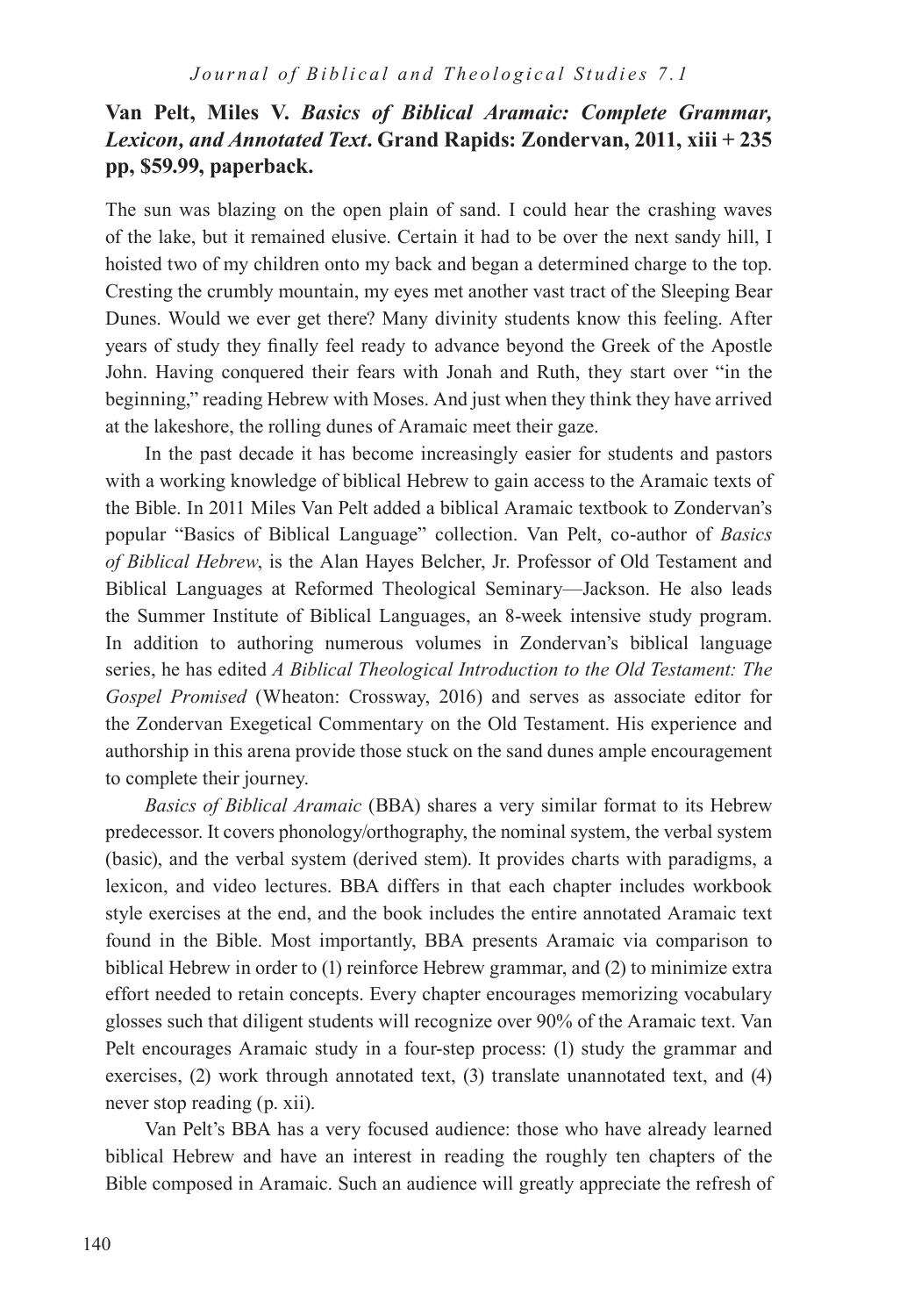Hebrew grammar through the comparative approach. Van Pelt does an admirable job offering succinct summaries of Hebrew grammar without going into an exhaustive review. For those who have used other volumes in this Zondervan series, the style will be familiar. For those who have not used the series (like myself), it is quite accessible. BBA provides relevant and efficient access to translation knowledge of biblical Aramaic. This is truly a textbook written with the focus audience in mind.

Such a sharp focus also cuts two ways. The restricted focus on biblical Aramaic reduces the comprehensive value of this text. For example, some grammar paradigms leave out various feminine forms not extant in the Bible (p. 46). Or, for those who want to develop basic communicative ability in the language, they cannot even learn to count to ten because of numeral omissions (p. 66; cf. Rosenthal §63). Such omissions could easily have been screened in grey or marked as "not occurring" in the biblical text. Further, even the target audience may eventually wish they had such materials when they learn about the Aramaic Targums, an ancient translation and interpretation covering most of the Old Testament. I would list them as the fifth step in Van Pelt's learning progression. Knowledge of such a historic resource and how it connects to learning biblical Aramaic could significantly boost motivation to learn the language well. Granted, a few adjustments are needed to read Targumic and/or Imperial Aramaic. Assuming most readers of Van Pelt will only ever access Targums via electronic resources (e.g., via Logos or Accordance Bible Software), complete paradigms and a simple appendix would potentially make BBA the only resource such readers would ever need. Ability to translate the whole Bible from the original languages is a good motivation to take the Aramaic trek; access to a wealth of ancient Bible translation and commentary puts a pleasant wind at your back!

Van Pelt offers a streamlined pedagogical resource. Each of the 22 chapters, averaging 6–7 pages, can function as an independent lesson complete with vocabulary and exercises. The annotated text provides immediate follow up to traditional grammar lessons as students begin contextual translation exercises. Rosenthal's *A Grammar of Biblical Aramaic* (Weisbaden, Germany: Harrassowitz, 2006) serves as a more complete reference resource, but it offers little help as a pedagogical tool. Schuele's *An Introduction to Biblical Aramaic* (Louisville, KY: Westminster, 2012) finds a middle road between Rosenthal and Van Pelt: requiring classroom prep but offering more complex linguistic discussions. For those who desire a brief foray into non-biblical Aramaic, certain chapters of Greenspahn's *An Introduction to Aramaic*  (Atlanta: SBL, 2003) offer a broader survey of the language. But for those who simply want translation preparation for the Aramaic of the Bible, Van Pelt's well focused presentation will likely win the day in classroom and self-study.

> Marcus A. Leman The Southern Baptist Theological Seminary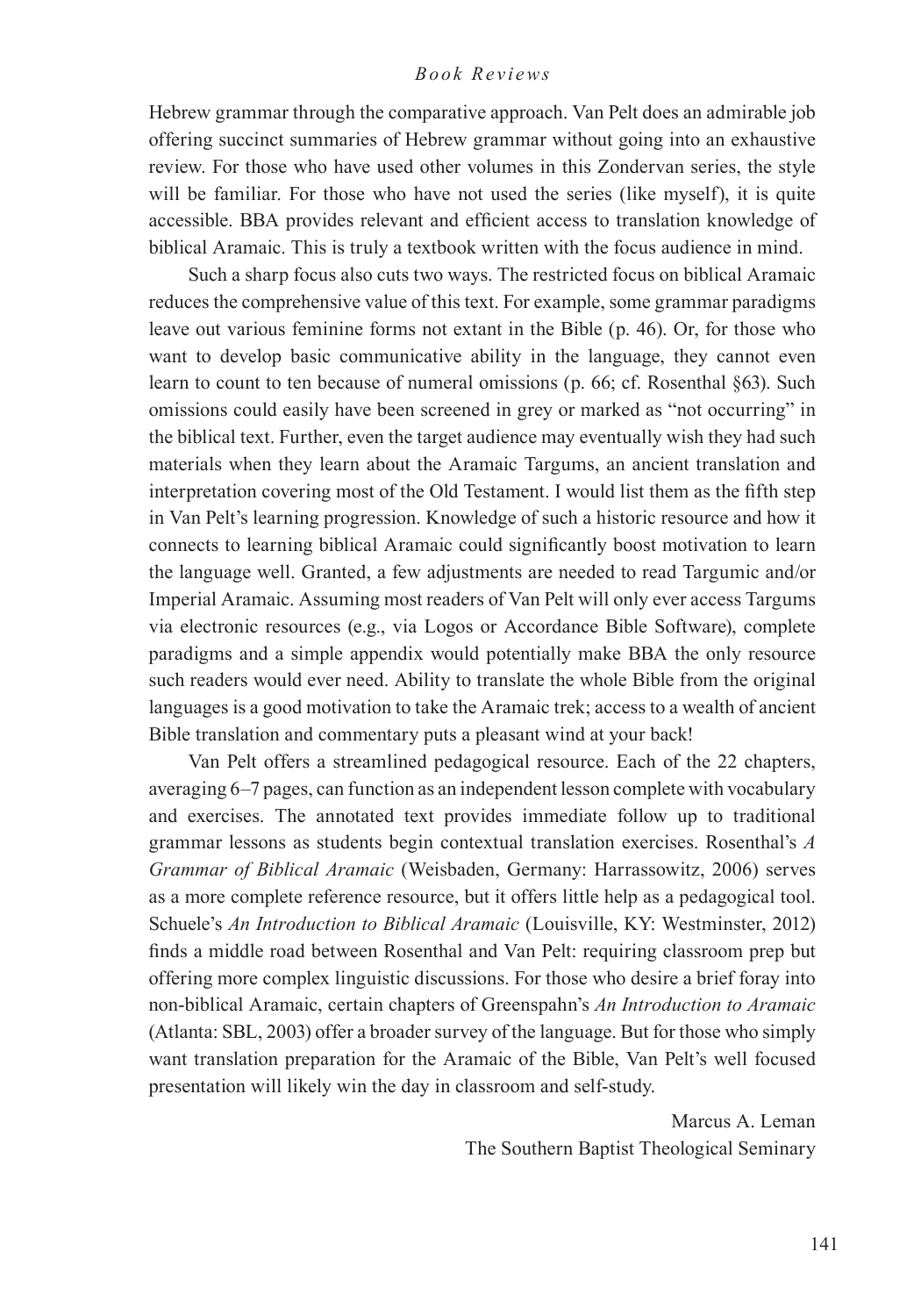# **Quick, Laura.** *Deuteronomy 28 and the Aramaic Curse Tradition***. Oxford, UK: Oxford University Press, 2017, pp. 240, \$93, hardcover.**

Laura Quick (D.Phil., University of Oxford) is Associate Professor of Hebrew Bible and Tutorial Fellow of Theology and Religion at Worcester College, University of Oxford. She returned to her alma mater in 2019 after a two-year Assistant Professorship in Religion and Judaic Studies at Princeton University. Dr. Quick coedited the *Philology and Gender* issue for *Hebrew Bible and Ancient Israel* (Mohr Siebeck, 2019) with Drs. Jacqueline Vayntrub and Ingrid E. Lilly, and her second monograph *Dress, Adornment and the Body in the Hebrew Bible* is in production with Oxford University Press.

According to Quick, *Deuteronomy 28 and the Aramaic Curse Tradition* was written with three main goals. The first was to reorient the contemporary reader's view of the ancient world by presenting the literary importance of Northwest Semitic inscriptions in a field that often privileges biblical and Mesopotamian texts. When their value has been shown, the specific trope of the futility curse found in the Old Aramaic inscriptions are viewed considering the Hebrew Bible, especially Deuteronomy 28. Finally, by seeing a fuller picture of the futility curses in the ancient world the reader will be able to better understand the function of the curses in Deuteronomy 28.

Quick's summary on the past and present scholarly debate on the background of Deuteronomy 28 is a helpful key to understanding the need for a new approach to the topic. The scholarly consensus is that Deuteronomy 28 was written as a direct subversion to Esarhaddon's Succession Treaties (EST) during Josiah's reign. Scholars such as Bernard Levinson and Jeffrey Stackert have seen the EST as a conceptual template for Deuteronomy 28. However, recently Carly Crouch has pushed back on this theory by stating that subversive literary features (e.g. Akkadian loanwords, linguistic interference, and citations) are not present in the parallels between Deuteronomy and EST. If Deuteronomy 28 is not directly subverting the EST, then a new framework is needed to understand the function of the text and what other traditions are influencing Deuteronomy 28.

Such a framework comes from combining the work of Meir Malul and David Carr. The comparative method of Malul begins with the point of a plausible, historical connection between two texts. If the nature and type of connections (e.g. direction connection, mediated connection, common source, or common tradition) are not met with a test of literary uniqueness and possible corroboration, then comparative work should not begin. Malul's work provides a correction to older methodologies of finding second millennium Hittite parallels in Deuteronomy, which was the work of George Mendenhall and more recently of Joshua Berman, and newer methodologies like the lack of material needed to accept the Akkadian EST hypothesis. In Carr's intertextual approach, the scholar must assume that there could be broader cultural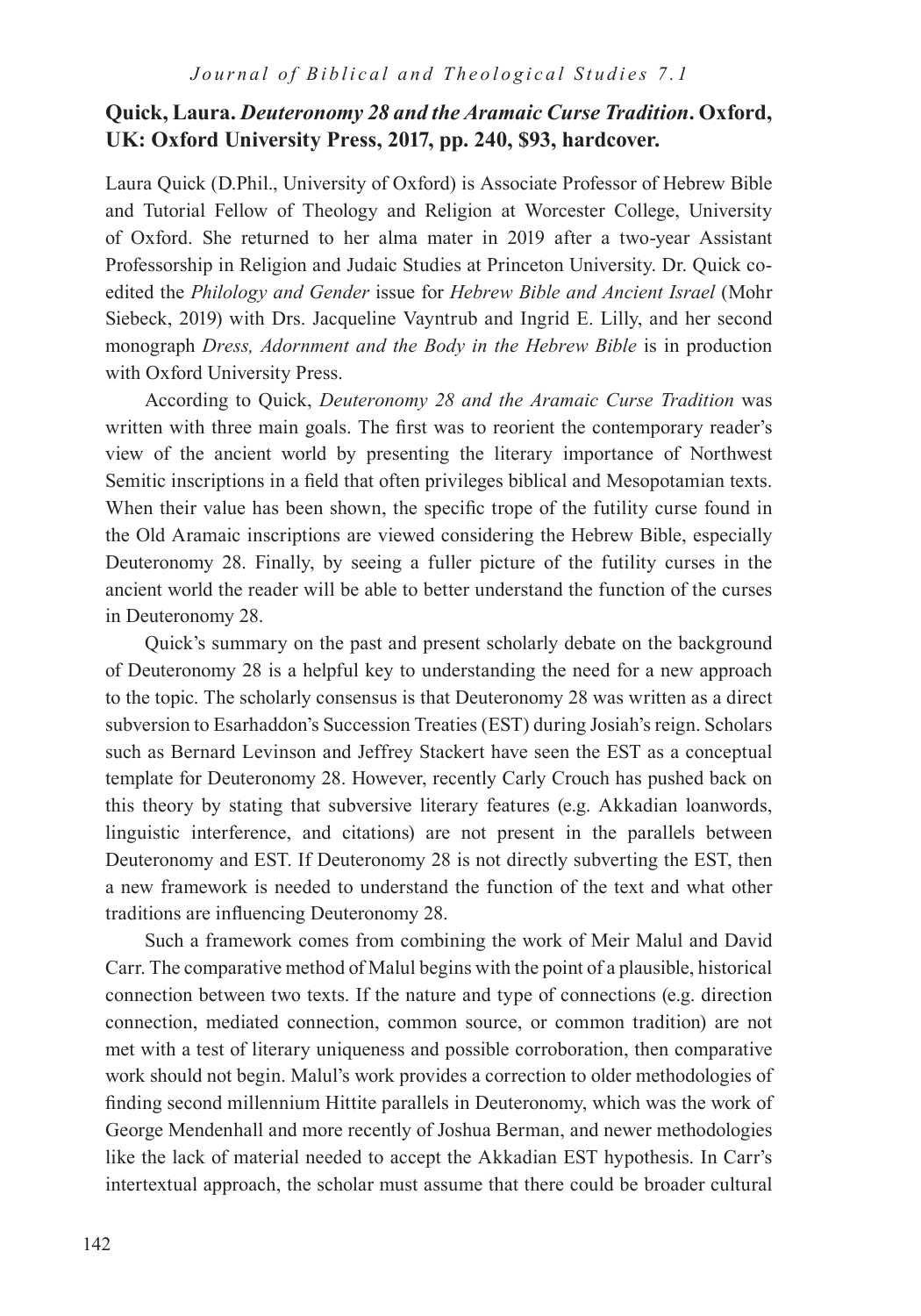records that provide the closest analogy to the work found in the biblical text. This leads to Quick's investigation of the first millennium Aramaic epigraphs, which contain a tradition of futility curses, and her definition of intertextuality as "the complex network of associations which exist between our sources, and which the author was largely unaware of as he drew from traditional discourse in the construction of his text, be this found in the levels of literature or reality." (p. 67).

Following the work of Delbert Hiller, Quick describes the futility curse motif as "[a curse] consisting of a protasis describing an activity; and an apodosis, describing the frustration of that activity, and often introduced by 'but not' (Aramaic *w'l*; Hebrew *wl'*, *w'yn*)". (p. 69). Three Old Aramaic epigraphs display such a motif: the Tell Fakhariyah Bilingual Inscription, the Sefire Treaties, and the Bukān Stele. All three contain lexical, conceptual, and syntactical overlap. Lexically, the curses contain words like "calf", "cows", "bread", "oven", and "bake"; conceptually, these lexemes are being frustrated with infertility; syntactically, they favor a "*subject– future-verb–object-conjunction–future-verb* syntax" (p. 92). These contrast with the lexemes, concepts, and syntax of Mesopotamian and Hittite treatises and curses.

Quick uses the patterns found in the Old Aramaic epigraphs to compare fortyfour examples of the futility curse from the biblical corpus (the full list is found on p. 107). Although the biblical texts are more diverse in topic and syntax, there is, nonetheless, an ideological focus on frustration that pervades almost every curse. For example, there are seeds that cannot be harvested (Deut. 28:38; Hos. 8:7; Mic. 6:15a, etc), olive groves that do not produce oil (Deut. 28:40; Mic. 6:15b), and people who are barren (Deut. 28:30a, 41; Hos. 4:10b; 9:12, 16b) (a full list is found on p. 130). Syntactically, the pre-exilic prophets contain the simplest forms, mainly "*futureverb–conjunction–future-verb*" (p. 131), while the post-exilic prophets are more keen to break away from the traditional syntax found in the earlier biblical and Old Aramaic material. Although, Quick notes some variety, such as inverted protasis and apodosis (Deut. 28:30a, 30b, 30c), additional prepositional clauses (Deut. 28:40), and *ky* clauses which provide more complexity to the ideology of some curses (Deut. 28:38, 39, 41), the futility curses of Deuteronomy 28 are closer to the early material in syntax and concepts than the post-exilic biblical texts. The proximity to the Old Aramaic material and pre-exilic prophets bolsters the claim made by most redactioncritical scholars that the temporal context of Deuteronomy 28 is best placed in the mid-eighth and seventh century.

The final two chapters seem to be Quick's way of answering Malul's propositions on plausible historical connections between Deuteronomy 28 and the larger literary world of the mid-eighth and seventh century Levant. Of the three Old Aramaic epigraphs the Tell Fakhariyah Bilingual Inscription is the most important for the discussion of placing Deuteronomy 28 in contact with Mesopotamian texts. The inscription contains the same text, but written in two different languages, Akkadian and Aramaic, and exhibiting two different styles of writing, West Semitic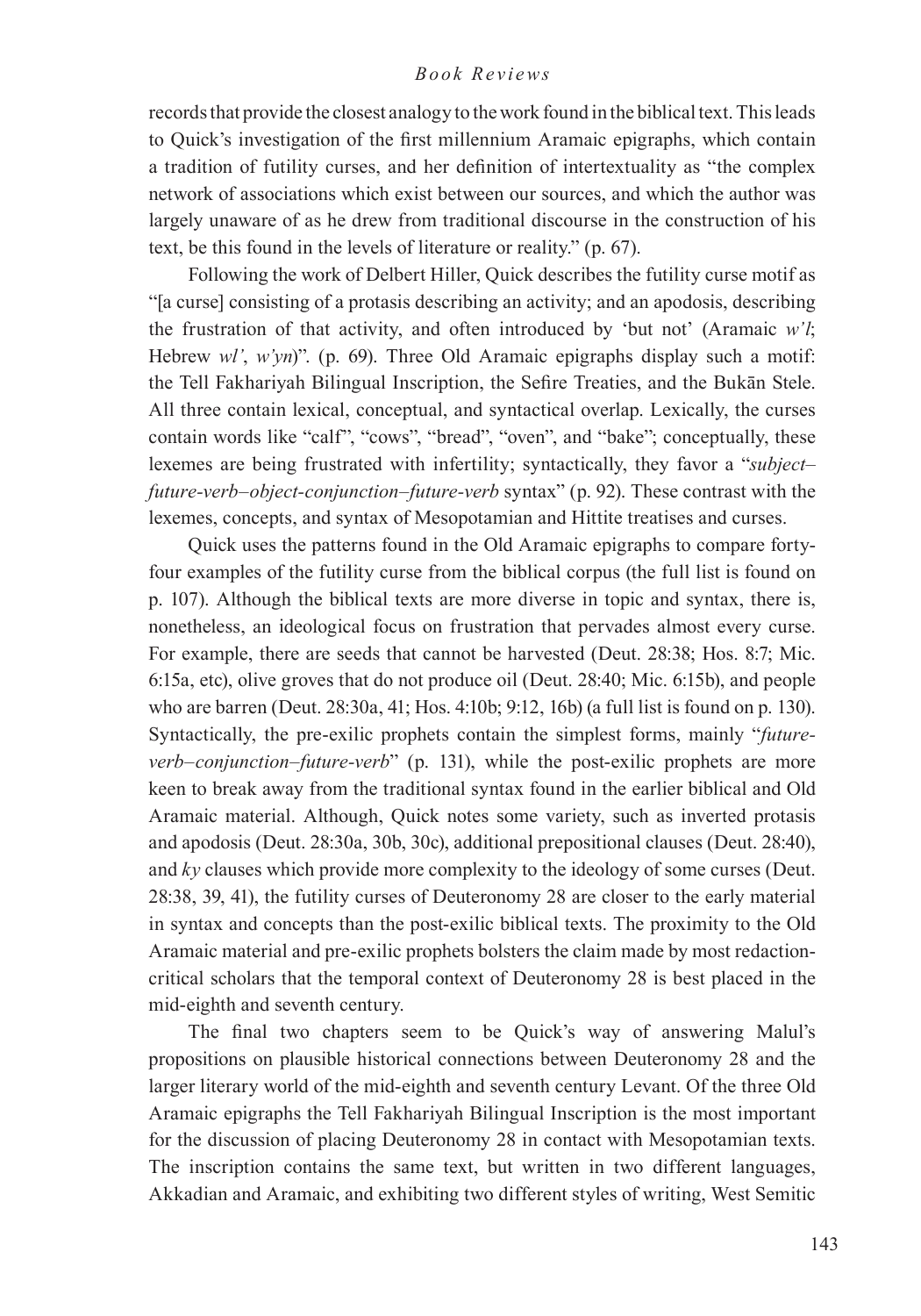(especially as it relates to the earlier discussion on the uniqueness of the futility curse) and East Semitic. Quick's observations on the inscription find parallel results in Deuteronomy 28, namely, where scholars once saw direct interplay with the EST, Deuteronomy 28 was more likely interacting with the tropes of the Neo-Assyrian world while returning back to the literary style of Northwest Semitic. The function of the text finds a comparable companion in the Tell Fakhariyah Bilingual Inscription. Therefore, Deuteronomy 28 was not written to directly subvert the EST, but rather it was influenced by many intertexts, including the encroaching Mesopotamian threat, its local Levantine futility curses, and the ritual world of Northwest Semitic covenant cutting.

*Deuteronomy 28 and the Aramaic Curse Tradition* is an example of a comprehensive and well-reasoned work on a topic that had seemed to be well worn. The camps had been set and divided; however, Quick's approach has brought fresh insight to handling the biblical material. Those working in futility curses in the Hebrew Bible are without excuse and must consult the evidence found in the Old Aramaic epigraphs.

> David M. Smiley University of Notre Dame

# **Williamson, Paul R.** *Death and the Afterlife: Biblical Perspectives on Ultimate Questions***. Downers Grove, IL: InterVarsity Press, 2018, pp. 226, \$20, paperback.**

Paul R. Williamson serves as professor of Old Testament, Hebrew, and Aramaic at Moore College in Sydney, Australia. Among his many published works, Williamson made a previous contribution to the NSBT series in his work, *Seal with an Oath*  (InterVarsity, 2007), where he examined the nature of the biblical covenants as central to God's advancement of universal blessing. He is a contributor to the *New Dictionary of Biblical Theology* (InterVarsity, 2000) and the co-editor of *Exploring Exodus: Literary, Theological and Contemporary Approaches* (InterVarsity, 2008).

In his most recent publication, *Death and the Afterlife: Biblical Perspectives on Ultimate Questions*, Williamson explorers the metaphysical reality of death and the afterlife from the vantage point of the Bible's storyline. After a brief examination of the literature in ancient religious cultures, chapter one outlines the trajectory of the book. Williamson's chief aim is to evaluate the biblical data related to death, resurrection, judgment, hell, and heaven.

Williamson contends (chapter 2) that death, apart from being a ubiquitous reality across the ages and cultures, is diversely variegated. In the Old Testament (OT), death has little by way of positive connotation, though the continued existence of spirits is quite evident. The period between the testaments, notes Williamson, brought about more nuanced ideas related to death, being influenced largely by dualistic Greek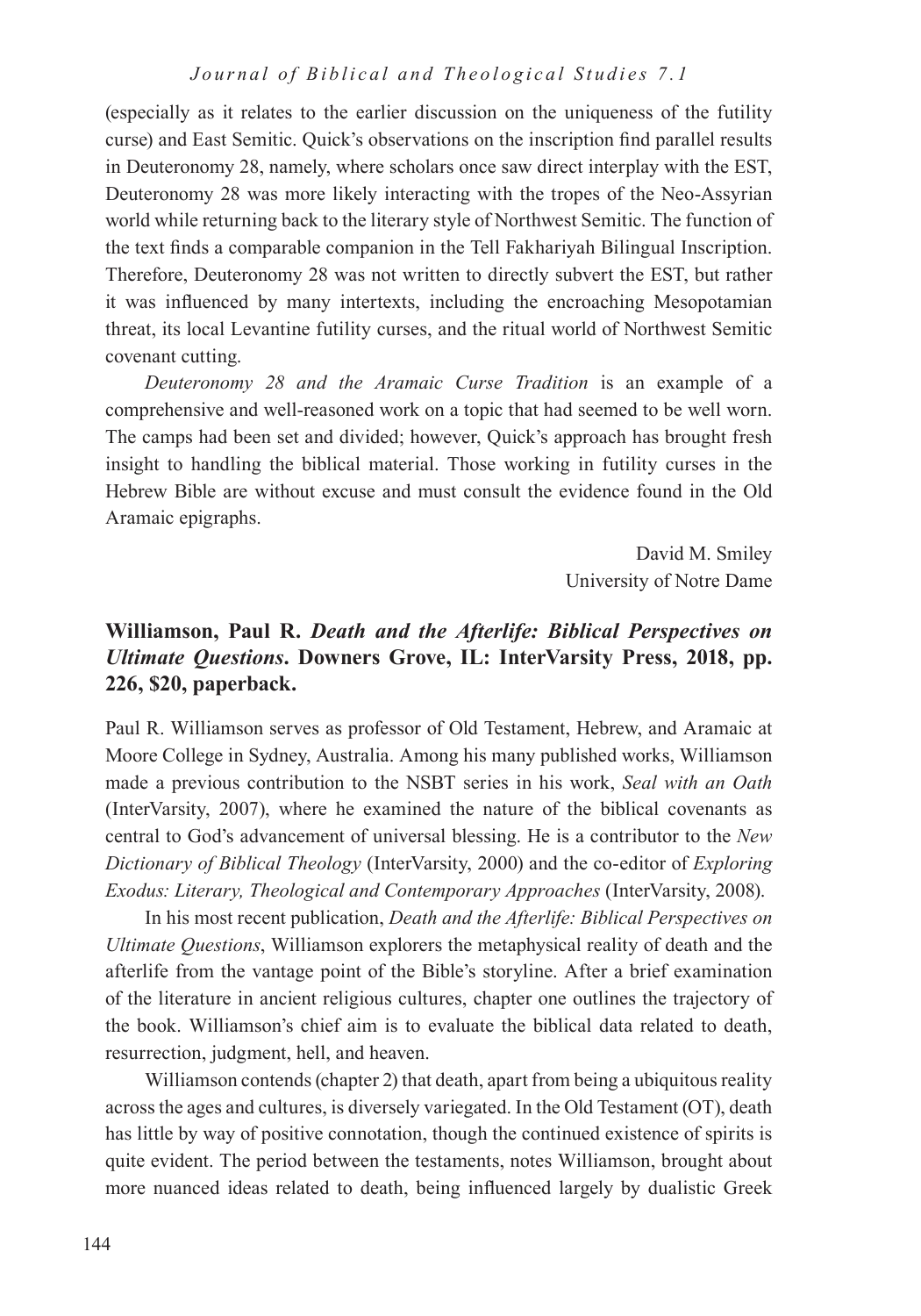anthropology (49). Matters in the New Testament (NT) are brought into sharper focus: death becomes a temporary separation between the physical and non-physical.

Chapters three and four examine resurrection and judgment, respectively. In general, ancient Near Eastern religions rejected any notion of a person being resurrected, let alone judged. Even in Greek philosophy, observes Williamson, resurrection was not a welcomed idea. The notion of bodily resurrection in Second Temple Literature clearly embraced such a concept (69). While future resurrection moved from more to less amorphous in the OT, the NT is robustly clear, forcefully defending a future (as opposed to immediate) resurrection of the dead.

The book closes with a chapter on hell and a chapter on heaven. Williamson surveys some passages related to the general idea of hell, noting that the concept becomes less vague as one transitions from the OT to the NT. With respect to the biblical concept of heaven, the author presents an exegetical defense of eternal existence in a re-created earth, taking the visions in Revelation as symbol-laden presentations of heaven.

*Death and the Afterlife* exemplifies true scholarship, being written for the academic and the layperson alike. The work exudes many strengths—four being particularly worthy of comment. First, Williamson's prose makes the book a delight to read and easy to follow. The faithful churchgoer with little to no academic training will find himself engaged with the contents of this work, undoubtedly finding its flow and arguments rather accessible. The layout of the book presented in the table of contents allows readers to quickly take stock of what to expect from the author.

Second, the book is an exegetical tour de force. Readers would fare well to follow Williamson's methodological approach. His arguments are steeped in biblical reasoning, being presented as the careful conclusions of a meticulous exegete. He engages well with divergent conclusions, never going on a theological limb. Rather, Williamson presents opposing arguments and analyzes their conclusions against the backdrop of the biblical data. He makes thorough use of the grammatical-historical method of interpretation.

Third, this work represents a rigorous undertaking in biblical theology. Williamson takes the theme of personal eschatology and judiciously presents a case based on how the biblical authors understood it. Thus, for example, the concept of death is first considered by the OT authors and then evaluated in the NT. What is more, Williamson observers the way the NT authors use and develop the OT authors' understanding of a particular idea. While not inspired, the author includes copious references to Jewish intertestamental literature, serving to inform how the NT authors thought about certain topics. This is very helpful, particularly when seeking to do justice to the historical context within which the NT was composed.

Finally, the book deals fairly and honestly with opposing views. When presenting a conflicting perspective, Williamson is careful to articulate another's position as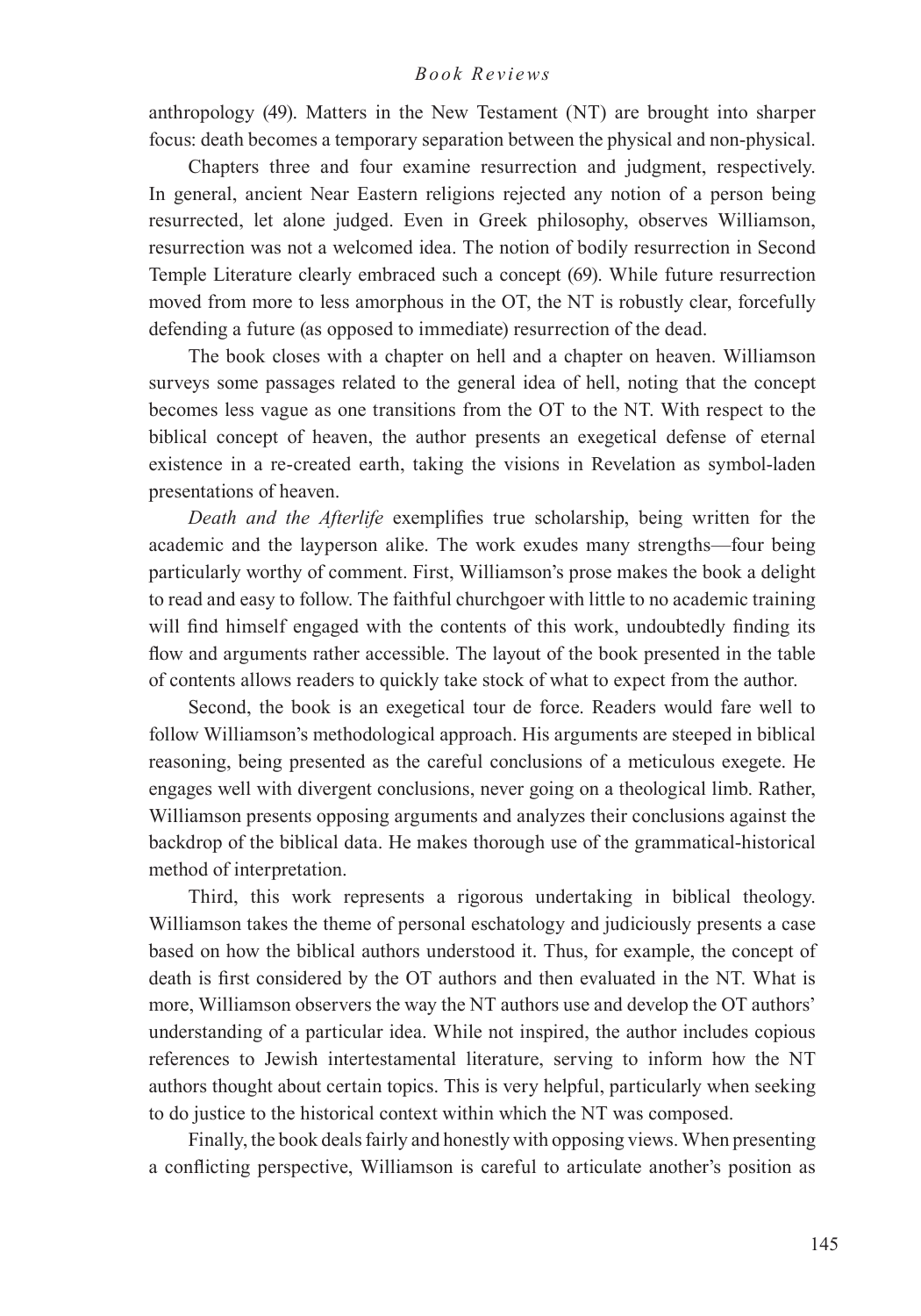originally put forward before engaging with it. Readers will be hard-pressed to find unsubstantiated or hasty generalizations by the author.

The five themes explored in this book (death, resurrection, judgment, hell, and heaven) are all proportionately presented—each theme is covered in roughly thirty pages. One wonders, however, assuming the total page limitation, whether some themes should have been discussed in more detail. Death, on the one hand, is a theological idea that seems to occupy a fairly large landscape of agreement among evangelicals and non-evangelicals. Hell, on the other hand, is hotly debated, even among evangelicals. Williamson's dialogue with Edward Fudge helpfully highlights the reality of a non-traditional view of hell within confessional evangelical circles—a view gaining in popularity in the last few decades. Accordingly, then, the book could have dedicated some more time to a discussion of hell. As readers work through Williamson's response to Fudge, they may be left wanting more, feeling as though the treatment was not sufficient.

Overall, students of biblical and theological studies will find this work beneficial as a model of how arguments in their field should be crafted. The main contents of the work should also be of valuable service to students. Williamson's engagement with anthropological realities (most notably the idea of hell's eternality vis-à-vis the human experience) fits with contemporary narratives that are at odds with the biblical data. In this way, the book helps students to be informed of competing arguments and how best to interact with them.

> Tom Musetti Midwestern Baptist Theological Seminary

# **Abernethy, Andrew T. and Gregory Goswell.** *God's Messiah in the Old Testament: Expectations of a Coming King.* **Grand Rapids: Baker Academic, 2020, pp. xii + 292, \$29.99, paperback.**

Jesus of Nazareth is the fulfillment but the fulfillment of what? Over the years people have made him into their own image, as the fulfillment to their own self-determined needs and ideals. Think of all the images constructed: Jesus the fulfillment of Plato and Aristotle, a teacher of liberal morals, a Hindu Sage, a Nazi, a Marxist revolutionary, a hippie, the greatest salesman, the greatest therapist, a Hollywood superstar. Jesus of Nazareth came to fulfill what?

The real Jesus of Nazareth came to fulfill the BC Scriptures. That was and is his "job description." He is "the Lord's Christ" (Luke 2:26), God's Messiah. The words "Christ" in Greek (*christos*) and "Messiah" in Hebrew (*mashiach*) mean "Anointed One" (cf. John 1:41). While Jesus fulfills the BC Scriptures in many ways, one crucial dimension is the royal Messianic King from the line of David, anointed with the Holy Spirit.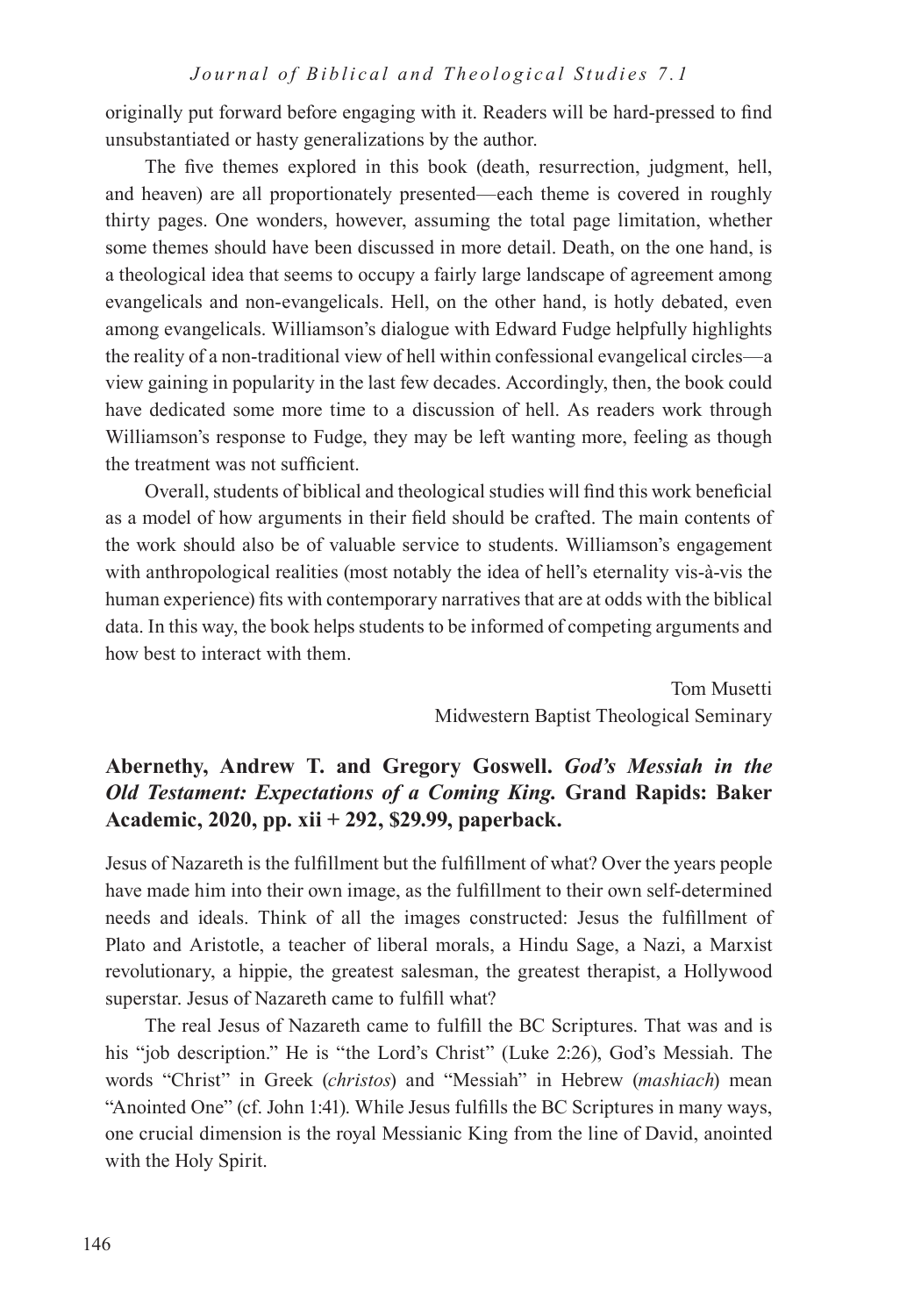To understand Jesus of Nazareth as the anointed Davidic King requires study of the BC Scriptures. For that study I recommend this volume. Andrew T. Abernethy is associate professor of Old Testament and degree coordinator of the MA in Biblical Exegesis at Wheaton College, and Gregory Goswell is academic dean and lecturer in Old Testament at Christ College in Sydney, Australia.

The volume discusses messianism and the expectations of a coming Davidic king in the Old Testament. The authors take a balanced approach that avoids two ditches evident in the secondary literature. Some studies limit the scope to passages explicitly using the word "anointed one" in reference to a future figure. Those who follow that approach end up devoting more space to intertestamental literature than to the Hebrew Scriptures. Some other studies try to shoehorn into the topic almost every future-tense passage, including texts about priests and prophets. Abernethy and Goswell focus on the texts that explicitly deal with kingship, in which "this royal figure is prefigured, anticipated, predicted, or described" (p. 1).

Except for Ruth, the authors follow the tripartite order of books in the Hebrew canon: Torah (Pentateuch), Former and Latter Prophets, and Writings. They deal with texts in the following biblical books: Genesis, Numbers, Deuteronomy, Judges, Ruth, 1-2 Samuel, 1-2 Kings, Isaiah, Jeremiah, Ezekiel, Hosea, Amos, Micah, Zechariah, Malachi, Psalms, Daniel, and 1-2 Chronicles. They treat the texts in a holistic way and avoid extracting verses from their written and historical context. They conclude the volume with a survey of Jesus as the Christ in the New Testament.

The volume is well-written and displays thorough research. The authors attend to the Hebrew in a commendable way. For example, they point out that the noun often translated "branch" denotes vegetative growth or a "sprout" that springs up from the ground, not a branch on a tree (Jeremiah 23:5; 33:15; Zechariah 3:8; 6:12): "Just as vegetation grows from an unseen seed beneath the surface of the ground, so God's promise to David will spring to life when all seems lost" (p. 108).

Various kinds of biblical material set forth expectations for the coming Davidic King such as explicit promises, royal narratives, and prayers. The biblical texts most commonly characterize the Messianic King as promoting the centrality of God as King and his temple and reigning with justice and righteousness. The king can be spoken of with various metaphors, such as lion, scepter, shepherd, and sprout. By including many biblical texts in their discussion the authors reveal a complex and multifaceted picture, what they liken to an abstract mosaic.

Here are some highlights. The authors begin with the Pentateuch as laying the foundation, concentrating on Genesis 3:15 and 49:8-10, Numbers 24:17-19, and Deuteronomy 17:14-20. They offer a nuanced view of the book of Judges, showing that it invites the readers not to give up on kingship but to hope for a human king who "would rule in a way that guides Israel to live under the rule of God" (p. 34). They give an insightful discussion of the book of Ruth as giving hope for the future of the Davidic house. The books of 1-2 Samuel and 1-2 Kings set forth the ideal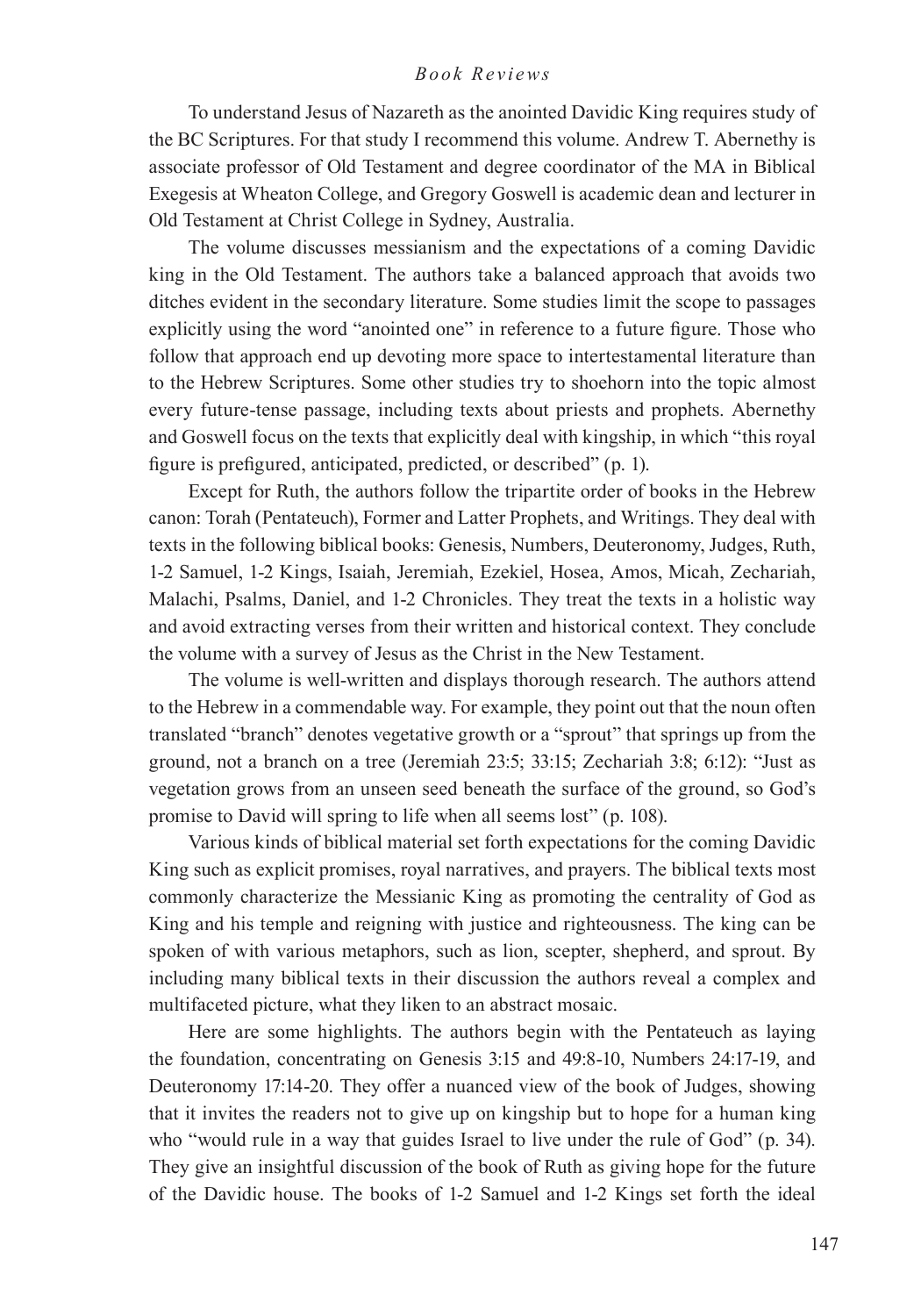for the future Davidic King. King David himself was the basic paradigm, a king after Yahweh's own heart who prioritized true worship of Yahweh, implemented justice, and was victorious in battle over Israel's enemies. Central to the entire topic is God's covenant with David. The ideal of the early Solomon includes the king's extensive dominion, ruling with justice and wisdom, commitment to the temple, and exclusive faithfulness to Yahweh. The subsequent Davidic king who receives the highest marks is King Josiah. (The authors should have given more attention also to King Hezekiah.) The book of Kings helps to establish Messianic expectations. The book of Chronicles encouraged the postexilic community in their current situation by highlighting the centrality of temple worship, which was fostered by King David and other Davidic kings. At the same time the Chronicler stressed God's enduring commitment to the Davidic promise. The prophets spoke of a future Davidic king who will be an agent of God's kingly rule. In Zechariah the royal Davidic "sprout" is portrayed as rejected, pierced, and slain in accord with God's plan. The authors rightly emphasize the fulfillment as both the "now" and the "not yet."

By way of critique I thought that the authors' treatment of the Psalms was too beholden to a sequential reading strategy. The prayers for the Davidic King in Psalms 72, 89, and 132 were to remain the prayers of postexilic Israel. The authors should have given more attention to the portrait of a suffering Davidic King, which is evident both from the Davidic Psalms and from the history of King David. They neglected Psalm 22. According to the four Gospels, Jesus' reign on David's throne began on the throne of a cross.

I also found some of their interpretations unconvincing. With a rather convoluted argument they propose that "the booth of David" in Amos 9:11 refers to Jerusalem and her temple. On the contrary, it is simply a sarcastic play on the idiom "the house of David." Instead of a strong "house" it was a flimsy "booth/hut" about to fall. But God promised to raise it up. According to James as understood within the context of Acts, God restored the Davidic dynasty by raising Jesus the Davidic Messiah from the dead (Acts 15:16; cf. Acts 2:24-32; 13:22-37). Goswell suggests that the figure riding on a donkey in Zechariah 9:9 is Yahweh, but that seems highly unlikely given the text's focus on the animal and the parallel in 1 Kings1:33-40. Moreover, the authors ignore some things that call for attention, such as the significance of calling the future royal figure simply "David" (Ezekiel 34:23; 37:24; Hosea 3:5; cf. Isaiah 11:1) and the importance of Isaiah 11:10, the promise that Gentiles will come to the future Davidic King (cf. Romans 15:12). They ascribe the promise of worldwide "greatness" in Micah 5:4 to Yahweh instead of the future Davidic King, but that is grammatically less likely.

Nevertheless, I found their work overall to be an outstanding treatment of one important trajectory in the BC Scriptures. We Christians confess that Jesus of Nazareth is "the Anointed One/Messiah/Christ." He was and remains the Messianic King from the line of David, as the crucified, risen, and exalted Jesus himself states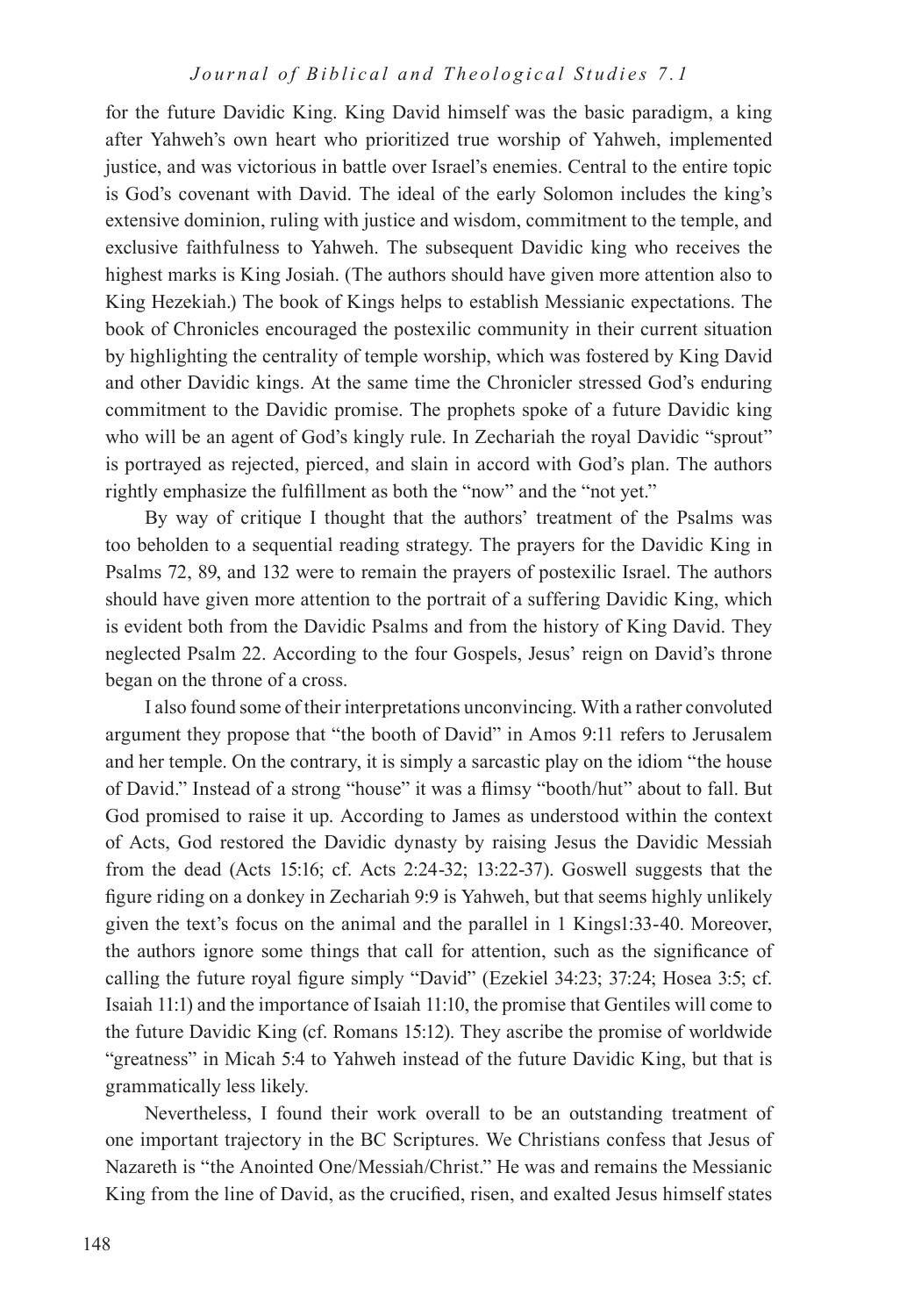at the end of the Bible: "I am the shoot and the descendant of David" (Revelation 22:16; cf. 5:5). The fine volume by Abernethy and Goswell greatly aids us in making that confession with understanding and clarity.

> Paul R. Raabe Grand Canyon University

# **Provan, Iain.** *Seriously Dangerous Religion: What the Old Testament Really Says and Why It Matters***. Waco, TX: Baylor University Press, 2014, pp. 502, \$49.99.**

In this book, Provan has set out to argue that, among the many worldview stories that are active in the world today—most of which are anti-Christian—the "Old Story" (Old Testament) is genuinely dangerous. "*Biblical* monotheism is *seriously* dangerous" (10, italics original). By dangerous, Provan does not mean that the Old Story intends to harm society in any way. Rather, he argues that when understood properly, in light of the narrative that the Old Story itself tells, it poses a threat to all other worldview stories, *and* it poses a threat to those who take its own message seriously. The ideologies of the Old Story "threaten" to answer the most important questions humans ask. According to Provan, the Old Story answers those questions satisfactorily for those who are willing to be shaped by its message.

Provan begins the Introductory chapter, "Of Mice, and Men, and Hobbits" by outlining the common stories we encounter in our world today with two example novels. The first is like *The Hitchhiker's Guide to the Galaxy,* in which "Absurdity rules" (1–2). The second is from Tolkein's *The Lord of the Rings*. Frodo and Sam find themselves in a story, but it is a story that is part of a much longer and much older Story. This older Story helps them find meaning, purpose, and hope in their current story. Since each human inhabits his or her own personal story, we must admit that we are in a story. The question is whether we will admit that this story is part of a larger one that gives meaning to the present one, and if we admit that, of what Story are we a part?

In the modern age, Provan identifies three stories, one of the "Axial Age" (5–6), one of the "Dark Green Golden Age" (6–7) and one of the "Scientific New Age" (7–8). I'll leave it to the reader to discover what Provan has in mind with these stories, but the common thread among them according to Provan is, "Each of the new stories is, indeed, consciously told in an attempt to displace, above all other stories [the] dominant Old Story of Western culture" (9). They view the Old Story of the Old Testament as either "ineffective" or "dangerous" to a culture that has evolved beyond ancient narratives. "It is in the light of this thoroughgoing modern assault on the Old Story from all sides that I have written this book" (10). In one sense, this book is intended for the critics of the Old Testament to reconsider what the Old Testament itself claims, perhaps even to read it for the first time rather than assuming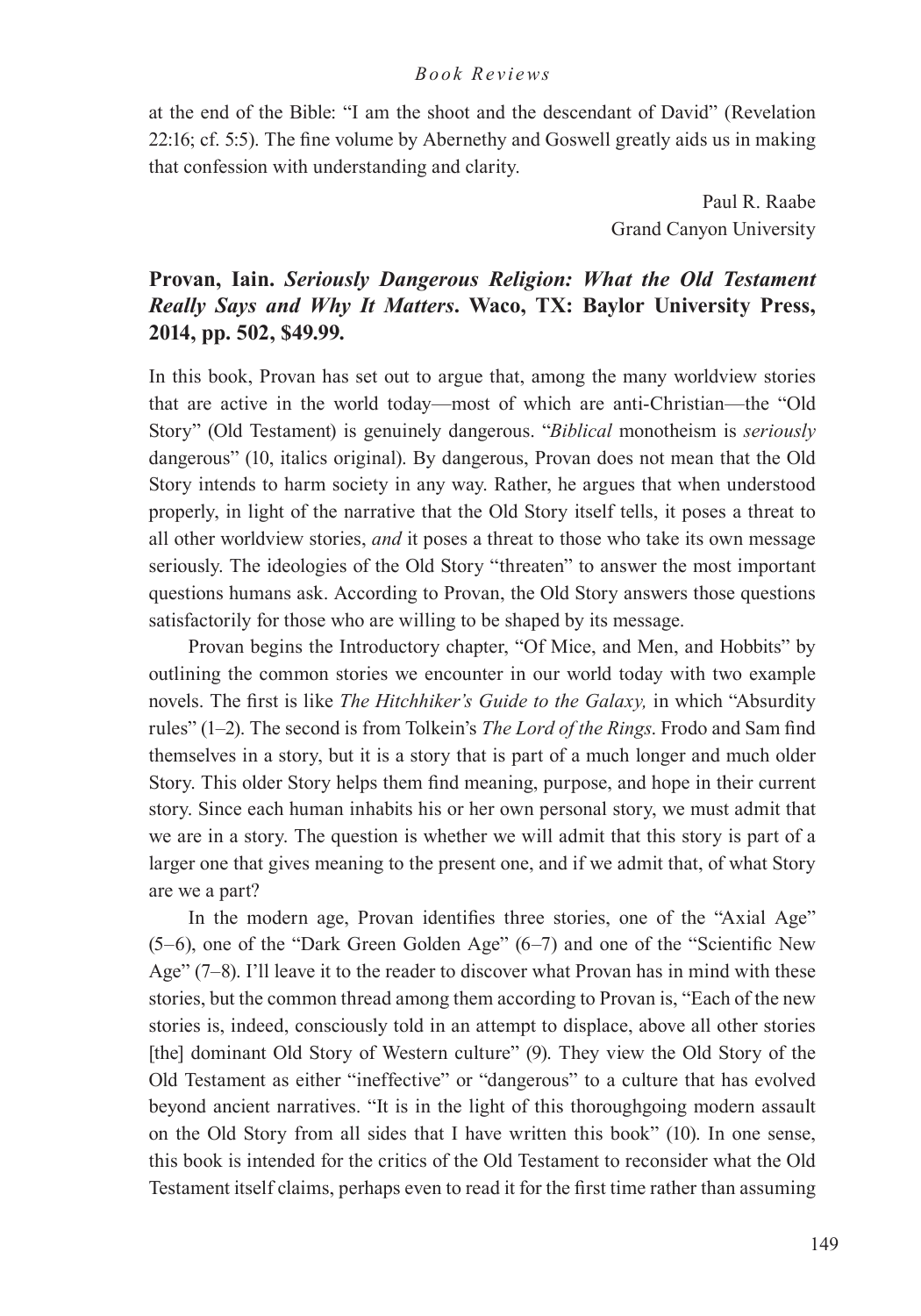they know its content from critical reports about the Old Testament. In another sense, Provan "has written this book,…, for the *readers* of critics" (10, italics original). In such a post-Christian world, Provan desires that those who read the critics of the Old Testament will also engage afresh with the content of the Old Testament as presented in this volume.

Since Provan argues that the Old Testament answers some of the most profound questions that humans can ask, he spends the bulk of the book asking and answering those questions. From the chapter subtitles, Provan seeks to answer: "What is the World?" "Who is God?" "Who are Man and Woman?" "Why Do Evil and Suffering Mark the World?" "What am I to Do about Evil and Suffering?" "How Am I to Relate to God?" "How Am I to Relate to My Neighbor?" "How Am I to Relate to the Rest of Creation?" "Which Society Should I Be Helping to Build?" "What Am I to Hope For?" In fitting Provan fashion, each chapter answers these questions thoroughly and with an eye toward unveiling the philosophical and ideological presuppositions of even the most seasoned critic.

In the final chapters of the book (Chpts 12-13), Provan summarizes the findings with an eye toward the New Testament and asking whether this Old Story is really dangerous.

In this volume, Provan has limited himself to the Old Testament primarily. Other than the summary chapter, "Further Up and Further In: New Dimensions in the Old Story" (Chpt 12), the primary content of this book focuses on the Old Testament. Provan decided to do this because many critics do not understand the Old Testament rightly. Even those who do know the Old Testament haven't always read it rightly. Whether layering on the Old Testament a New Testament lens or just flat misunderstanding the historical and cultural context, even many Christians do not read the Old Testament well. Therefore, he approaches these questions from the Old Testament alone.

In each chapter, Provan also employs a strategy to begin with evidence in Genesis. He says, "The book of Genesis is where the biblical story begins, and no story can be read well if the beginning is not properly understood" (14). Therefore, a proper understanding of the beginning will lead to greater understanding across the entire Old Story as Provan seeks to answer these questions. After beginning each chapter with an understanding of the question in Genesis, Provan moves to the rest of the Old Testament in a somewhat topical fashion centered on the question at hand.

Toward the end of the first chapter, Provan gives a list of ideal readers of this book. His assessment is accurate, at least from the perspective of his intentions when writing. He mentions there "students who have often heard in the course of their education, … , about the problematic or dangerous character of the biblical tradition, yet have read enough of the Bible, … , that they have come to question what they have been taught" (19). I would also add that this book could be helpful for students who thoroughly believe the Old Testament, but only read it through the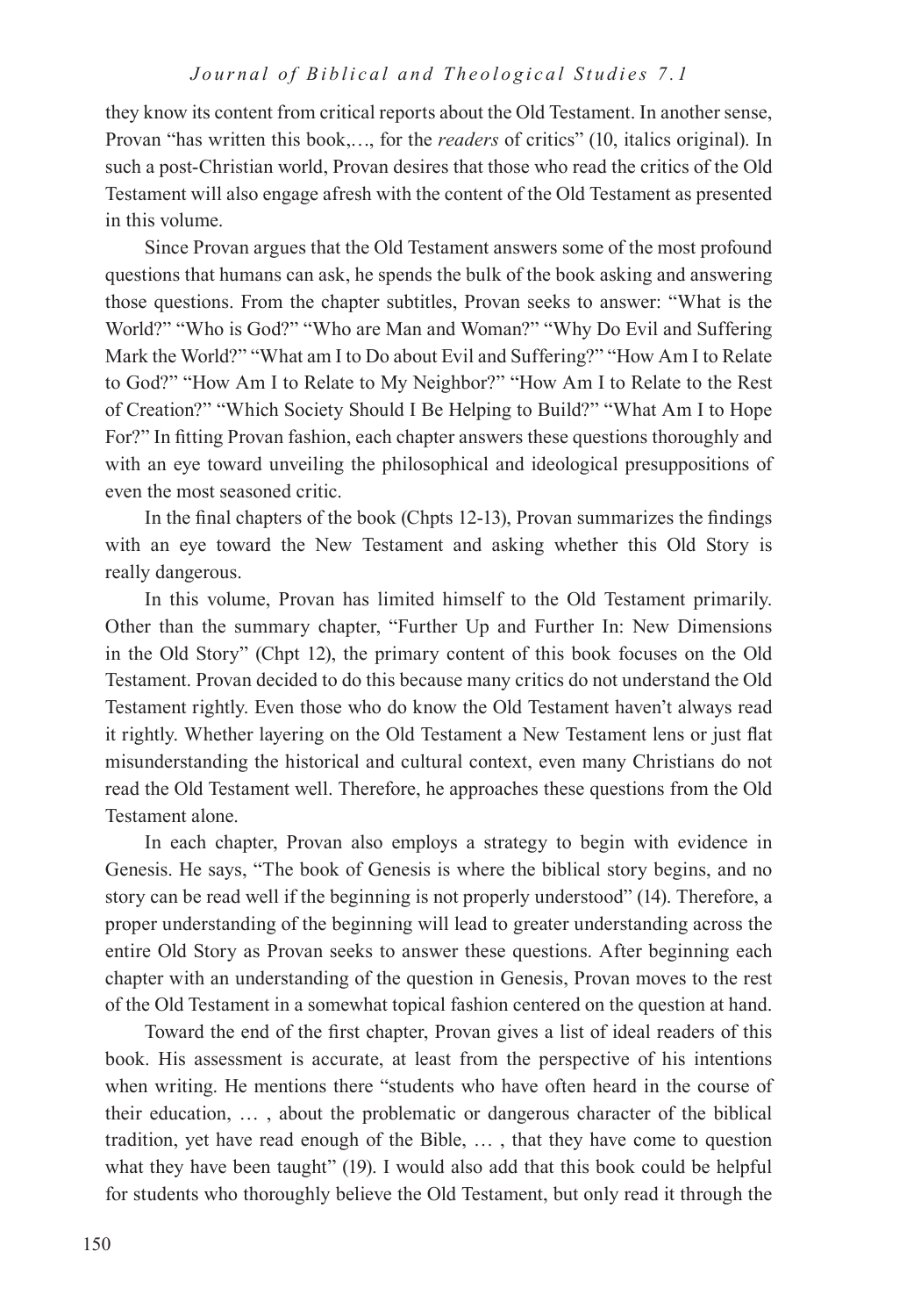lens of the New Testament. Provan addresses these questions using the Old Story on its own terms, and that can be helpful for long-time Christian readers to see the Old Testament afresh.

In typical Provan fashion, he does not disappoint with this volume. The overall goal and audience of the book make it applicable and accessible to a large audience. His insight and philosophical orientation make this more than just a "re-telling" of the Old Story. He has shown how the Old Story *should* fit into the modern stories being told and why the Old Story should be taken seriously even among committed Christians. In the end, this Old Story will be "seriously dangerous" to the critics if followers of Christ would take its message seriously and live as if this Old Story informs our present story. Likewise, a commitment to the Old Testament on its own terms may prove "dangerous" for Christianity in the sense that they become radically committed to the grand narrative God has written and its fulfillment in Christ. Like Frodo and Sam, committed Christians may find themselves in part of a much grander story than they imagined, informing their understanding of the world and heightening their hope that these Scriptures still matter.

> Adam J. Howell Boyce College & Southern Seminary

# **McDermott, Gerald R. ed.** *Understanding the Jewish Roots of Christianity: Biblical, Theological, and Historical Essays on the Relationship between Christianity and Judaism* **(Studies in Scripture and Biblical Theology). Bellingham, WA: Lexham Press, 2021, pp. 264, \$29.99.**

After the introduction by the editor the volume consists of twelve essays. Here I will briefly summarize the main point of each essay. Mark S. Gignilliat shows how thoroughly the New Testament relied on the Torah, Prophets, and Writings (Old Testament) as its own theological grammar and argues that it would not even exist on its own apart from its connection with the Old Testament. Matthew Thiessen argues that the Synoptic Gospels depict Jesus as Jewish-law observant and using standard legal argumentation to defend his actions. The Jesus of the Gospels did not plan to start a new religion by dishonoring the temple and discounting concerns over ritual impurity and sacred time. On the basis of 1 Corinthians 7:17-20, Acts 15 and 21:17-26, David Rudolph contends that the apostle "Paul lived as a Torah-observant Jew and taught fellow Jews to remain faithful to Jewish law and custom" (p. 40). David M. Moffitt shows how Hebrews correlates Jesus' death, resurrection, and ascension with the sequence and logic displayed in Exodus-Leviticus. In that way Hebrews does not mark a decisive break from Jewish roots.

Matthew S. C. Olver argues that sacrifice was one of the most important Jewish influences on early Christian worship, especially with respect to the Eucharist as the central act of worship. Malachi 1:11 was cited frequently by the early church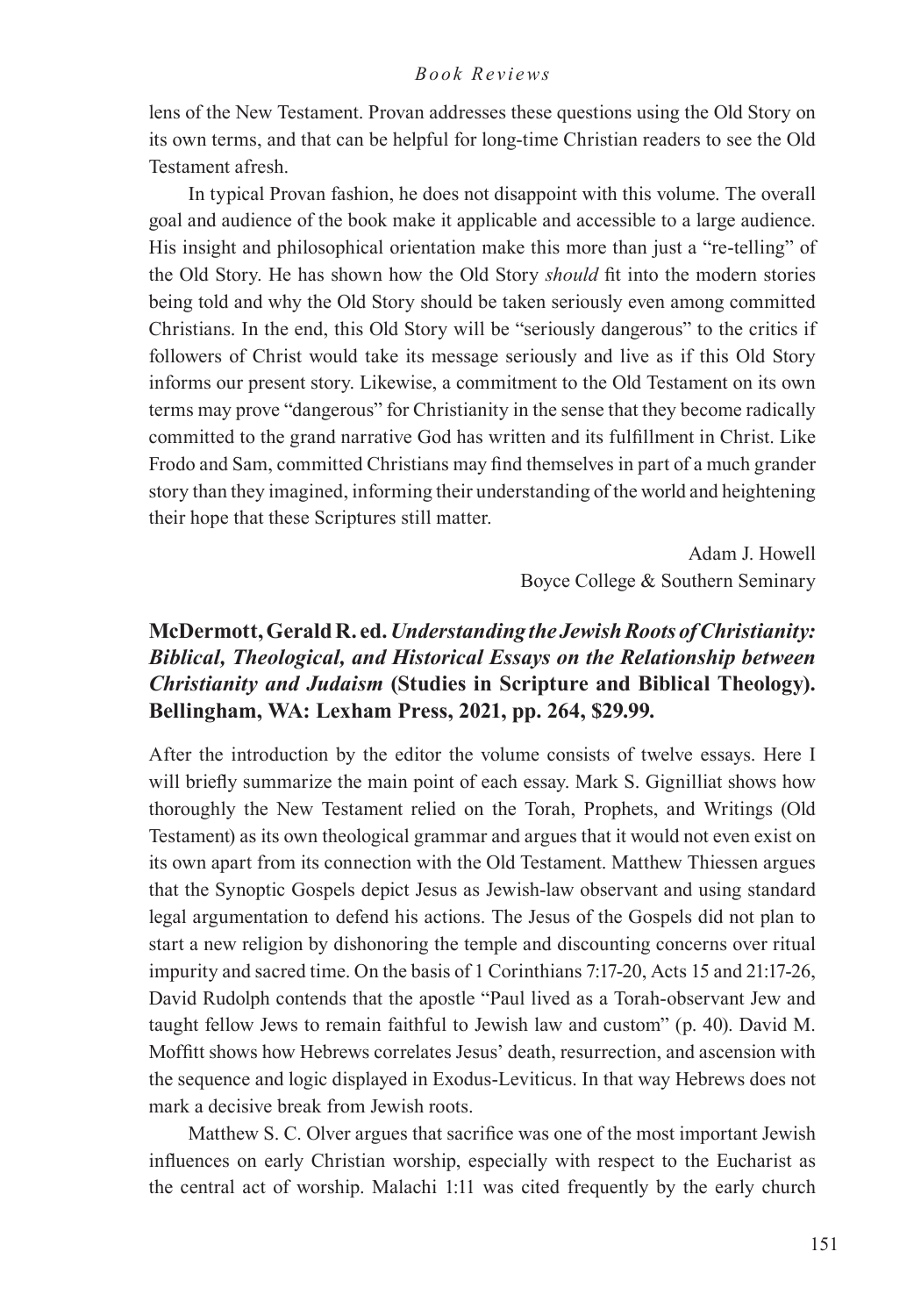fathers. Isaac W. Oliver asks when and how the gatherings of Jesus-followers and the synagogues split. No single date can be specified. Various factors fueled the split, including the claims about Jesus of Nazareth, the desire of non-Christian Jewish communities to maintain their status as a minority in the Roman Empire, the growing Gentile character of the church, and the increasing dominance of Rabbinic Judaism in the synagogue. Jewish believers in Jesus became isolated from both church and synagogue. Eugene Korn gives an honest survey of the history of the church and the Jews from Constantine to the Holocaust. He describes how each side has viewed the other in the past and sees promising signs for a more positive relationship in the future. Jennifer M. Rosner focuses on post-Holocaust thinkers: Karl Barth and Thomas Torrance on the Christian side; Franz Rosenzweig, Elliot Wolfson, and Michael Wyschogrod on the Jewish side. She also discusses Mark S. Kinzer's Messianic Jewish theology. They all argue for seeing the two traditions as intertwined and inseparable. Sarah Lebhar Hall tells the fascinating history of how Anglicans helped pave the way for the Jewish people's return to the land of Israel.

Mark S. Kinzer discusses how the growing movement of Jewish believers in Jesus functions both to critique the church's past history and to raise fresh possibilities for the church in the present and future to recover her Jewish character. Archbishop Foley Beach emphasizes the Jewishness of Jesus and its implications for Christians: exhibiting no anti-Semitism, understanding the Hebrew roots of the faith, valuing the Old Testament, understanding the teachings of Jesus in his first-century Jewish background, desiring to share Jesus with our Jewish friends, and appreciating the great debt we owe to the Jewish people. Finally, Gerald R. McDermott offers perceptive comments on the essays' implications for Christians. He notes that four biblical words need proper definition: "Christ, Jews, Law, and Kingdom."

The essays are impressive, well-written, and well-researched with current secondary literature. Overall I found the volume quite strong and pushing in the right direction. Christianity should not be thought of as a western, Gentile faith even though much of her history looks that way. Our mother church was the Jewish church in Jerusalem. Romans 11 pictures the one people of God as consisting of both "natural and alien branches," and Revelation 7 portrays sons of Israel and Gentiles together praising "Salvation to our God who sits on the throne, and to the Lamb" (verse 10). The biblical perspective needs to receive the spotlight.

During the past 70 years there has been much fruitful dialog between thinkers of synagogue and church, and this volume does a good job of bringing the reader up to date. The reader should note two important recent documents from the perspective of the synagogue: "*Dabru Emet*: A Jewish Statement on Christians and Christianity" and "Orthodox Rabbinic Statement on Christianity."

By way of critique I found the terminology in the essays blurring necessary distinctions. According to the entire New Testament, Jesus fulfills the Torah, Prophets, and Writings. But the claim is not that Jesus is the fulfillment of the Mishna and the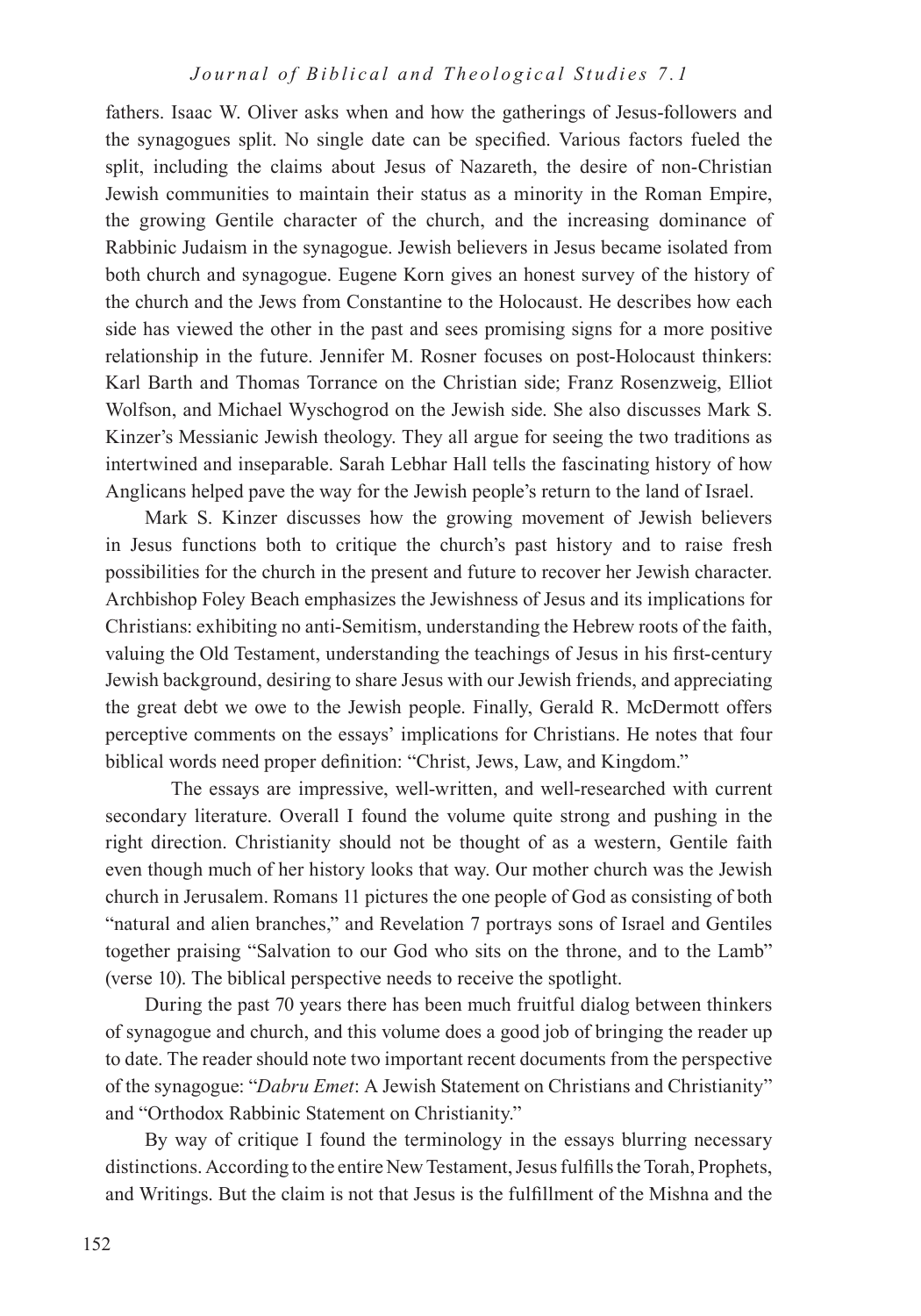Talmuds or of every Qumran text for that matter. Not all Jewish texts can be placed into the same basket. The essays should have devoted more sustained attention to the definition of "Judaism," which cannot simply be equated with the tenets of the Torah, Prophets, and Writings.

The essayists did not deal with Jesus' predictions about the coming destruction of Jerusalem and his mission mandates, both of which meant that Jerusalem's temple would not remain the central worship site and that followers of Israel's Messiah would include Gentiles worldwide. This worldwide mission is in keeping with Israel's prophets and Psalms (e.g. Isaiah 11:10/Romans 15:12). More attention should have been given to the episodes recorded in Acts of synagogues opposing the Jewish apostles. One key debate concerned "the hope of Israel," the bodily resurrection (Acts 28:20; cf. 23:6; 24:15, 21; 26:6-8).

The volume raises some important questions in my mind. One issue pertains to Jewish believers in Jesus, who have in fact always existed and whose numbers are growing. On the one hand, have churches in the west become so predominantly Gentile as to make it difficult for Jewish followers of Jesus to participate? On the other hand, according to Jesus and his Jewish apostles, must Jewish believers in Jesus obey the Sabbath laws and food laws of the Pentateuch? Another issue focuses on location. Today where do discussions and debates between church and synagogue actually take place that deal with the Torah, Prophets, and Writings? For example, churches today have many scholars of the Hebrew Scriptures.

The Jewish apostle Paul expressed his deep love for his kinsmen according to the flesh (Romans 9:2-3). His former teacher Gamaliel expressed openness to what was happening via the Jewish apostles (Acts 5:34-39; cf. 22:3). May the Jewish-Christian conversation grow ever stronger. To further that mutual conversation, I heartily recommend this volume of stimulating essays.

> Paul R. Raabe Grand Canyon University

# **Feldman, Liane M.** *The Story of Sacrifice: Ritual and Narrative in the Priestly Source.* **Tübingen: Mohr Siebeck, 2020, pp. 245. 104€, hardback.**

Liane Feldman is Assistant Professor at New York University in the Skirball department of Hebrew and Judaic studies. Feldman earned her PhD from the University of Chicago Divinity School in Hebrew Bible and the ancient Near East.

In *The Story of Sacrifice* Professor Liane Feldman explores the "literary function" of the priestly ritual materials. Feldman is clear in the introduction that she intends to read and explain these ritual materials "as part of the story", in conjunction with, not separated from their narrative setting (11-18). Her inquiry is simple: what happens when one assumes that the ritual and narrative texts in the Priestly source were intentionally placed together, and one chooses to read them as literature?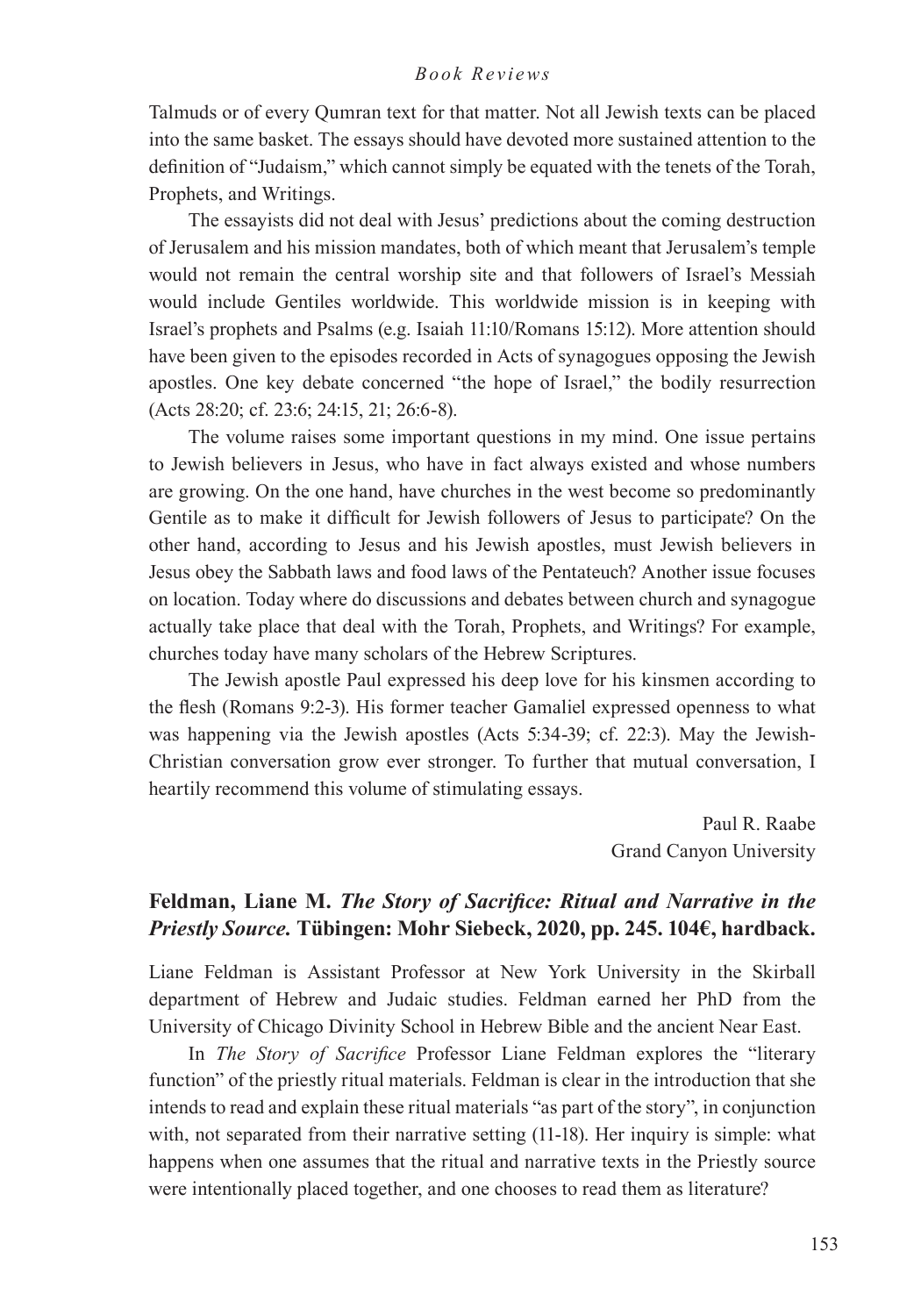Feldman divides the book into six chapters: Introduction, Moses's Private Audience: The Construction of Space in the Story World (Exod 40–Lev 7), Yahweh's Public Performance: The Creation of a Cult (Lev 8:1–10:7), Inside and Outside: Yahweh's Delineation of Boundaries (Lev 10:8–15:33; Num 7:1–8:4), The Possibility of Decontamination (Lev 16–17), and Conclusion. This review will summarize the book's contents, follow with a critique, and end with recommendations for the reader.

In chapter two Feldman reasonably asserts that the broad narrative concerning the tabernacle is conceptually split into physical labor and ritual labor (35–37). Moses arranges "Yahweh's home" in Exodus 40:17–33 allowing His presence to reside within it (Exodus 40:34). Finally in Leviticus 1:1 Moses begins learning the ritual labor (Lev 1–7) which he applies during the tabernacle's inauguration (Lev 8–10). Feldman rightly claims that the ritual instruction contained in Leviticus 1–7 logically precedes Moses's ritual labor in Leviticus 8–10 because how else could Moses anoint the tabernacle without knowledge of the needed sacrifices (46)?

Her third chapter hones-in specifically on Moses's ritual labor and its importance in maintaining God's presence. Feldman convincingly reasons for her principle of ritual innovation: a principle contrary to what typical (especially confessional) readers of Leviticus (and other priestly materials) might expect. She, along with many others, have observed that the priesthood's installation (Lev 8:1–10:7) strays from the order outlined in Exodus 25–31, 35–40, and Lev 1–7 (68, 79). She clearly maintains that Moses's deep grasp of the sacrificial system described by God up to this point, gives him the tools to innovate when necessary, which in this case, is caused by the priesthood's incomplete anointing. Here Feldman's trustful posture towards the text's author(s) generates immense insight.

Chapters four and five represent a slight change in emphasis. Chapter four is Feldman's most ambitious, arguing that various scenes in Leviticus *and* Numbers occur simultaneously within the story world. She does offer a very attractive reading for Moses and Aaron's disagreement in Leviticus 10:16–20. Again, she appeals to ritual innovation, noting that Aaron, now a fully-fledged priest, can make logical and situational adjustments to the ritual system, whereas Moses cannot because his term as interim priest is over (116–120). Her argumentation for the simultaneity of Numbers 7:1–88 with Leviticus 10:8–20 and Numbers 7:89–8:4 with Leviticus 11:1 is well-received but may not pack the same punch as do her previous insights (123–133). In the fifth chapter Feldman argues for the Day of Atonement's non-performance, instead arguing that Leviticus 16 depicts God *describing* the ritual procedure to Aaron via Moses (155–158). This is comparable to her analysis of Leviticus 1–7, where Moses is simply learning how to administer the sacrifices(s) rather than performing them.

Feldman's work deserves very high praise for many reasons. First, her desire to depict the ritual texts as *legitimate* literature yields immense results (3, 5). She contends that modern assumptions of what constitutes literature incidentally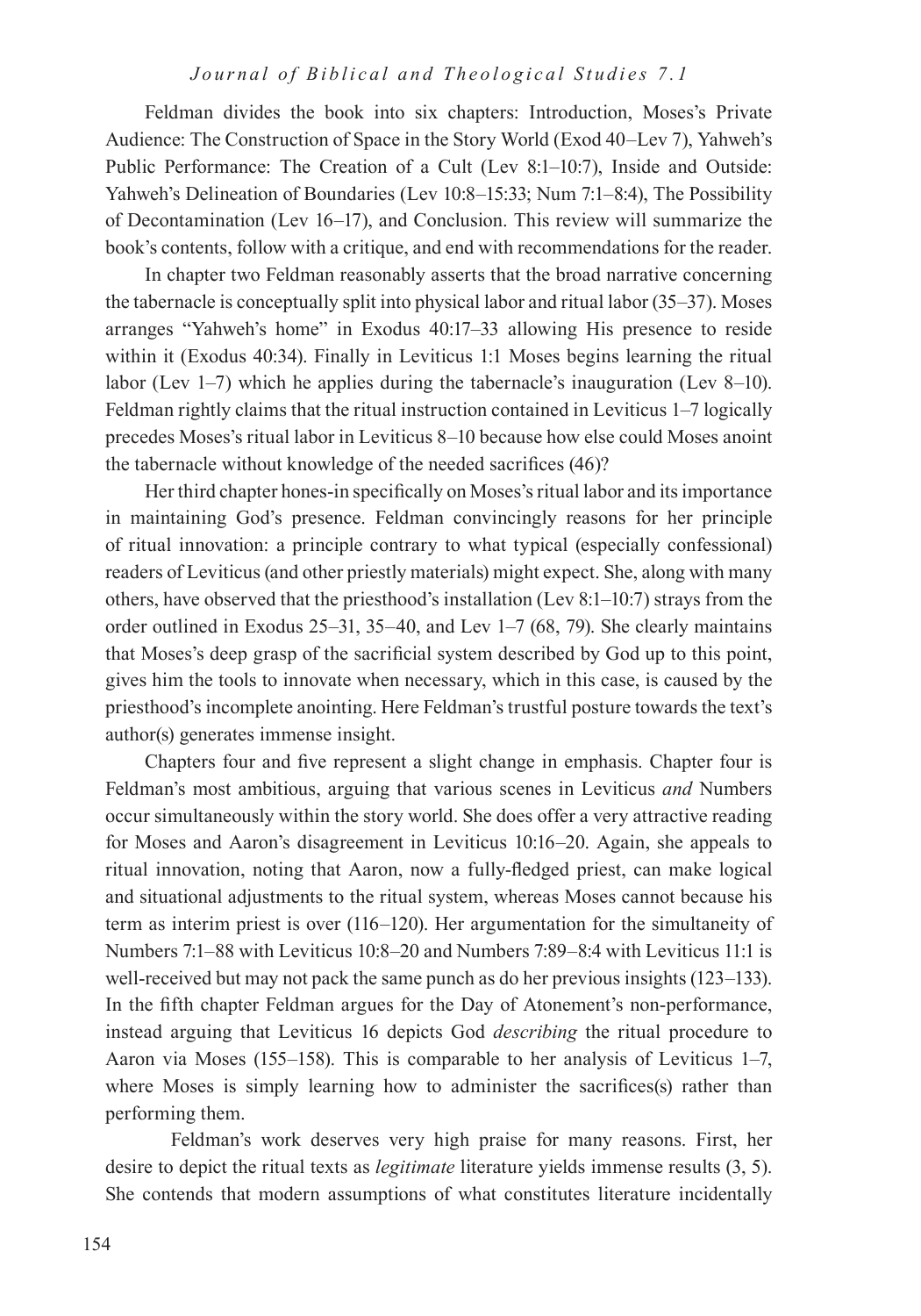exchanges the original "implied reader" for the modern one, leading the modern one potentially to misjudge the literary conventions of other cultures and eras (3). Feldman upholds the logic of the text until she is forced to concede that it is garbled, and this work is full of examples of how this presumption of the text's coherence clarifies otherwise difficult texts. For instance, Feldman makes sense of the odd sacrifice offered by Moses in Exodus 40:29 arguing that through the current plot development, Yahweh's location in the heavens, Moses's default status as Yahweh's intermediary, and the previous uses of this type of offering in the Pentateuch, one can make sense out of this strange sacrifice (36-38). The current author cannot champion this element of Feldman's work enough.

This leads to a second praise: throughout, Feldman offers a masterclass in close reading. Perhaps the most outstanding display is found in Feldman's notion of ritual innovation (35–38, 87–94). In chapter three Feldman explains while Aaron's mixed-form purification ritual is indeed divergent from instructions in Leviticus 4, it is logical and internally coherent per Aaron's liminal priestly status. Using this principle of ritual innovation, Feldman also makes sense of Nadab and Abihu's error. The two brothers' failure originates in rushing to meet God without God's invitation (41) whereby they innovate beyond the logical boundaries of the ritual system. Feldman's belief that the ritual system itself demands innovation (35–37) provides a rich springboard for further research.

Third, Feldman, at times working against the history of scholarship, argues convincingly for the Priestly source's democratization of the cult (48-49, 56–59, 105, 133). Rather than reading Leviticus 1–5 as an instruction manual for priests, Feldman uses the principles of narratology to argue that the implied reader, presumably a lay Israelite, is brought into the private conversation of God and Moses and learns the cultic procedures before the priests themselves (48). Moreover, the Israelitelaity become central to the cult itself not only as imaginative implied readers but as the offerors who slaughter their own sacrifices before handing the animals off to the priest (56).

A fourth commendation concerns Feldman's inclusion of ritual background information to the benefit of those unfamiliar with the Bible's ritual material. This is most obvious in pages 49–65 where she walks the reader through a typical sacrificial procedure, using the careful explanation itself to argue for the intentional and obvious democratization of the cult.

The current author does have a few very minor critiques. First, with her focus on the narratology of ritual procedures, a test case showing the difference between ancient written ritual and its real-world performance would have greatly benefited the persuasiveness of her argument (5–15). Second, while the author is favorable to Feldman's translation of אכבד" – I will be present" – they were left desiring a more thorough explanation (104).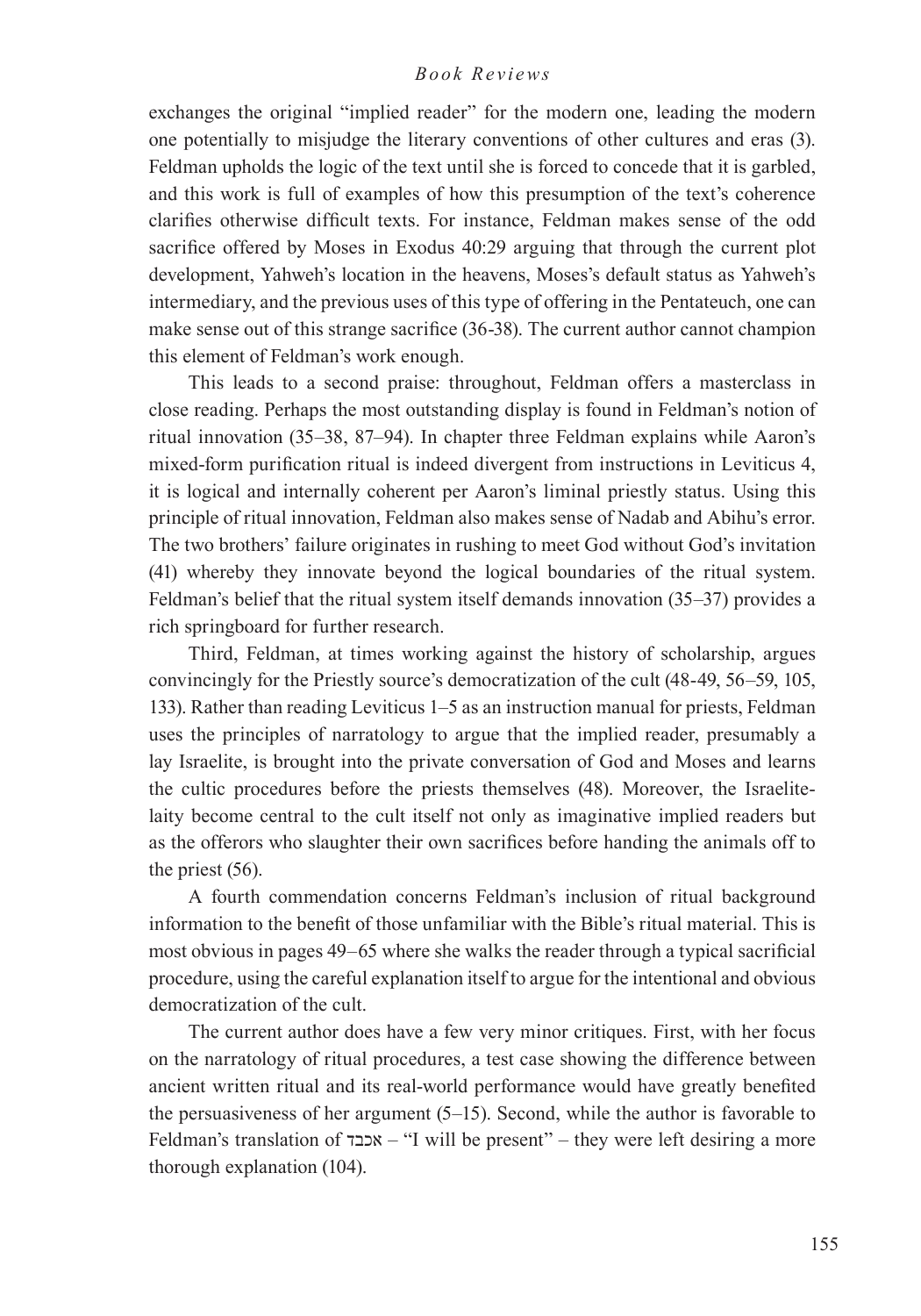For those who are mistrustful of a source-critical-first approach which assumes the unreadability of the Bible, Feldman offers a way forward. Because of her attempt to combine both historical-critical methods and literary approaches, often disconnected in Biblical scholarship, the field will benefit greatly from this book. Her model of ritual innovation alone providing a way to make sense of seeming inconsistencies in the text is worth the purchase alone (5). In a similar vein, her reasonable methodological assumptions do justice to both the academy and faith communities trying to understand the text (25)

With that said, the book, printed by one of the field's most prestigious publishers, is intended primarily for the scholar. However, Feldman's lucid writing and consistently clear explanations makes her work accessible to the diligent student. The careful undergraduate will begin to see just how fragmented Pentateuchal scholarship is, which only underscores Feldman's successful attempt at bridging the gap previously mentioned. The reader will obtain the highest yield from this work if they gain a familiarity with both Leviticus and perhaps Milgrom's commentary on Leviticus published by Fortress Press.

> C.J. Gossage Hebrew-Union College, Jewish Institute of Religion

# **Bekins, Peter.** *Inscriptions from the World of the Bible: A Reader and Introduction to Old Northwest Semitic.* **Peabody, MA: Hendrickson Academic, 2020, pp 300, \$79.95, hardback.**

If you know Biblical Hebrew, then you essentially know ancient Edomite, Moabite, Ammonite, and Phoenician. You can add those to your résumé. They are all basically the same language. The differences among them are rather minor. For example, the direct object marker in Hebrew and Moabite is *'t* (*aleph-tau*), whereas in Phoenician (and Aramaic) it is *'yt* (*aleph-yodh-tau*). A modern analogy might be English spoken in London, New York, Minnesota, and Georgia. Moreover, if you know Biblical Hebrew, then you are well on your way to a knowledge of Aramaic.

We should not think of Biblical Hebrew as a completely unique language all alone, as if it were *per se* a holy language. It was part of the common language spoken throughout the area of ancient Syria and Palestine. It was, you might say, part of the *lingua franca* of that area, much like the Koine Greek of the New Testament in the Greco-Roman world. There is a theological message here. The Creator chose to communicate with his human creatures in an everyday language, the kind of language spoken by everyday people at that time and place. He is not some secretive god with a mysterious code accessible to only a few cognoscenti. He is the transparent God who communicates in human language that is readily understandable.

The linguistic label for this language-group is Old Northwest Semitic. It consists of four major sub-languages: Phoenician, Hebrew, Moabite, and Aramaic.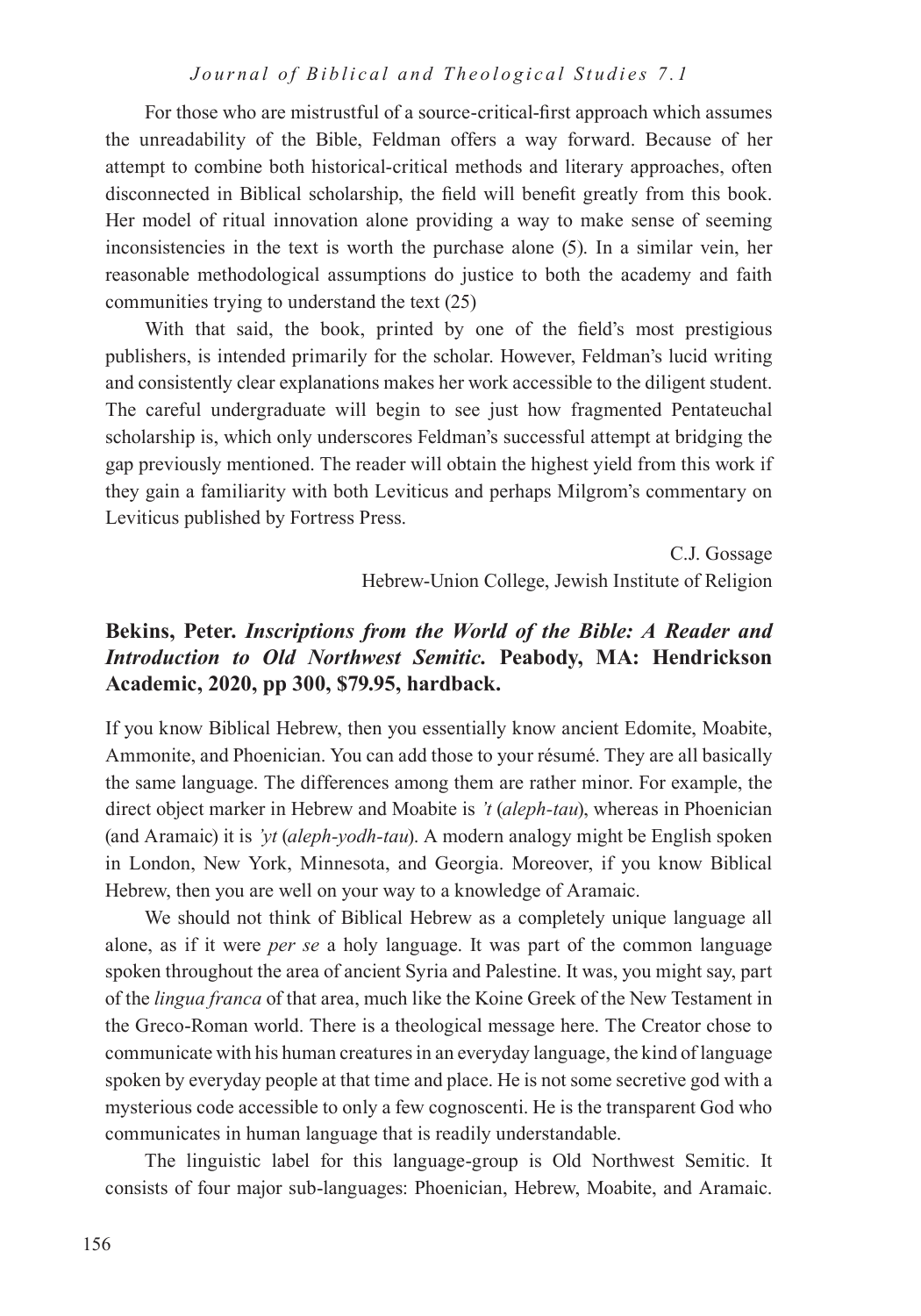Peter Bekins has taught advanced Biblical Hebrew and Northwest Semitics at Hebrew Union College—Jewish Institute of Religion. With this textbook he provides a reliable, accessible, and well-organized introduction to old Northwest Semitic. Part I of the volume introduces students to old Northwest Semitic languages and their grammar, including phonology, morphology, and syntax. Part II then offers readings selected from Northwest Semitic inscriptions that date to the time of ancient Israel's monarchy, basically from the time of King David (about the year 1000) to the Babylonian exile (the year 587). For each language Bekins provides the student with the text, explanatory notes on the words, a translation, and a glossary. The languages are: Old Phoenician, Old Hebrew, Moabite, and Old Aramaic. He treats separately texts from Deir Alla (east of the Jordan River north of Ammon and Moab) and the ancient kingdom of Samal (northern Syria) because of their distinctive linguistic features. At the end of the volume he includes a helpful bibliography.

Bekins made good choices with his selection of inscriptions. Each inscription has enough lines that the student can get the feel for the language. Several of the inscriptions have biblical connections. For example, a Hebrew inscription dated about the year 600 found at Ketef Hinnom near Jerusalem repeats the first two lines of the Aaronic benediction. Hebrew inscriptions from Kuntillet Ajrud in northern Sinai offer a blessing "by Yahweh and by his Asherah" (a goddess), giving evidence of the kind of syncretism condemned by the biblical authors. The Mesha inscription (Moabite Stone) correlates with 2 Kings 3. The Deir Alla inscriptions dated about 800-750 give a prophetic vision by Balaam son of Beor (compare Numbers 22-24). And there are other connections.

I highly recommend this book for students who have had beginning Hebrew. Knowledge of Biblical Aramaic is also helpful. Bekins does a great job of leading students into the fascinating world of inscriptions. The book will enable them to understand Biblical Hebrew and Aramaic in their linguistic context of old Northwest Semitic. As a side benefit, they can then impress their family and friends that they know Moabite.

> Paul R. Raabe Grand Canyon University

# **Andrew S. Malone.** *God's Mediators: A Biblical Theology of Priesthood***. Downers Grove, IL: InterVarsity, 2017, pp. 230, \$25.00, paperback.**

Andrew S. Malone serves as Lecturer in Biblical Studies and Dean of Ridley Online at Ridley College, Melbourne, Australia.

In *God's Mediators*, Malone develops an expositional and synthetic biblical theology of the theme of priesthood, studying both individual and corporate priestly identities and work across the canon so as to "augment and refine our existing knowledge, reinforce or reshape our theological framework, and make us better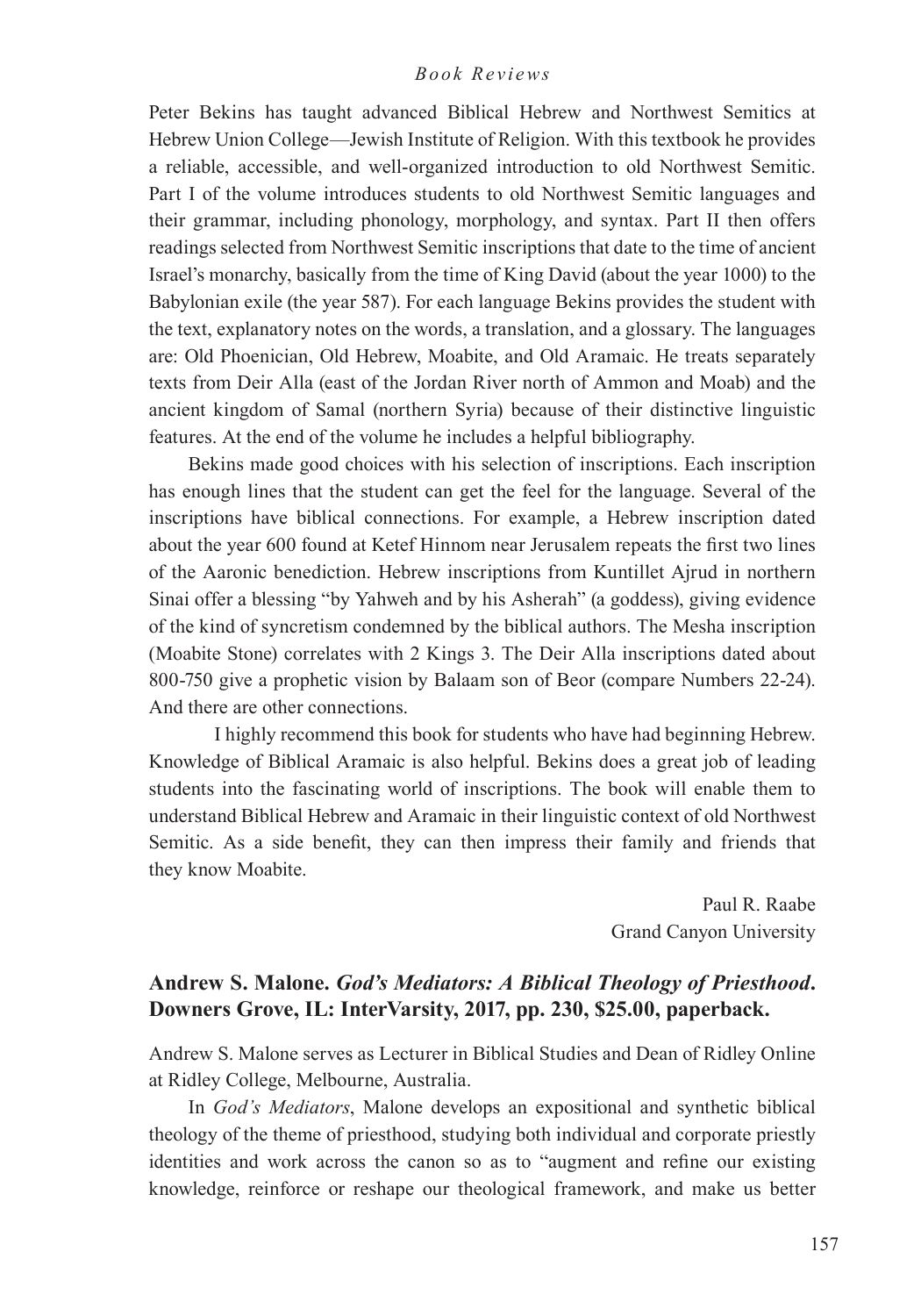expositors of the texts and their consequences for God's holy people" (p. 10). He contends, specifically, that Christians struggle to define priests and priesthood in a manner following the patterns of the biblical witness (pp. 8–9; 186–187). Malone descriptively surveys, therefore, the biblical landscape for individual priests, starting with Aaron's and his sons' mediation at Sinai with an important focus on "the kingdom of priests" found in Exodus 19:5–6 as a royal priesthood (pp. 16–17, 126). His survey of the Aaronic priesthood, ultimately, establishes a baseline to consider implications for 1) Israel's corporate priesthood, 2) Jesus' priesthood, and 3) the nature of the church's corporate priesthood. He labels the Aaronic priesthood by its status of (unearned) holiness (pp. 130–133) that allows for a safe approach to God and mediation to draw others closer to God (pp. 20, 35, 45–46). Thus, Israel's corporate priesthood sets the whole nation as a mediator for those beyond itself (pp. 126–136): a graded and missiological holiness (pp. 20, 45–46, 134–137). Ultimately, the failures of individual priests and the corporate priesthood pave the way for a greater priest (pp. 125–126, 137–144). For Malone, the NT, and especially Hebrews, transforms the OT categories of the Aaronic priesthood to teach "Jesus as our great high priest who facilitates everything foreshadowed in the earthly [OT] cultic system" (p. 114). He posits that both "Jesus' individual priesthood and Christians' corporate priesthood are derived from closely related Old Testament antecedents, *but they are not derived in the same fashion* (p. 184)." Malone argues that the NT transforms the graded holiness of the OT because Jesus' priestly ministry provides an access to God that needs no other priest "to facilitate [further] access" (p. 186), mark[ing] believers as beneficiaries of the altar and sacrifice rather than as contributors to them" (p. 170) Christians' corporate priesthood, therefore, depends on and "respond[s] to God's grace with 'sacrificial' praise and acts of service (p. 172)," not with sacerdotal contributions that forge access to God, leaving the church with a spiritual priesthood that allows the church "to *be* and to *behave* in such a holy – God-worthy manner – fashion that the wider nations are brought to join the worship of the universe's creator (emphasis original) (p. 178)."

In chapter 1, Malone lays out his problem and methodology. His approach to priests and priesthood "invoke[s] the English concept of 'mediator' and/or 'mediation' (p. 9)" in a rather broad sense because the primary thrust of his thesis and analysis is descriptive.

In Part 1, Malone focuses on individual priesthood, beginning with chapter 2's look at the mediation of Aaron and his sons. Malone argues for an Aaronic priesthood whose ministry emphasizes a "[s]afe approach to God in response to the terrifying theophany at the mountain and the Tabernacle's "concentration of God's presence in creation" (p. 18) Even Aaron's clothes mark his status and those of his sons' as closer to God, reflecting a priestly royalty (pp. 24–25) that facilitates holiness (pp. 28–34) and communicates such (p. 38) to forge "successful *reconciliation* of humanity to God (emphasis original)" (p. 38).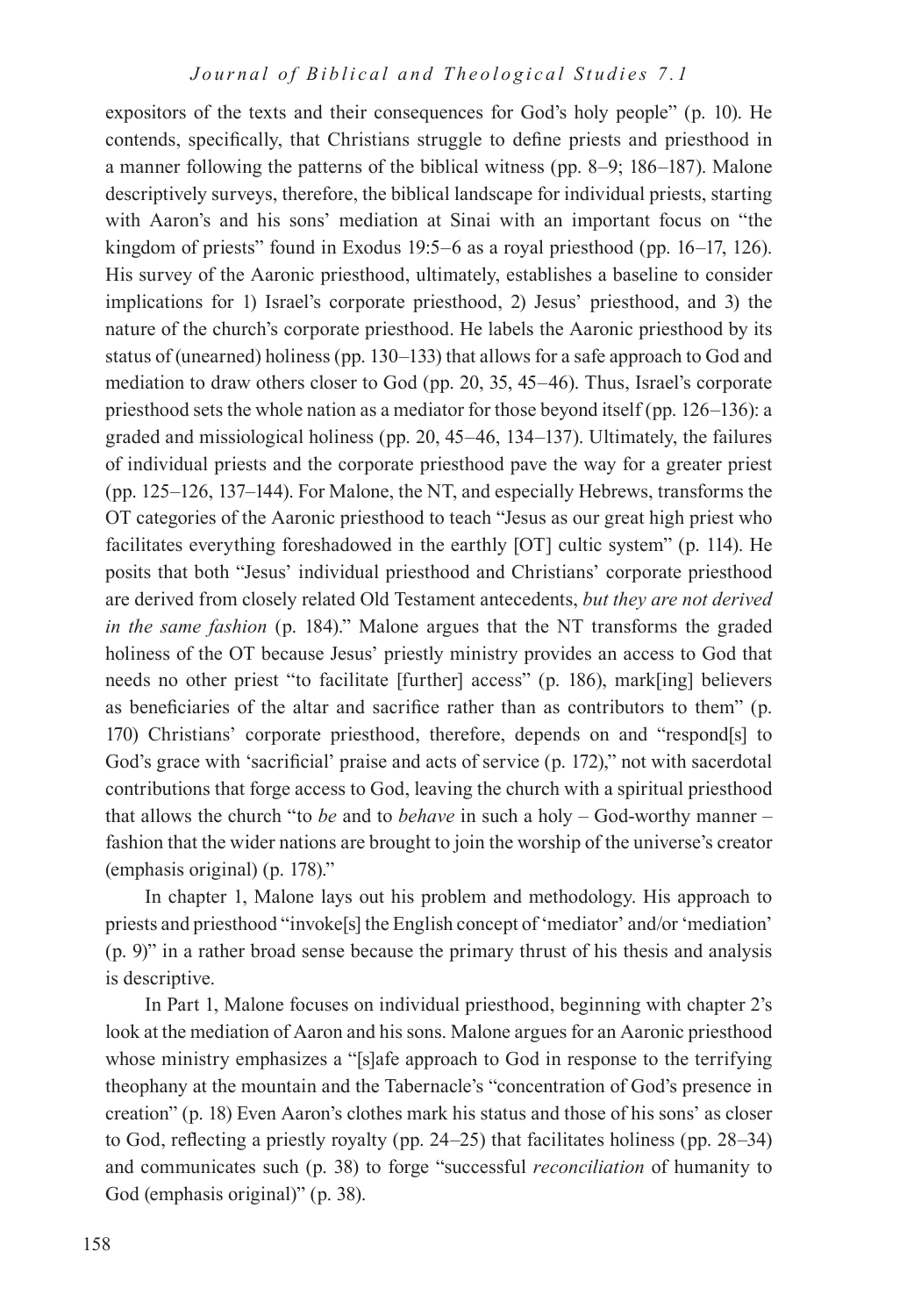Malone, then, in chapter 3 draws the reader to a discussion of the garden of Eden and priests before Sinai. Adam's depiction corresponds to priestly work, even a regal priesthood that anticipates the Aaronic priesthood. He, also, focuses on Melchizedek as a priestly king, showing how these two roles work together (p. 63) before depicting Moses himself as a priest (pp. 65–66).

In chapter 4, Malone tackles individual priesthood in the rest of the Old Testament, beginning with the failures of the golden calf. His broad definition of "priest" ultimately highlights the prophets condemning the Israelite priesthood and promising a restored priesthood of Israelites and foreigners (86–96).

In chapter 5, Malone finishes Part 1 of his study of individual priests by examining new covenant transformation. He asserts that the failed Israelite priesthood continues in NT narrative (97–102). Finding little support for Jesus' depiction as a priest in the gospels, he leans upon Hebrews' confession of Jesus as high priest that uses a combination of comparisons and contrasts, a "*synkrisis* [that] inherently relies upon the unfolding developments found in salvation history and progressive revelation (115)." He further supports Jesus' perfect priesthood in Revelation and in 1 Peter (116–120).

In Part 2, beginning with chapter 6, Malone considers Israel's corporate priesthood as a kingdom of priests so as to draw closer to understanding how the Aaronic priesthood relates to corporate Israel, Jesus, and corporate Christians (125–126). In particular, he focuses on Exodus 19:5–6's "kingdom of priests" to reinforce Israel's holy status for the benefit of the world. Israel's priestly mediation is missiological (134–137). Unfortunately, Israel does not live consistently with its holy status (137–144).

In chapter 7, Malone pivots to the church's priestly commission as a spiritual house with spiritual sacrifices, a principle that he again tethers to Exodus 19:5–6 via 1 Peter 2:9–10. He develops this corporate priesthood as a chosen people from all the nations with a holy and special status before God that grants their role as priests with behaviors consistent with this status (137–153). Turning to Revelation, Malone identifies the church's corporate priesthood as both inaugurated and regal, ministering so that the nations may worship God (161–163). Hebrews regards the church as beneficiaries of Jesus' priesthood (164–170), approaching God to walk in spiritual sacrifices of "praise and acts of service (172)."

Malone concludes his work in chapter 8 with final reflections that draw out biblical implications for how individual and corporate priesthoods work "under the old covenant and after new-covenant transformation (182)." He extends these insights into ecclesiological and missiological components that challenge churches to walk in its assigned priesthood.

Malone succeeds in defending his descriptive-focused thesis. His examination of priesthood connects categories across the two canons and provides consistent and sufficient evidence for the patterns described. Pastors and scholars will strengthen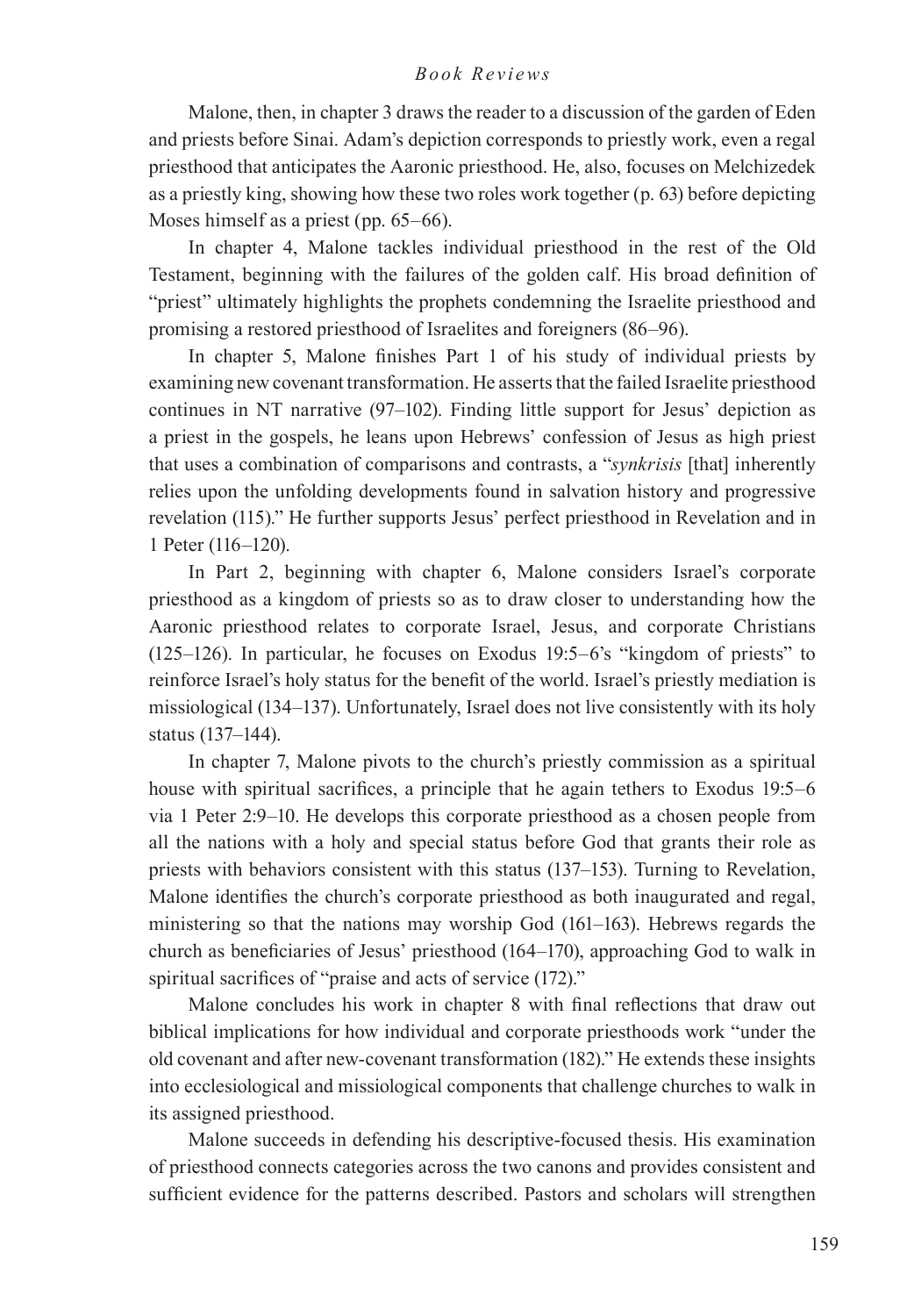their understanding of the church's dependence on Jesus' priesthood and the corresponding call to walk in a missiological mediation through this book. Also, this volume prepares for more detailed and more prescriptive examinations of its data. It offers clearly aligned relationships of priesthoods, but its study proves a mere starting point, being embedded with unanswered questions beyond this volume's scope. Thus, its greatest weakness in the limiting of its scope that made the study useful on so many levels also leaves readers with a desire to resolve these same questions. Such answers will hopefully stem from other works that will draw from this resource that will enable churches and denominations to examine their own understandings of priesthood in light of the whole biblical corpus.

> Peter Link, Jr. Charleston Southern University

# **Muraoka, Takamitsu.** *Why Read the Bible in the Original Languages?* **Leuven: Peeters, 2020, pp 106, \$24.00, paperback.**

Takamitsu Muraoka received a PhD from Hebrew University in 1970 and has served as a lecturer on Semitic languages at Manchester University, professor of Middle Eastern Studies at Melbourne University, and chair of Hebrew, Israelite Antiquities, and Ugaritic at Leiden University. Since his retirement in 2003 he has continued to publish in Semitic and Septuagint studies as well as teach biblical languages and the Septuagint in Asian countries. In 2017 he received the Burkitt Medal for Hebrew Bible studies from the British Academy.

In *Why Read the Bible in the Original Languages*, Dr. Muraoka seeks to convince readers that when the Bible is read in its original languages "it can be interpreted and analyzed better or differently than when it is read in this or that modern translation" (7). He introduces the work by sharing his passion for the languages through a brief autobiography. He then outlines two general principles concerning the value of the biblical languages: (a) there are certain aspects of language (such as poetic devices) that can only be seen in the original language, (b) and reading the original language makes one aware of possible alternate interpretations (16). In the rest of the book Muraoka shares insights from Hebrew (chapter 1), Greek (chapter 2), and Aramaic (chapter 3). He concludes with a final chapter on the Septuagint (chapter 4), advocating for its value as a bridge between the Old and New Testaments.

Through many examples Muraoka succeeds in demonstrating a key way the original languages aid biblical interpretation: one can see the biblical author's emphasis. He notes that since all three biblical languages have the subject of a verb built into its ending, explicit pronouns and repeated references to the subject are unnecessary and therefore indicate focus. One example he gives is the repeated use of *David* with multiple verbs in 2 Samuel 12:19 to slow down the narrative and highlight David's response to the death of his child (30). Muraoka also notes that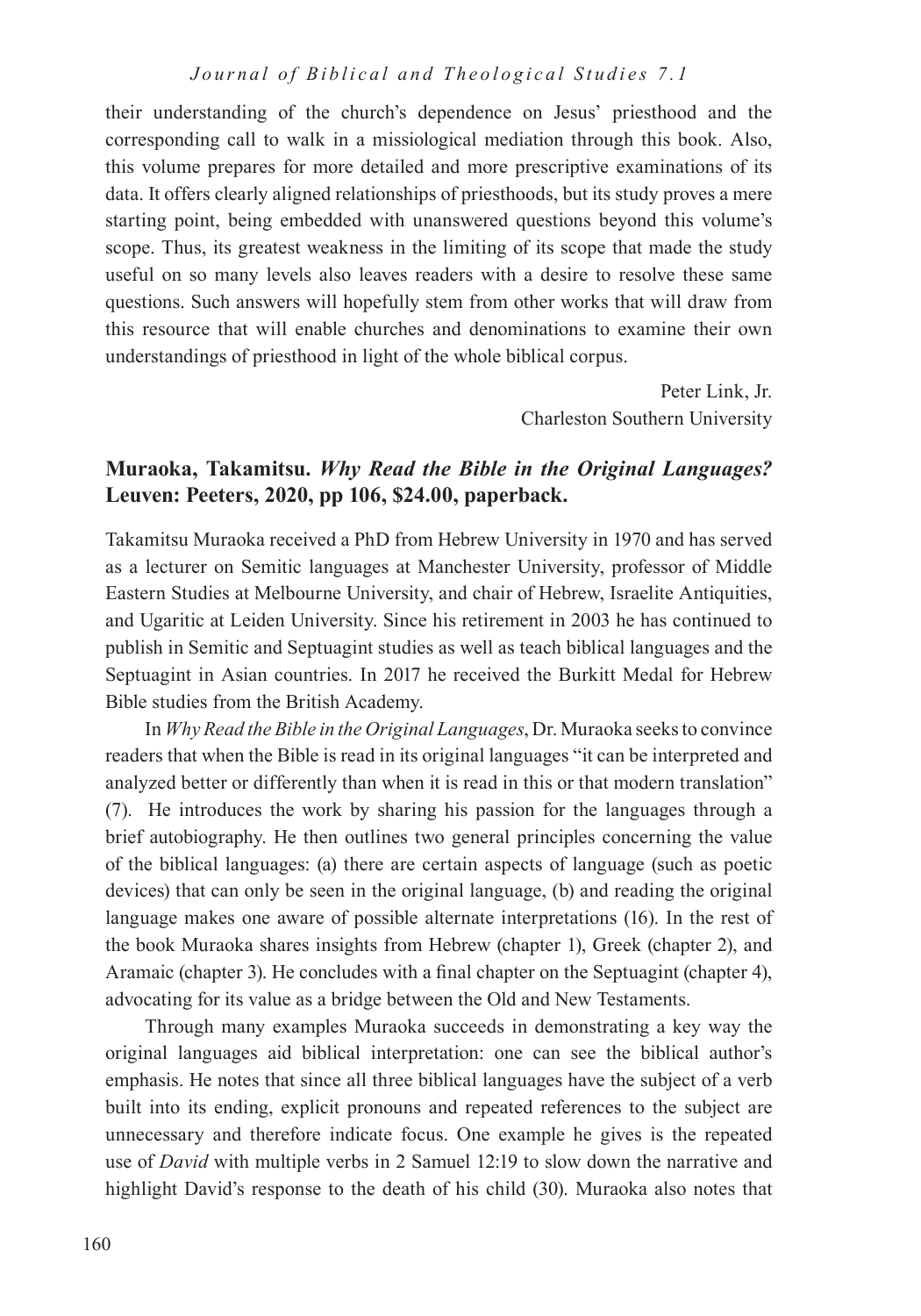Greek and Hebrew word order, being more flexible than English, often highlights certain ideas or characters. For example, Genesis 22:1 states: "After these things, God tested Abraham," but the placement of "God" before "tested" is not the expected word order for Hebrew narrative and Muraoka explains that the author is zooming in on God and the surprising event of Him testing a human (25-26). Other aspects of emphasis Muraoka highlights include the use of repetition and the significance of the definite article.

Muraoka also explains important ways the verbal systems of the biblical languages differ from common languages today. He explains that Hebrew verbs have specific endings to indicate the gender of the subject of the verb. This gender correspondence often helps identify the subject of the verb when it could otherwise be ambiguous, such as the various speakers in Song of Solomon (35-36). Most of the chapter on Greek is devoted to the issue of verbal aspect (kind of action). Holding to a tri-aspectual system, he explains the present aspect as portraying continuous action, perfect aspect as portraying an action that has already been completed, and aorist aspect as referring to the action in general without reference to its ongoing or completed nature (72). To demonstrate insights available from aspect he notes that the woman in Luke 7:38 was continually kissing and wiping Jesus's feet since the verbs are in the present aspect. But when Jesus confronts Simon in verse 45, He highlights the action of kissing in the present aspect while describing the other actions with the aorist aspect. Muraoka also shows how Jesus is not teaching that the woman is forgiven because of what she is doing, but that her sins had already been forgiven (perfect aspect) and her present actions were a demonstration of gratitude for that forgiveness (73-75).

Acknowledging that Aramaic and the Septuagint are likely unfamiliar to the average reader, Muraoka begins chapters three and four with their respective histories to demonstrate the value of studying each discipline. These introductions highlight the complex linguistic milieu behind the Bible and encourage readers to consider the impact of this milieu on our understanding of scripture. He makes a great case for the importance of these two subjects, but the examples used in these chapters do not measure up to the breadth of examples provided for Hebrew.

While this work is primarily for beginning readers, Muraoka expresses his hope that more advanced readers will also benefit from the insights he offers (7). One such insight concerns Judah and Tamar in Genesis 38. Muraoka notes that many translations state Tamar became pregnant 'from him' in 38:18 (23). However, he argues that the Hebrew preposition used here (*lamed*) never means 'from' and that Genesis 38:18 should be translated: "she became pregnant for his best interests." This alternate interpretation, Muraoka argues, paints Tamar as faithfully trying to preserve the promise of offspring given by God to Abraham, an interpretation possibly strengthened by the positive description of Tamar later in scripture (Ruth 4:12, Matthew 1:3). While this interpretation may or may not be correct (Muraoka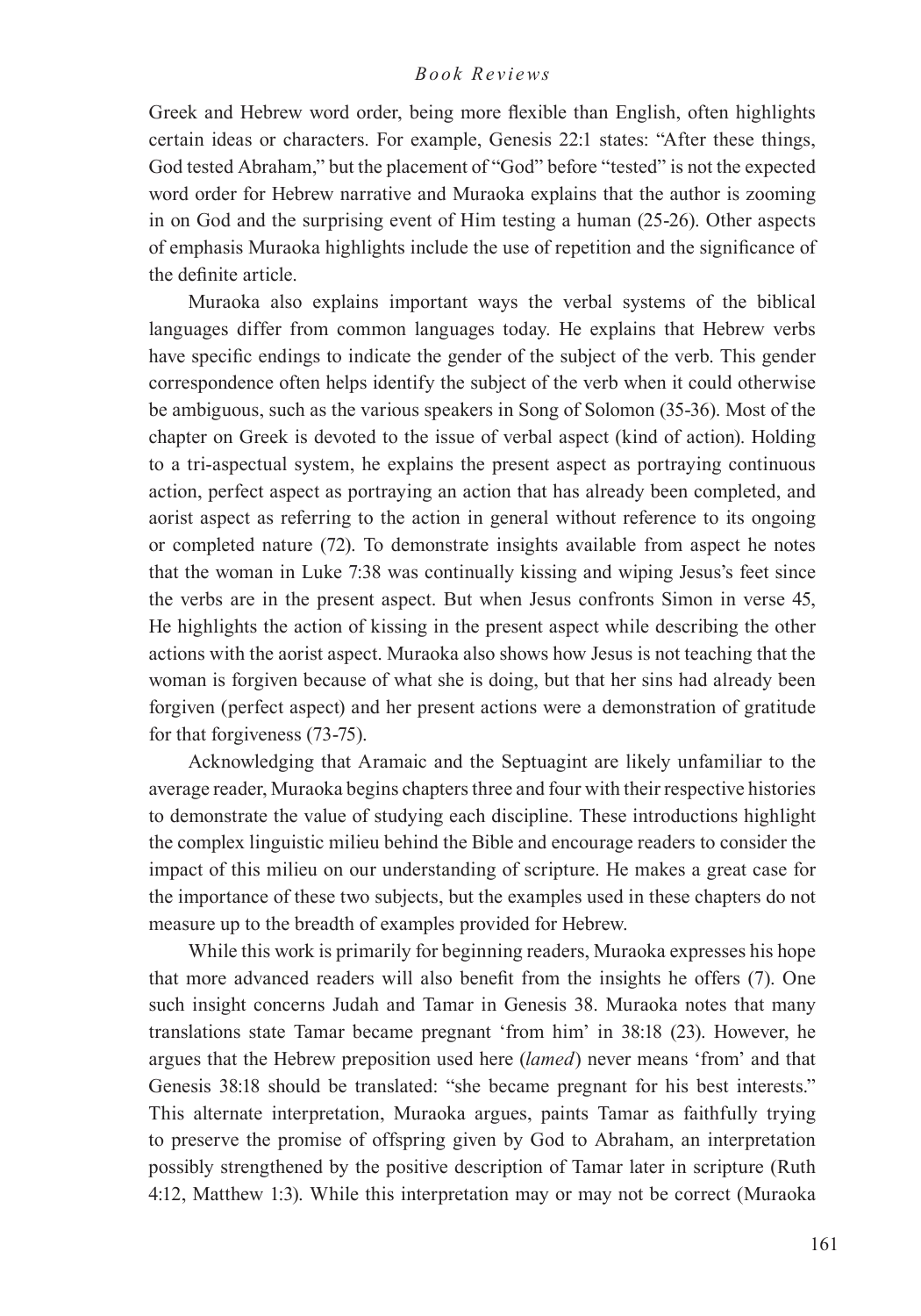does not comment on the same preposition in 38:24 where it indicates that Tamar became pregnant *by* prostitution), it certainly highlights Muraoka's thesis of various possible interpretations made possible by the original language.

One weakness of this work is its inconsistent organization. There are several sections and paragraphs that appear out of place. One section in the chapter on Aramaic relates more to translation issues in general and not to insights drawn from Aramaic. Muraoka also includes an insightful section on the Greek words for love and a Japanese politician-soldier who adopted the Great Commandment (Matthew 22:35-40) as his life motto. This section, however, seems out of place in the chapter on the Septuagint and might fit better in the chapter on general Greek. There are also several sections where the flow of an example is interrupted by a different idea making it hard to follow Muraoka's point. These sections would benefit from rearranging and updating so that the insights could be more fully appreciated.

This is a great book for anyone considering investing the time to learn the original languages of scripture. Through this book the reader will become well acquainted with the kinds of insights reading the Bible in its original language can offer. Since Muraoka wrote this book for readers who have no knowledge of the biblical languages (7), he does not use any Hebrew or Greek letters and only rarely refers to specific words in the original languages. Instead, he communicates his points through English translations and explanation. He also avoids many technical grammatical terms unfamiliar to the average reader, and thoroughly explains terms he does include. While this book certainly contains many valuable insights into scripture, readers who have some familiarity with the biblical languages will find more a more thorough overview of potential insights in *Exegetical Gems from Biblical Greek,* and *Exegetical Gems from Biblical Hebrew.* 

> Daniel Graham Midwestern Baptist Theological Seminary

# **Naselli, Andrew David.** *The Serpent and the Serpent Slayer.* **Wheaton, IL: Crossway, 2020, pp. 160, \$15.99, paperback.**

Andrew David Naselli (PhD theology, Bob Jones University and PhD New Testament exegesis and theology, Trinity Evangelical Divinity School) is associate professor of systematic theology and New Testament for Bethlehem College & Seminary in Minneapolis, MN, administrator for the evangelical theological journal *Themelios,*  and one of the pastors of Bethlehem Baptist Church in Minneapolis. Naselli's *The Serpent and the Serpent Slayer* is an entry in the Short Studies in Biblical Theology series (SSBT) from Crossway Publishers (edited by Dane C. Ortlund and Miles V. Van Pelt). The studies are short because of the series purpose "to connect the resurgence of biblical theology at the academic level with everyday believers" (11).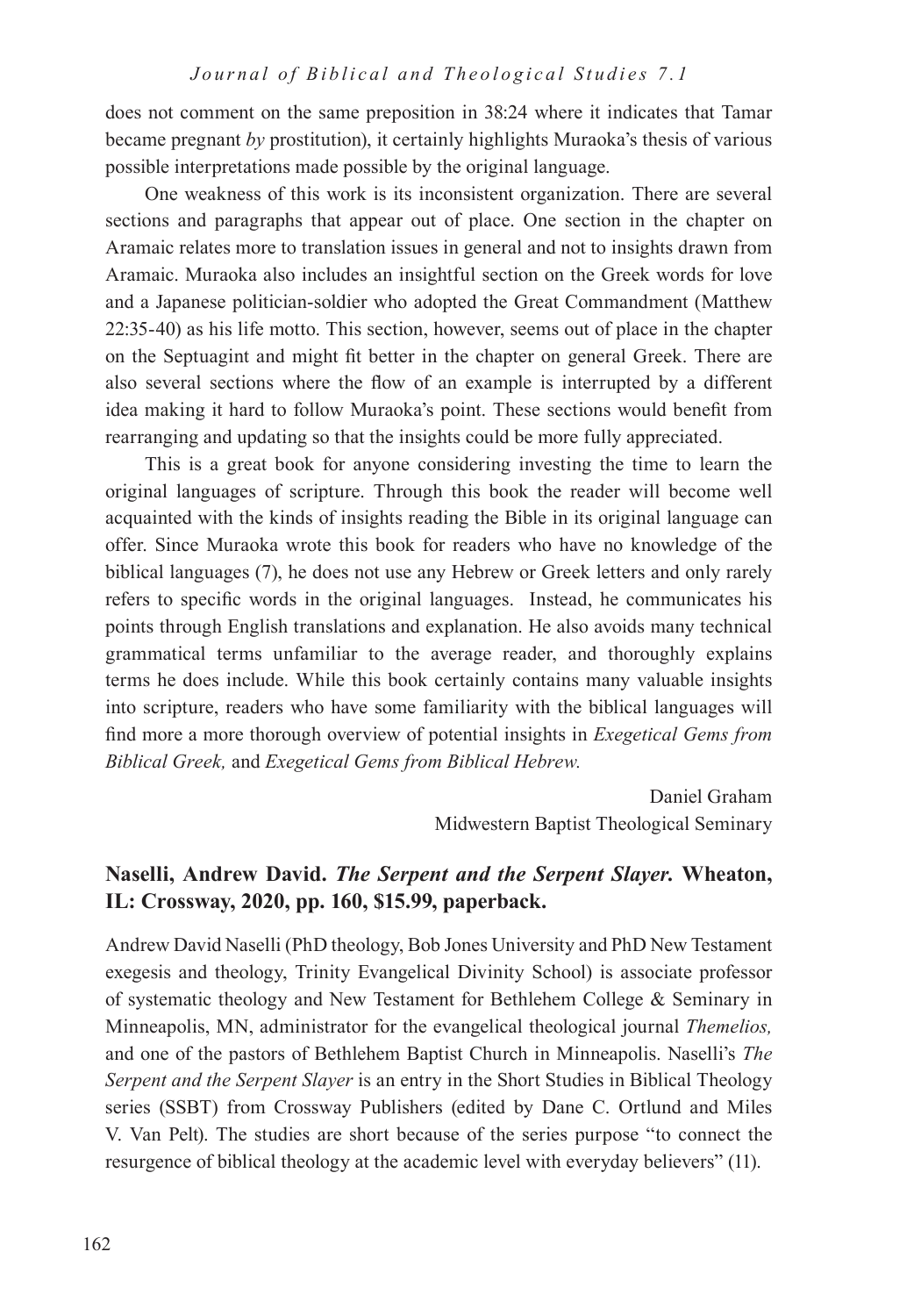Naselli's preface begins with a statement of presuppositions consonant with the SSBT purpose and the evangelical confessional stance of the publisher: (1) the inspiration, inerrancy, and authority of Scripture; (2) the necessity of a "whole-Bible canonical approach" to biblical interpretation; and (3) the conviction that "the whole Bible progresses, integrates, and climaxes in Christ" (13-14). Naselli's "biblical theology of snakes and dragons" (13) aims to contribute to the goal of the series by demonstrating that his colleague Joe Rigney's "pithy way to summarize the Bible's storyline" is accurate: "Kill the dragon, get the girl!" (15, 17). Though the "serpent theme" might be relatively unfamiliar to the average believer, Naselli argues that it "is a prominent theme at the Bible's bookends … *and in between*" (33, emphasis added). The serpent of Genesis 3 and the dragon of Revelation 12 are not coincidental, as most readers will recognize, but neither are they marginal, as some may suspect. In other words, the Scriptures, studied canonically, present a unified dragon-slaying story.

After a brief preface, Naselli's introduction provides several paradigms for understanding Scripture as a dragon-slaying story. Satan is the "serpent" (villain), God's people are the "damsel in distress," and Jesus is the "serpent slayer" (hero) (18). Naselli includes both "snakes" and "dragons" under the "umbrella term" of "serpents." However, these are not mere synonyms; Naselli argues that the two categories of "snakes" and "dragons" represent "two major strategies" of Satan, *the* Serpent: "Snakes deceive [tempt, lie, backstab]; dragons devour [attack, murder, assault]" (18).

With the stage set to view Scripture as a dragon-slaying story, Naselli offers four chapters and a conclusion, followed by an appendix. True to his purpose (33), Naselli's chapters examine the serpent theme "at the Bible's bookends" (chs. 1 and 4) "and in between" (chs. 2 and 3). The first chapter focuses on the first "bookend" in Gen 3. Satan, through the talking snake (46-47), deceives Eve, Adam follows, the couple is banished from the garden, and the battle is on: "The rest of the Bible's storyline traces the ongoing battle between the snake's offspring and the woman's offspring" (40).

The middle chapters survey this battle "between the Bible's bookends." In the second chapter, Naselli explains that, though serpents and serpent symbolism occasionally represent the "positive quality" of shrewdness (50-51), they are "overwhelmingly negative in the Bible" (51). They primarily symbolize God's enemies, ultimately Satan, "*the* serpent that energizes other serpents [i.e., enemies of God and His people] to craftily deceive and devour people" (54, emphasis original). The third chapter is a diachronic survey of six "categories of the serpent's offspring" in the Bible's symbolism (69). The exodus was a victory over Egypt's serpent-worshiping Pharoah (69-82). The "wicked leaders" of Canaan and Moab (like scale-wearing Goliath) were "serpent heads to crush" (82-91) Nebuchadnezzar and the Babylonians were "sea monsters" and "serpents" (92-93). Though there is no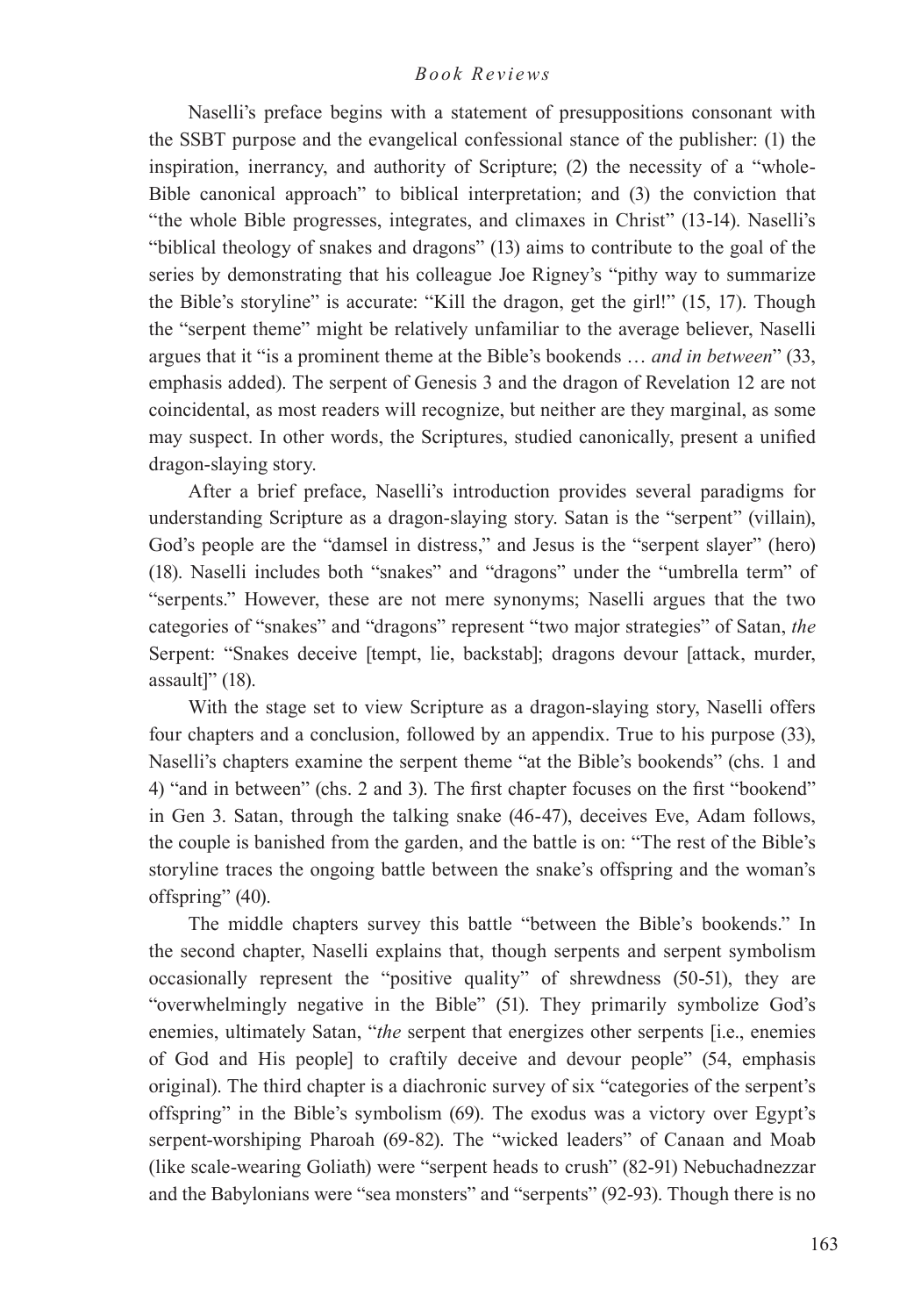explicit 'serpentine' language applied to Herod by Scripture, "Satan the murderous dragon energizes" him as he follows Pharoah's path of killing children (93-95). The Pharisees are a "brood of vipers" who "first *tempt* Jesus [like snakes]… and finally resort to *murdering* Jesus [like dragons]" (95-97), followed by other "deceitful" false teachers compared to Satan in the NT (97-103).

The fourth chapter examines Satan's work as "the devouring dragon" at the Bible's latter "bookend," Revelation. The dragon is a "deceiver" (Rev 12:9) and a devourer (Rev 12:4), but he is defeated by Christ, "the ultimate serpent crusher" who "decisively crushed the dragon by being '*crushed* for our iniquities'" (111, emphasis original). Because of the "*already but not yet*" nature of God's Kingdom, Naselli argues, the dragon-slaying story will nevertheless continue until Christ's return (115).

Naselli concludes with six ways to apply Scripture's dragon-slaying story in the Christian life. Naselli exhorts believers not to imitate the serpent by "killing unborn babies" (like Pharoah and Herod killed newborns), "embracing the prosperity gospel," or "slandering people" (123-24). They ought not believe Satan's lying temptations to sin (125-26), but rather they ought to fight him by "feel[ing] disgust at his poison" (129). They ought to "exult in the serpent slayer" (129-30), "enjoy good serpent slaying stories … that make [them] love what God loves and hate what God hates" (130), and "trust the serpent slayer ... when the serpent is persecuting [them]" (131). Besides substantive indices, Naselli includes an appendix of 11 Hebrew and 5 Greek words naming serpents, their definitions in HALOT and BDAG, respectively, and their occurrences broken down by book and chapter.

Naselli's work is short without being shallow and full without being dense, serving its purpose and its target audience. Any thoughtful Christian reader should find Naselli's illustrations and applications meaningful (like the six applications in the conclusion) and his more technical explanations (like the brief discussion of millennial views on p. 120) sufficiently understandable. Some readers may wish for elaboration at points (e.g., the relationship between commendable 'shrewdness' and damnable 'deception') or question the value of some sections (e.g., an overview of "six of the most popular dragon-slaying stories in English literature" [19]). In a work of this size and scope, however, Naselli has set a high standard of excellence for an introductory 'theme-tracing' biblical theology book, a prolific category at present.

Those with an academic interest in the book's topic or the broader field of biblical theology may be pleasantly surprised at the value of Naselli's short work as a useful starting point for research (especially through footnotes, the appendix, and the indices). In contrast to James Charlesworth, whose "744-page tome" takes Scripture's serpent symbolism as "primarily *positive*" (14, emphasis original), Naselli sees serpent symbolism as primarily *negative* in Scripture, including in John 3:14 (14). Following John Currid, Naselli takes the "pole" on which Moses' bronze serpent was placed as a "military standard," signifying Yahweh's victory over Egypt (76). Along these lines, Naselli suggests that "it is possible that Moses depicted [the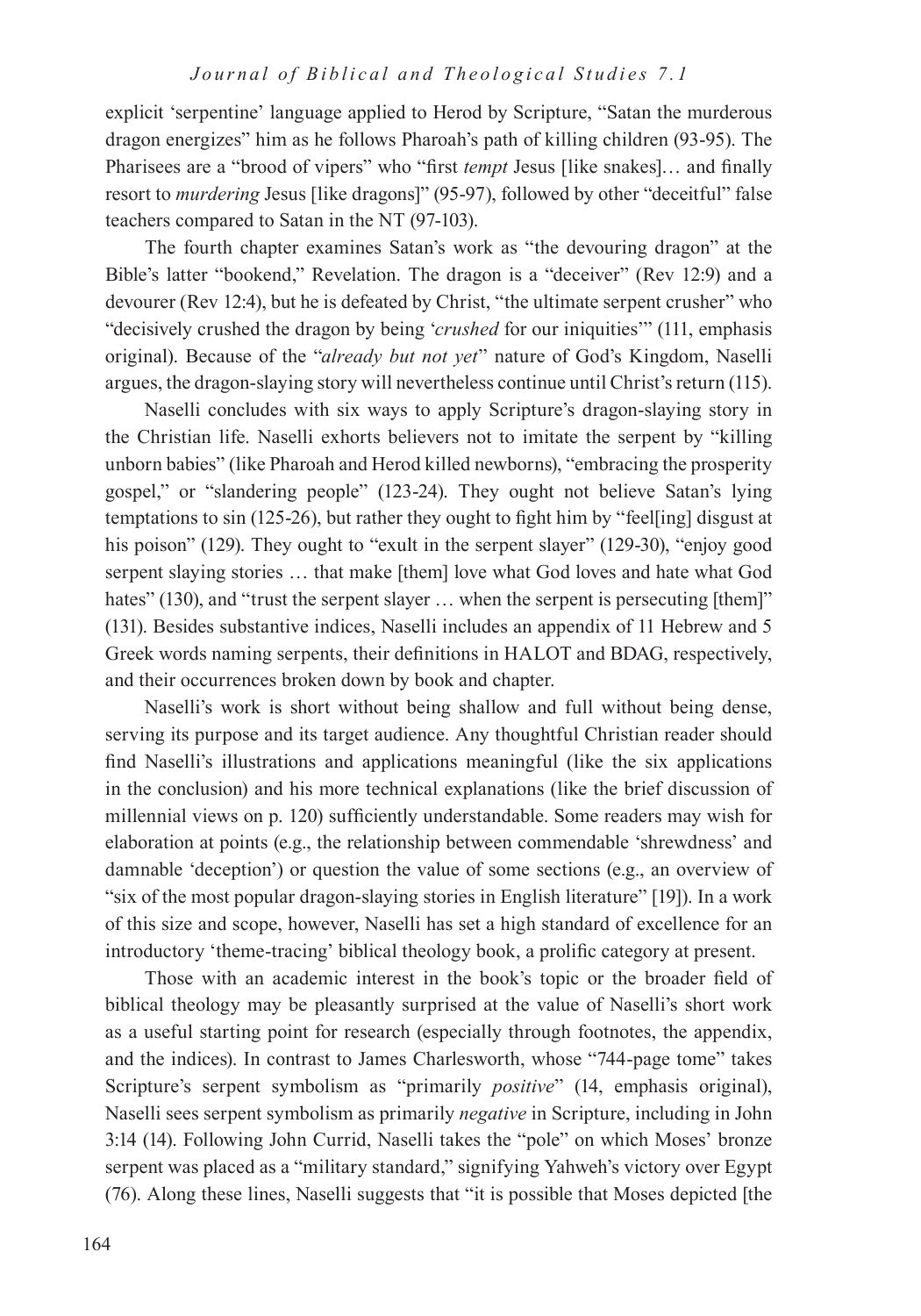serpent] as *impaled* on a military standard," corresponding to Christ's death on the cross as a representative of sin (77, emphasis original). This negative view of serpent imagery aids Naselli's take on Scripture as a unified dragon-*slaying* story with a primary antagonist. Though brief, broad works of biblical theology must by necessity take some points for granted and assume some arguments, Naselli effectively demonstrates the potential of these works to undergird more narrow arguments and make valuable suggestions for further scholarship.

> Travis Montgomery Midwestern Baptist Theological Seminary

# **Merkle, Benjamin L.** *Exegetical Gems from Biblical Greek: A Refreshing Guide to Grammar and Interpretation.* **Grand Rapids, MI: Baker Academic, 2019, pp. 163, \$14.19, paperback.**

Benjamin Merkle currently serves as professor of New Testament and Greek at Southeastern Baptist Theological Seminary in Wake Forest, NC, a position he has held since 2008. He also serves as the editor of the *Southeastern Theological Review*  and series editor of the *40 Questions* series. In the area of biblical Greek, Merkle has co-authored *Beginning with New Testament Greek* (B&H, 2020), an elementary Greek grammar, *Going Deeper with New Testament Greek, Revised Edition* (B&H, 2020), an intermediate Greek grammar, and *Greek for Life* (Baker, 2017), a guide for refreshing Greek.

In *Exegetical Gems,* Merkle offers motivation for students learning or re-learning biblical Greek. Covering various debated passages in scripture, he provides thirtyfive 'exegetical gems,' which are "substantial insights from NT passages gained by a proper knowledge and use of Greek" (vii). This volume also provides a brief review of Greek syntax normally covered in a second semester/year Greek course. Each chapter covers a different area of Greek syntax and is broken into three sections: (1) an introduction which presents a verse or passage to be interpreted; (2) an overview of the point of Greek syntax, framed towards interpreting the passage, and (3) an interpretation of the given passage utilizing the relevant syntactical concept and offering a solution to the exegetical question.

Merkle presents the areas of Greek syntax in the same order as his intermediate grammar *Going Deeper with New Testament Greek.* The first two chapters cover changes in Greek during the Koine period and textual criticism. Chapters three through eleven cover nouns, adjectives, and the article (as well as Colwell's Canon and the Granville Sharp rule). Verbs, participles, and infinitives are then covered in chapters twelve through twenty-four. Pronouns, prepositions, adverbs, conjunctions, and particles are covered in chapters twenty-five through twenty-eight. The book concludes by covering an assortment of topics, including conditional sentences (chapter 29), figures of speech (chapter 30), context (chapter 31), word studies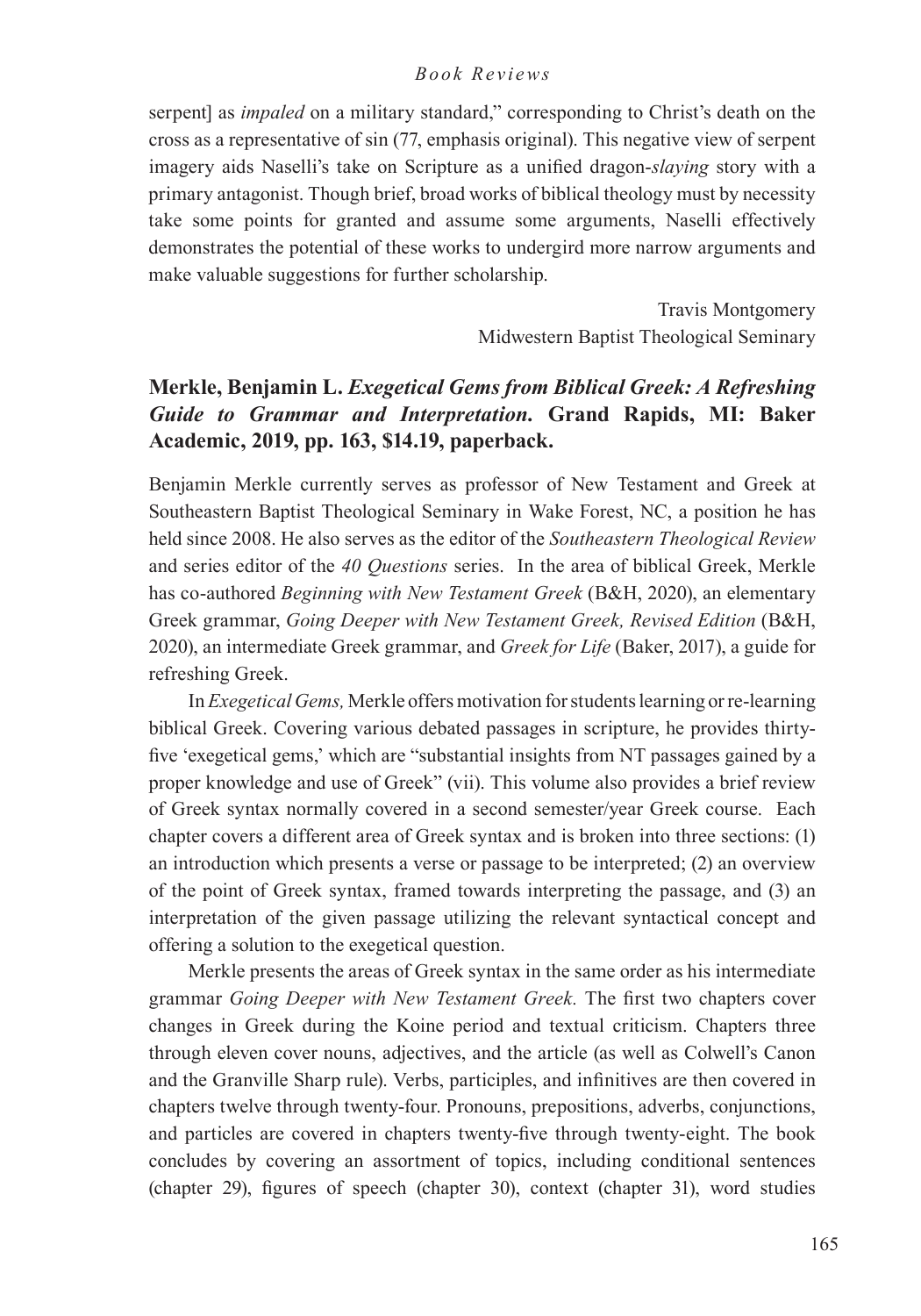(chapter 32), exegetical fallacies (chapter 33), discourse analysis (chapter 34), and diagramming (chapter 35).

The purpose of *Exegetical Gems* is to help "students of New Testament Greek prosper and ultimately succeed in using Greek" (vii). Merkle recognizes that students do not persevere in the study of Greek because they do not see it as valuable. Although he acknowledges that "knowledge of NT Greek does not answer every exegetical or theological question" (vii), Merkle does assert that a proper understanding of Greek makes a significant difference in the interpretation of debated passages. His goal in this book, then, is to provide an accessible demonstration of the value knowing Greek adds to the student of scripture.

One of the strengths of this volume that best aids its purpose is its brevity. The student unsure of the value of a subject will not invest too much time into learning it, so Merkle kept this volume short to overcome the inertia inherent in starting a massive book. Each chapter is only three to five pages long, and syntactical concepts are helpfully bulleted for clarity. A drawback to this brevity, however, is that helpful explanation must be cut from the chapters, potentially confusing the unfamiliar reader. Merkle seeks to combat this drawback by thoroughly footnoting the chapters to provide resources for further study. However, the brevity required by the purpose of *Exegetical Gems* precludes it from being a stand-alone introduction, and Merkle rightly notes that it should be read by someone already familiar with Greek syntax or alongside a more thorough textbook (ix).

Throughout the book, Merkle promotes understanding Greek as one would any language and combats common abuses of interpretation. He consistently affirms the important role context plays in understanding language, noting that the interpretation of a passage does not hang on one syntactical factor but is informed by the broader syntactical and theological context. He also asserts that each syntactical category does not represent what that part of speech means but represents one way a speaker/writer can use that part of speech given the lexical, grammatical, and contextual factors (cf. pages 63, 72, and 94). In addition, Merkle notes incorrect interpretations people have made when they do not pay attention to the influence of a word's meaning (54-56), the specific genre (85-87), or the stylistic preference of an author (153-155). The reader of *Exegetical Gems*, then, should come away understanding Greek as an interconnected system of language and not as a special code to reveal hidden meaning.

Another way Merkle helps students learn to apply Greek is through the inclusion of multiple viewpoints in the interpretation sections. As he interprets the passages, Merkle does not simply present his own position as if it were the only possibility, but he lists other positions on any given issues and includes evidence for the viability of the various positions. This inclusion gives the student practice thinking through the various ways the language can be interpreted and allows the student to weigh various options and come to their own opinion.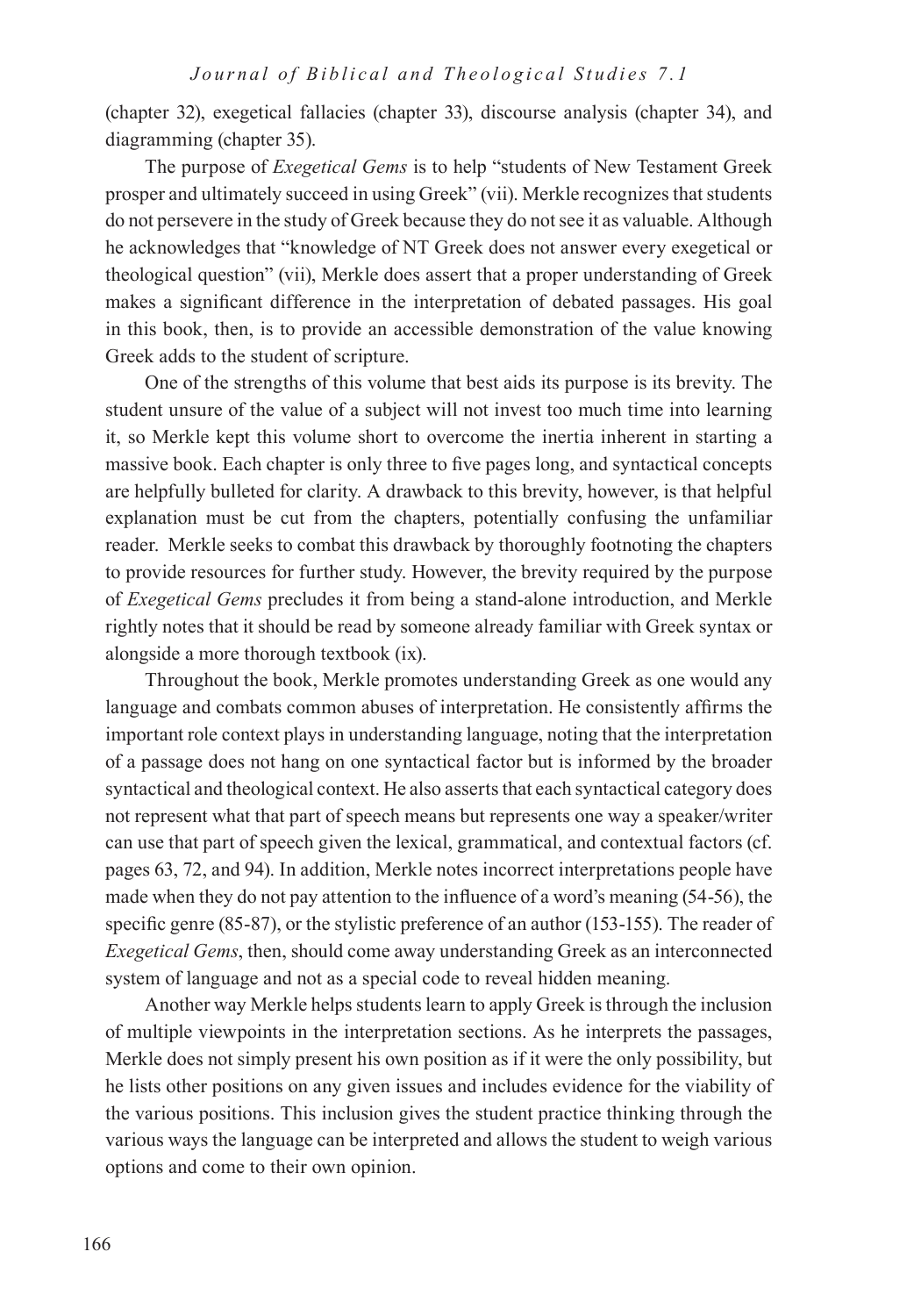While it is a thorough review of Greek syntax, there are aspects missing from *Exegetical Gems.* One grammatical topic missing is a discussion of verbal voice. In his intermediate grammar, Merkle devotes a half chapter to a discussion of the voice system of Greek verbs. However, this is not a topic that he chose to cover in *Exegetical Gems.* The nuance of the middle voice makes it ideal to be included among the topics covered in this book, especially since the middle voice is not used in English. Merkle also does not address current issues of debate in Greek study. He will sometimes include footnote references to different views on a topic but does not inform the reader that this issue, such as aspect, is currently being debated by scholars. It is possible that Merkle did not want to bog a student down with these issues, but he could have strengthened this volume by noting current debates.

Its brief nature and exegetical depth make *Exegetical Gems* an ideal volume for a student struggling with motivation to learn Greek or a former Greek student wanting to dive back into Greek. However, once the student is properly motivated and situated in the Greek language, the benefit of the volume is limited. Merkle does helpfully summarize the syntactical categories, but standard reference grammars do the same thing in more detail. Ultimately *Exegetical Gems* accomplishes the goal Merkle set for it, and it is a helpful tool that fills a pedagogical role not filled by other books. Any person wanting to learn or re-learn Greek would do well to read through this book.

> Daniel Graham Midwestern Baptist Theological Seminary

# **Armstrong, Karl L.** *Dating Acts in its Jewish and Greco-Roman Contexts***. LNTS 637. London: T&T Clark, 2021, pp. 229, \$115.00, hardback.**

The emergent consensus that Acts was written post-70 CE but pre-90 CE is not much more than "political compromise" says Karl L. Armstrong in *Dating Acts* (p. 3): fraught with methodological and interpretive problems; Armstrong received his PhD (Christian Theology) from McMaster Divinity College in Hamilton, Ontario Canada, and *Dating Acts* is a revised form of his PhD dissertation there under Dr. Stanley E. Porter. According to Armstrong, the re-asserters of a late (post-100 CE) date for Acts—a growing minority—fare no better than the current consensus, given as they seem to be to ideological literary theories which, while commendably creative, have not come to grips with the powerful traditional arguments for an early date of Acts made in days gone by. In *Dating Acts*, Armstrong demonstrates these assertions and completely re-founds a case for the early date of Acts (à la Rackham) in light of contemporary historiography and linguistics.

**Summary:** Following his introduction (summarized above), Armstrong offers a chapter on historiographical method (chapter 2) and advances a series of principles which define the procedure of the study: for selecting and interpreting sources,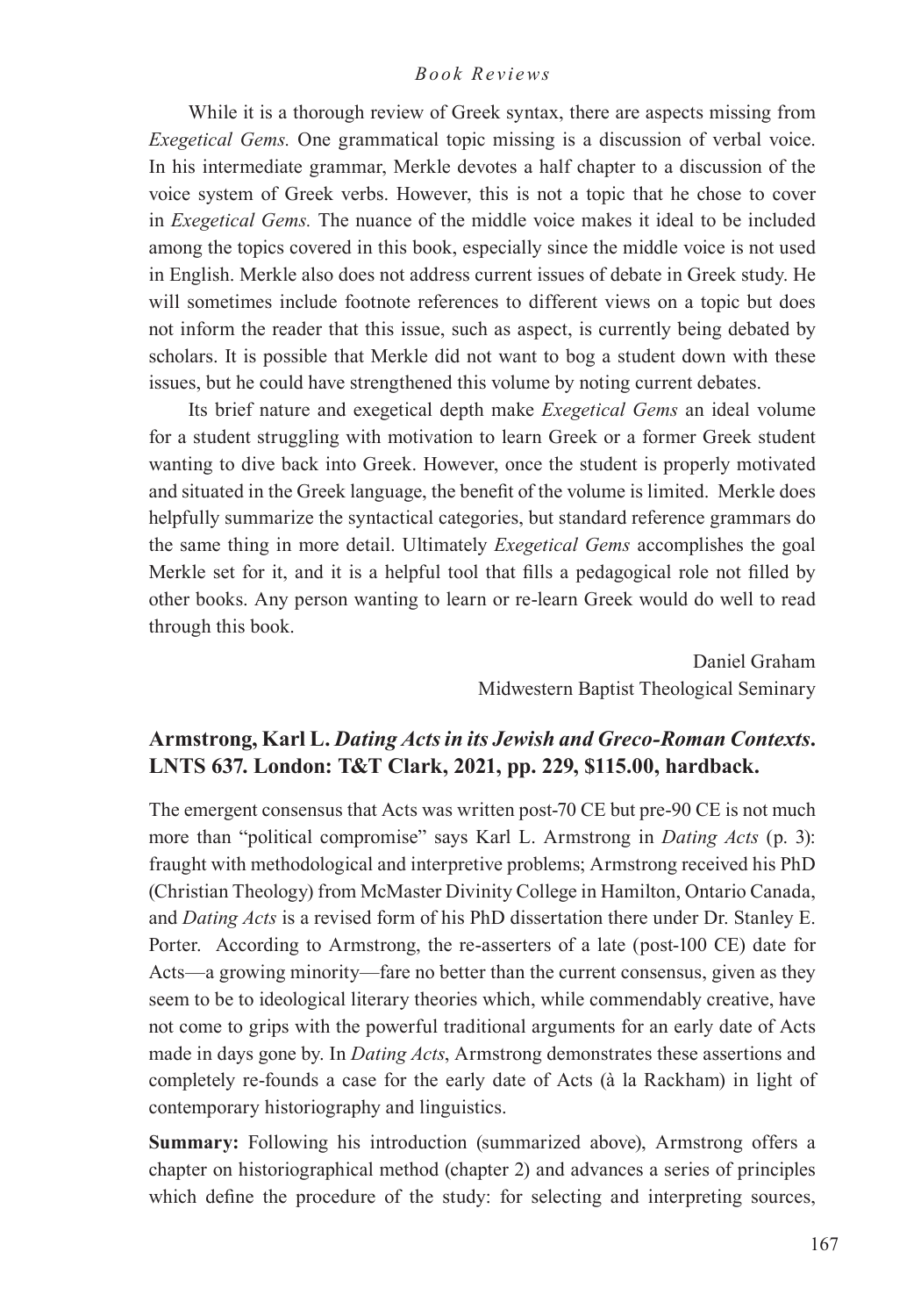defining facts and events, and for drawing relevant textual conclusions (pp. 29–33). The proposition to be defended: in light of the relevant evidence, it can be plausibly shown that Acts was written before 64 CE ( $\sim$  62–63 CE).

Asking the question as to how one's theory of sources impacts one's view of the date of Acts (chapter three), Armstrong eschews notions that Acts is a pastiche reducible to literary sources and invention, and defends the notion that the author relied on personal memory and eyewitness and written sources; common areas of discussion (the prologue; the "we" passages) are treated here. Armstrong also employs linguistic and text-critical examination of the relevant texts in support of two major source theories which would seem push the date of Acts later: that the author of Acts depended on the Pauline corpus (mentioned below), and/or on the works of Josephus, and finds both wanting (chapter four).

The treatment of the end of Acts is the capital contribution of the monograph and spans much of its content (chapters five through eight). The traditional hypothesis that the author narrated only what he knew, and thus that key omissions demonstrate that Acts was likely written before the omitted events occurred—is defended with new rigor. In addition to offering a history of interpretation (chapter 5), Armstrong appeals to papyrological and historiographical data to set Acts 28:17–28 in its Jewish historical context (hopefulness is projected with respect to a Jewish response to Paul, consistent with a pre-70 AD date; chapter six), Acts 28:11–31 in its papyrological context (the Western text helps to demonstrate the earliness of the text; chapter seven), and the end of Acts ultimately in its Greco-Roman context (the omission of key socio-political events of Roman history move the date back even more concretely before 64 CE; chapter eight).

**Evaluation:** A critical point of framing in the methodology of the monograph is that Armstrong demonstrates that any treatment of Acts as ancient historiography demands a treatment of its date—there are too many relevant and important reliably datable events to be ignored (the reign of Nero, the fire in Rome, the death of Paul, the Jewish war, the destruction of the temple). At the same time Armstrong also demonstrates that those looking to examine the date of Acts must do so informed not only by ancient history, but also by contemporary historiography (pp. 23–9). This is commendable, yet those familiar with the field might wish that there was more explicit interaction with particular historiographical methods or models: for example, are there particular historical methods, or considerations of historical epistemology, which would further aid the case? It is implied throughout but not made explicit here.

With respect to source-critical issues, it is commendable that Armstrong interacts primarily with the classic work of Jacques Dupont (but also especially Cadbury) and in so doing shows that some important insights of Dupont have not been properly emphasized (pp. 69–73). It builds confidence in the reader that the author is not merely relying upon secondary literature (in this case, *of* secondary literature) but is dealing with his sources themselves. In an over-saturated field, the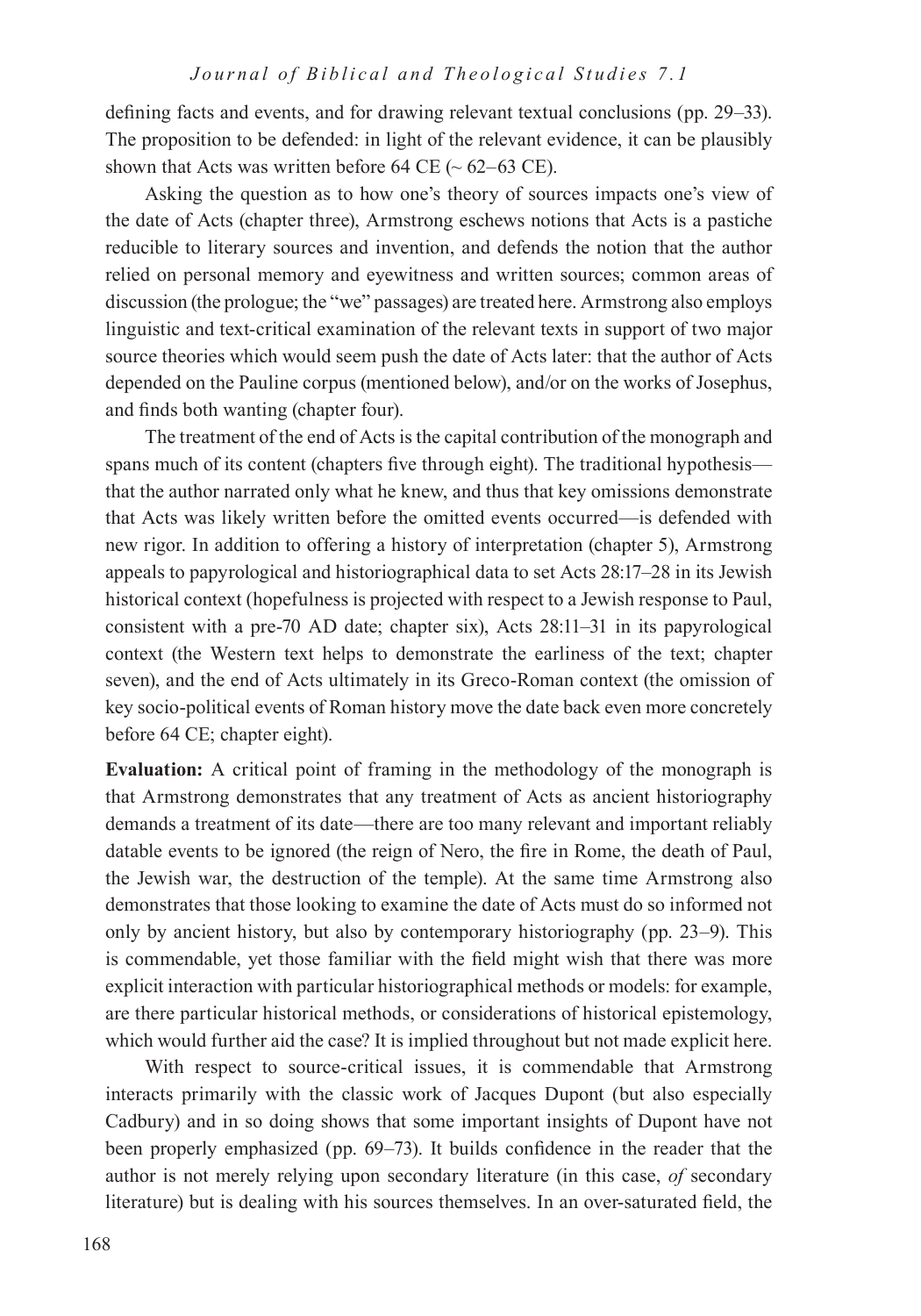solution is perhaps not to rely on this or that summative work, but to identify key and classic works and to be well-familiar with them.

As regards the specific source-critical issues of the author's dependency on the Pauline corpus and/or Josephus, while it is noted that the latter view is more determinative for dating Acts, the options available on the Pauline-dependency thesis could have been spelled out in greater detail since in theory there could have been dependence on an *early* letter collection (thus not demanding a late-date). Admittedly, however, this would have meant an *excursus* on the whole topic of Paul as a letter-writer and of the Pauline letter collection.

As regards the monograph's major contribution, it is praiseworthy that Armstrong devotes a chapter to a history of interpretation. This is in keeping with good historiography (and is a tacit consensus amongst pre-modern, modern, and postmodern historians/philosophers of history), as one cannot situate oneself properly with respect to a historical interpretation of a matter if one does not consider how that matter has come down to the present in the published literature of historians. This sets the stage for the major contribution, and if this historiographical point was spelled out explicitly (even touched upon in the methodology chapter) there would have been a sense of even greater coherence when arriving at this chapter.

Also as regards the major undercurrent of argumentation in chapters six through eight, the reasoning throughout could have been made stronger by appeal to the philosophical/historiographical literature as to just how strong certain formulations of *argumentum ex silentio* can be. For example, it could be asserted (as some have) that other ancient authors (like Thucydides) do not conclude events ostensibly important to them (like the Peloponnesian war) even while they know the outcome. Armstrong considers such points made by middle-position scholars (i.e., those who date Acts post-70 but pre-90 CE), and he does mention the argument from silence (p. 114 and n. 17), but as it is the main counter-argument to his primary contribution there could have been more *explicit* appeal to philosophical and logical reasoning here (see for example Timothy McGrew, "The Argument from Silence" *Acta Analytica* 29 [2014] 215–28). However, this is clearly implicit and the data marshalled is compelling.

**Considerations:** Armstrong's chapter two will be a particular benefit to read because of its treatment of contemporary historiography. A course is (briefly) charted through the conflicting seas of hard-empiricist historiography and poststructuralist historiography, and the benefit here concerns how these theoretical considerations in the philosophy of history can aid in the outline of an approach and model for defining, selecting, and interpreting evidence. In this light, those who want to see how a project informed by historiography (and especially attentive to issues of language and text) can be undertaken for New Testament studies will benefit.

Those interested in examining the evidence for an early date of Acts (or defending this position) will be greatly helped by the volume. Armstrong is invariably fair to his sources and demonstrates the claims he makes with the kind of varied evidence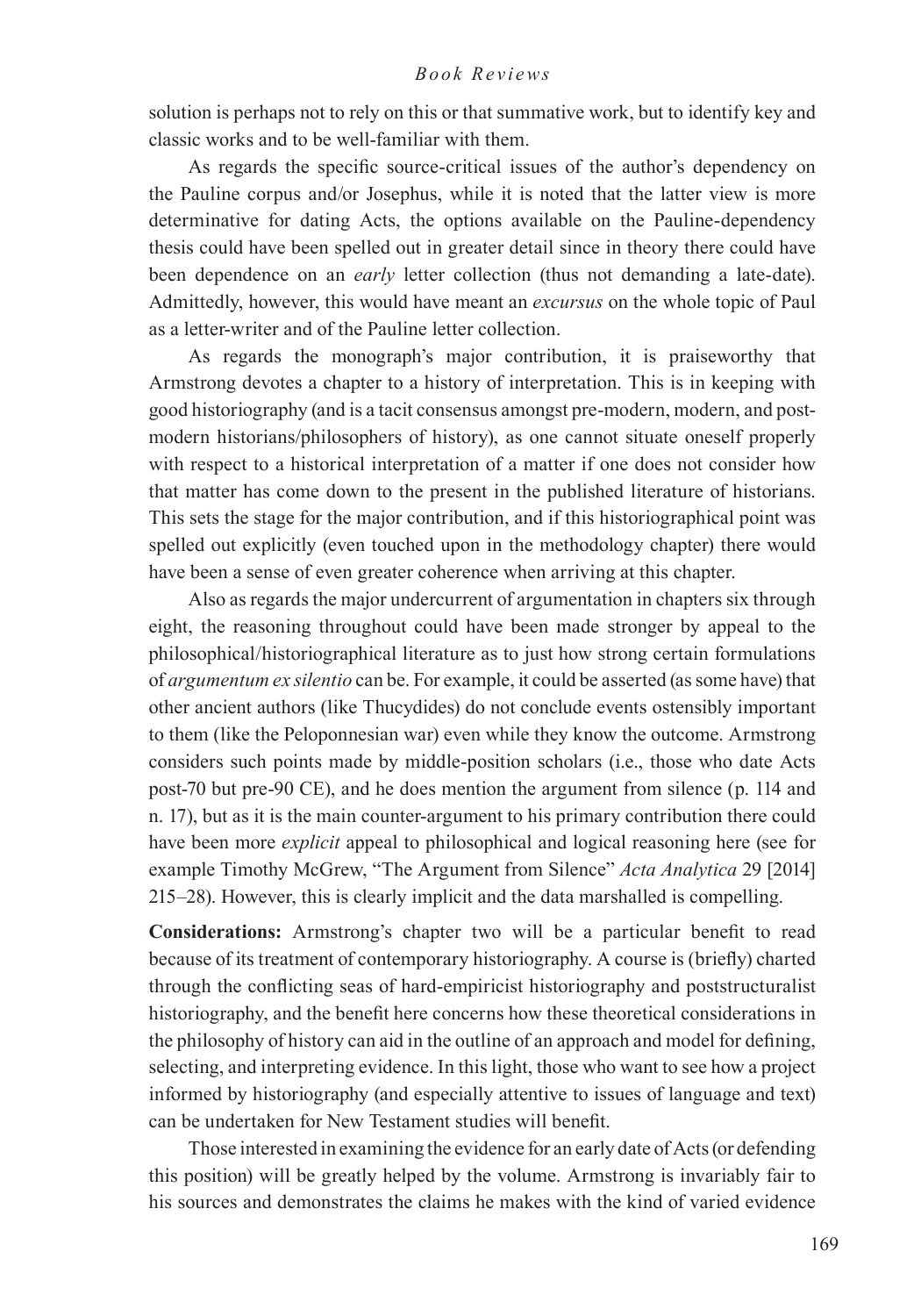one expects of a New Testament scholar. In one sense, a sub-highlight of the book is something of the exposé it offers of consensus position.

Ultimately, *Dating Acts* is a learned shot-across-the-bow with respect to the middling consensus and the more radical emerging minority of late-daters; none dare ignore it.

> Nathan Nadeau McMaster Divinity College

# **Allen, Michael, and R. David Nelson, eds.** *A Companion to the Theology of John Webster***. Grand Rapids, MI: Eerdmans, 2021, 366 pages, \$50.00, hardcover.**

John Webster (d. 2016) is celebrated as one of the greatest English-speaking systematic theologians of his generation. This *Companion*, introduced by the publisher as "[a]n overview and analysis of John Webster's seminal contributions to Christian theology" (dust jacket) is both a handbook for readers of Webster himself, and a set of gently critical interactions with Webster's theology which lay down paths for potential future theological work in Webster's wake. The editors (who, between them, also contribute a preface, four chapters, and an epilogue) have assembled a highly qualified group of contributors made up largely of Webster's former academic colleagues and students.

The *Companion* consists of seventeen chapters, plus a foreword by Kevin J. Vanhoozer and an epilogue by R. David Nelson. There is also a useful bibliography of published works by Webster, which brings up to date the list that previously appeared in Webster's 2015 Festschrift, *Theological Theology*. (This list is still incomplete, lacking the important chapter by Webster, "The Service of the Word: Theological Reflections" in the 1997 co-authored booklet, *What Happened to Morning Prayer?*, although this work is mentioned on p. 260, n. 46.)

Three of the chapters are revisions or reprints of previous publications: Ivor Davidson's biographical and personal tribute (chapter 1), and two of the three essays by Michael Allen, on "Theological Theology: Webster's Theological Project" (chapter 2) and "Anthropology" (chapter 12): all the rest are original chapters for this volume. The *Companion* is in two parts. Part I is on "Webster's Theological Development", and contains the aforementioned chapter by Allen on "Webster's Theological Project", "Webster on Eberhard Jüngel" (R. David Nelson), "Webster on Karl Barth" (Kenneth Oakes), "Webster on the Theology of the University" (Martin Westerholm), and "Webster's Theological Exegesis of Christian Scripture" (Matthew Levering). Part II, "John Webster on the Theological Topics", includes chapters on "Scripture" (Darren Sarisky), "Reason" (Michael Allen), "The Triune God" (Fred Sanders), "The Perfection of God" (Christopher R. J. Holmes), "Creation" (Justin Stratis), "Anthropology" (Michael Allen), "Jesus Christ" (Katherine Sonderegger),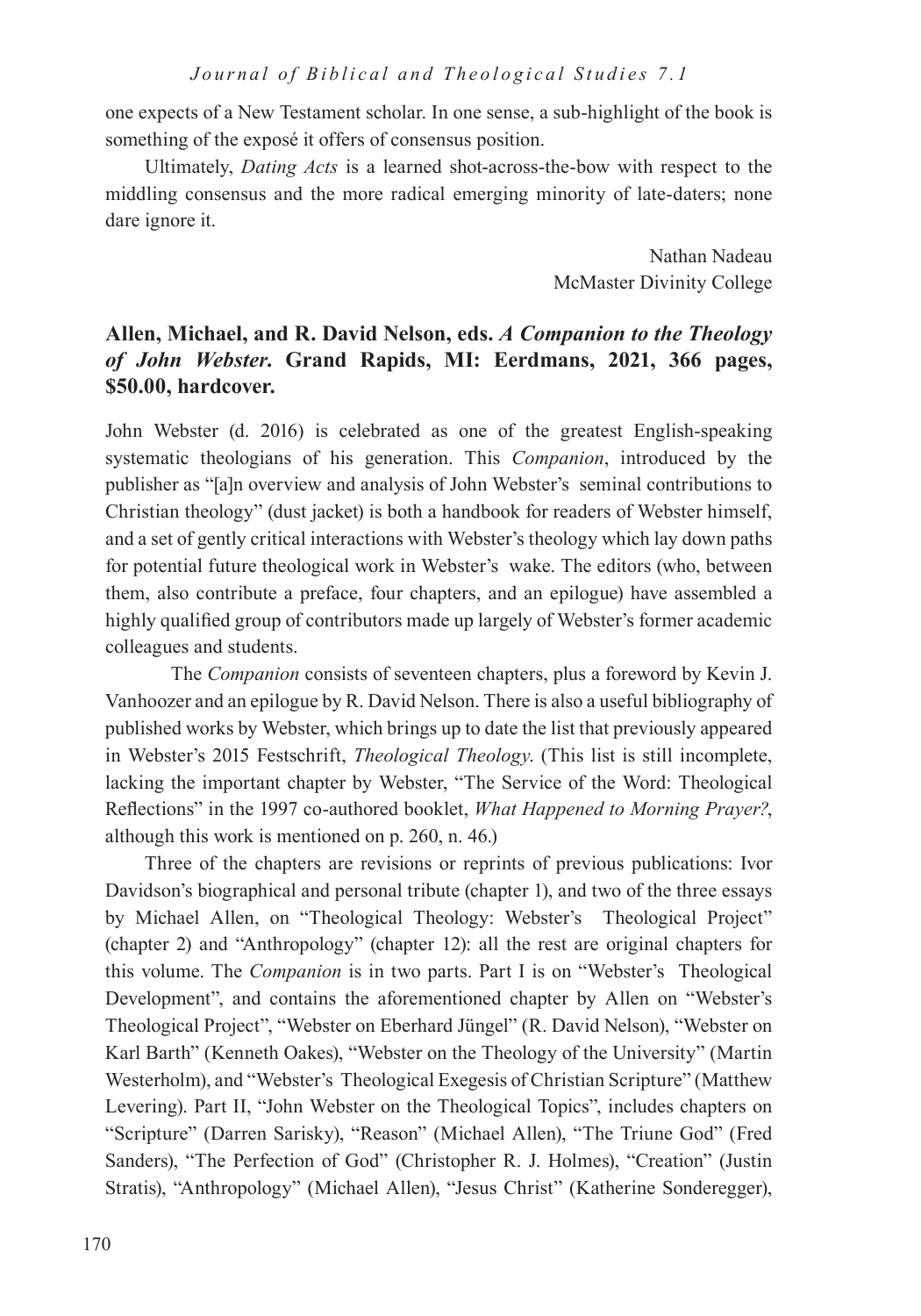"Salvation" (Ivor Davidson), "The Church" (Joseph L. Mangina), "Metaphysics" (Tyler R. Wittman), and "Ethics" (Paul T. Nimmo). The book is helpfully structured so that many of the chapters in Part II reflect on diachronic developments, following the broad outlines of that development charted in Part I. For example, one of the finest short summaries of Webster's well-documented turn from the influence of Barth towards Aquinas in his later work comes in Christopher Holmes" chapter in Part II (p. 168).

This book will serve a variety of audiences well. For the reader who comes to the *Companion* with little or no previous experience of reading Webster himself, it should be both a useful orientation and a spur to read Webster's own work. A number of the chapters reflect such heavy influence of Websterian turn of phrase that they begin at times to read like Webster himself rather than as commentary or critique. Readers new to Webster are thus primed to expect certain emphases and not to be caught off guard by Webster's particular style and approach. While, on the one hand, new readers should anticipate the bracing experience of encountering "earnest and conspicuous notes of *joy*" (p. xix) in Webster's theology, there may also be challenges since, for example, "[r]eading Webster is like going back in time" (p. 183), a nod to his Protestant-inflected *ressourcement*. Contributors are therefore at pains to help us read Webster *rightly*, so that we avoid "apprais[ing] his work in lopsided or eagerly schematic fashion" (p. 17). A further aim is that (as Webster himself desired) we might be led from reading Webster himself to reading his primary sources—Holy Scripture and the great texts of the Christian tradition. Above all, a repeated theme in the *Companion* is that reading Webster ought to lead us to the contemplation of God himself and to growth in our discipleship as creatures called into fellowship with God by his grace.

As indicated above, a particular practical help to new readers of Webster is Part I's focus on theological development. This serves as an invaluable guide to "locating" Webster's writings in the appropriate stage of his career. For example, the recently published *The Culture of Theology* (2019) is actually a re-publication of a lecture series that Webster gave in 1998. These lectures are significantly different, both formally and materially, from Webster's later work, such as the essays in the two volumes of *God Without Measure* (2015). An appreciation of context and development is essential to correctly interpreting Webster in this case. At the same time, some contributors note that we should also focus on the "profound continuities" that might be eclipsed by an over-zealous periodization of Webster's theology (p. 140). This is a helpful corrective.

Some of the chapters in the *Companion* are easier than others to approach without prior knowledge, whether of Webster himself or of particular doctrinal or philosophical areas of interest. For example, this reviewer found Wittman's chapter on "Metaphysics" one of the most challenging in the book, doubtless partly due to a lack of specifically philosophical training. Along these lines, it might have been helpful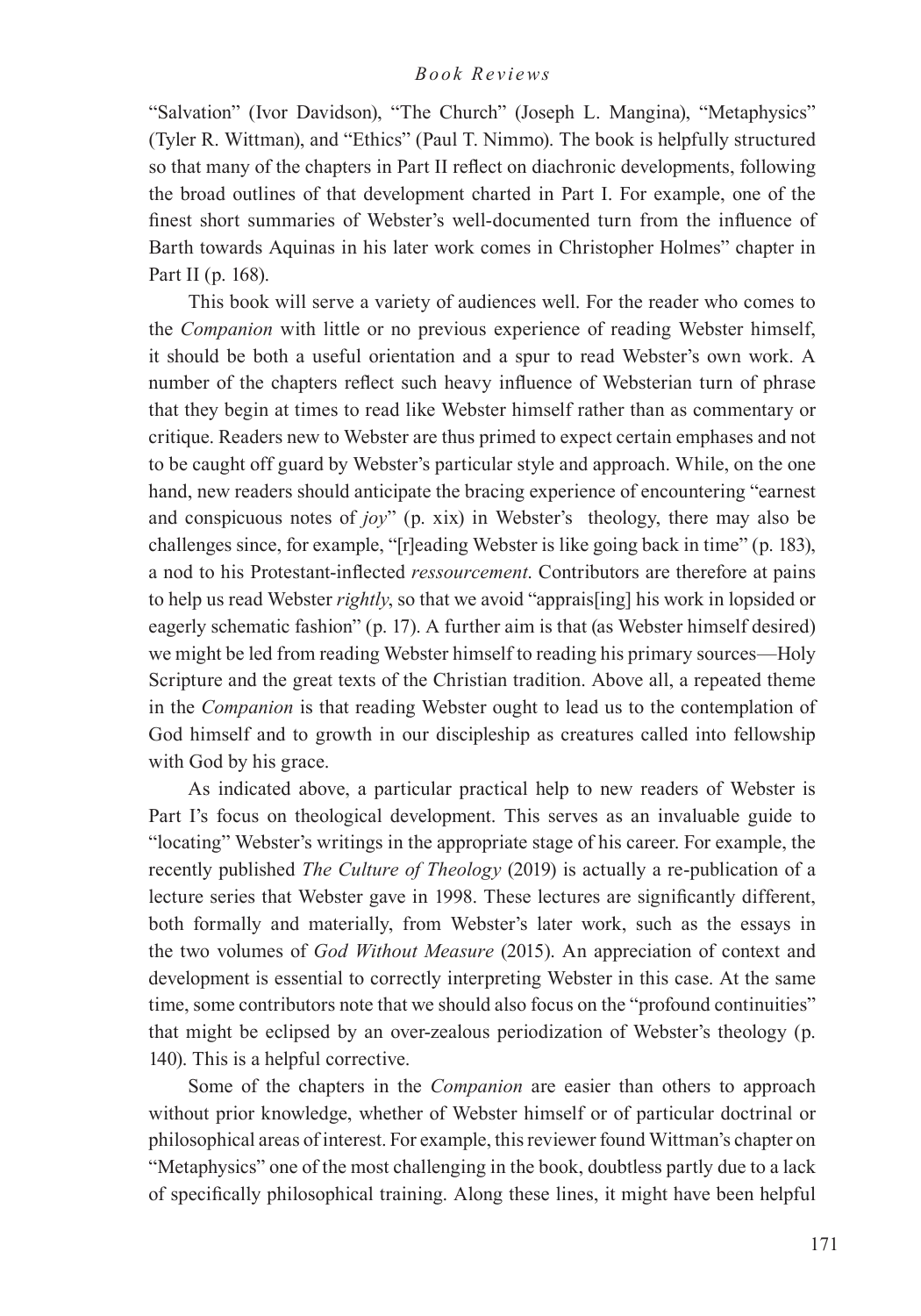to offer a suggested order for reading Webster suited to new readers. That is because Webster's own *oeuvre* ranges from the relatively easy to access (such as his sermons or the monographs *Holy Scripture* and *Holiness*) to his comparatively complex interpretive work on Jüngel and Barth (which demands some familiarity with these theologians) and other pieces that require a more robust philosophical apparatus.

The student who is already basically conversant with Webster's theology will also find much of great interest and enjoyment in these chapters, not least repeated encouragement to go beyond a "basic" Webster canon of his collected essays collections and the monographs mentioned above to include his published sermons and other, less celebrated, essays or even audio recordings. While most of the chapters in the *Companion* follow what have already become well-worn lines in Webster interpretation, some are distinctly fresh. In this latter category are Matthew Levering's fascinating piece on "Webster's Theological Exegesis of Christian Scripture". This chapter is almost an apologetic directed towards the criticism often levelled at Webster that, despite his own exhortations to the contrary, he did not spend enough time on actual biblical exegesis. The chapter contains an analysis of Webster's use of Scripture in *Holiness*, and concludes that there is a significant "cumulative impact" of Webster's biblical citation which amounts to a more important exegetical contribution than that for which he is often given credit (p. 111). Doubtless debate in respect of this question will continue, but Levering has certainly offered us an intriguing case.

The other truly "fresh" chapter in this volume is the epilogue by R. David Nelson, entitled "Course Charted but Not Taken". This 18-page finalé is as significant as any of the others chapters in the book, not least because it makes available in published form for the first time sections of Webster's own proposal for his *Systematic Theology*, a projected 5-volume work which was never realized due to his untimely death. Nelson's own personal and professional investment in this project means he is clearly the best person to situate and explicate this proposal. It is regrettable that we will likely not see the multiple drafts of Webster's first volume, but Nelson's epilogue goes some way to helping us understand the contours of the entire project as it might have materialized.

Indeed, it is a common feature of many of the chapters in the *Companion* that they leave readers with a variety of "courses charted but not taken" by John Webster, and the encouragement to pursue some yet unresolved questions or to take up Websterian resources in our theological labors. For example, Michael Allen argues that we need to "move beyond Webster" even as we learn from him in our account of human creatureliness (p. 145). Not many of the chapters offer sustained criticism, but there are exceptions, even when the authors are broadly positive in their evaluation. For example, Darren Sarisky observes rightly that the "lingering challenge of dualism" remains in Webster's doctrine of Scripture (p. 130). In Webster's bibliology, "the description of Jesus in relation to the creaturely realm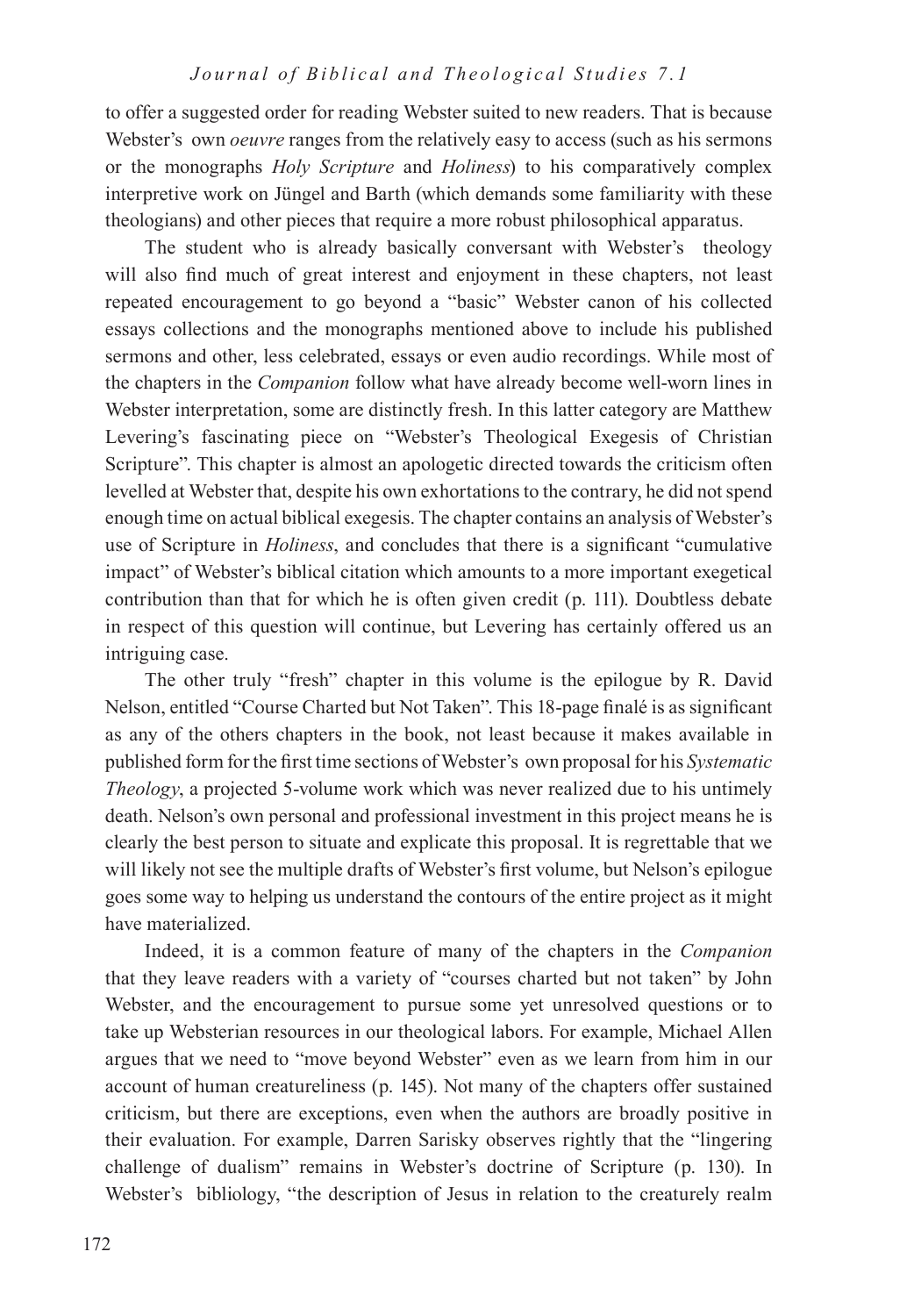makes it appear that the mundane features of the [biblical] text can be of no more than marginal pertinence to how it communicates": as Sarisky concludes, "this is a real problem" (p. 129). Another significant example of criticism (albeit framed with the reticence of the subjunctive mood!) is found at the end of Paul T. Nimmo"s excellent chapter on "Ethics". While most of the contributors to this book seem to stand with the later Webster in his commitments to beginning theological science with God *a se*, and rejecting a Christologically-defined doctrine of God, Nimmo is one Webster interpreter who has registered unease with the latter's move from a Barthian to a more "scholastic mode of thinking" in the final phase of his career (p. 296). For Nimmo, the later Webster (at least possibly) "precludes allowing the person of Jesus Christ to be sufficiently determinative of the understanding of God and of human beings; [...] risks eliding a more dynamic and more historic perspective of what it means to be human; and [...] inclines towards an understanding of grace as reified and tenable in a way that fails to attend to the full depths of human sin" (p. 296). The irony for Nimmo is that these are precisely the sorts of concerns that Webster himself registered at an earlier stage of his career, but in respect of which his anxieties appear to have abated over time. These are central theological issues, and it is likely that the debates they inspire will continue to be a focus of Webster studies in the future.

It is to the future, then, that the *Companion* points us. How will study of John Webster's theology develop, and what will be the potential fruits of such study? As Vanhoozer quips in his Foreword, "[t]his handbook, published so soon after [Webster's] passing, is probably as close as Protestants come to canonization" (p. xiii)! There is a half-truth here. It is only five years since Webster's death, and one senses that most secondary reflection on his legacy continues to be written in almost hushed tones by those who knew him personally. There is nothing wrong with that: Webster was a theological luminary and those who enjoyed his light are right to reflect well on a superlative teacher, mentor, and friend. But a future generation of Webster readers and students, perhaps one step removed from the man himself, may feel freer to interact with Webster's theology from a more critical perspective, while still cultivating the humility and teachableness to learn from Webster's example.

John Webster is perhaps not as well-known as he might have been. This may be a consequence of his personal humility (a feature of his character remarked upon by several contributors). But it is incumbent on students of theology to make Webster's acquaintance, not least because of his widening influence through his many former students around the world. This *Companion* would be a great place to begin, in order to "situate" Webster and begin to interact with his theology. In addition, reading John Webster opens up a promising way to learn from and engage with the broader tradition of western, Reformed, evangelical theology. (Webster himself expressed his intention to write "evangelical" theology, and he is often known as an evangelical theologian. But as he pointed out in the proposal for his *Systematic Theology*, Webster intended "the German sense of *evangelisch* rather than the more restricted North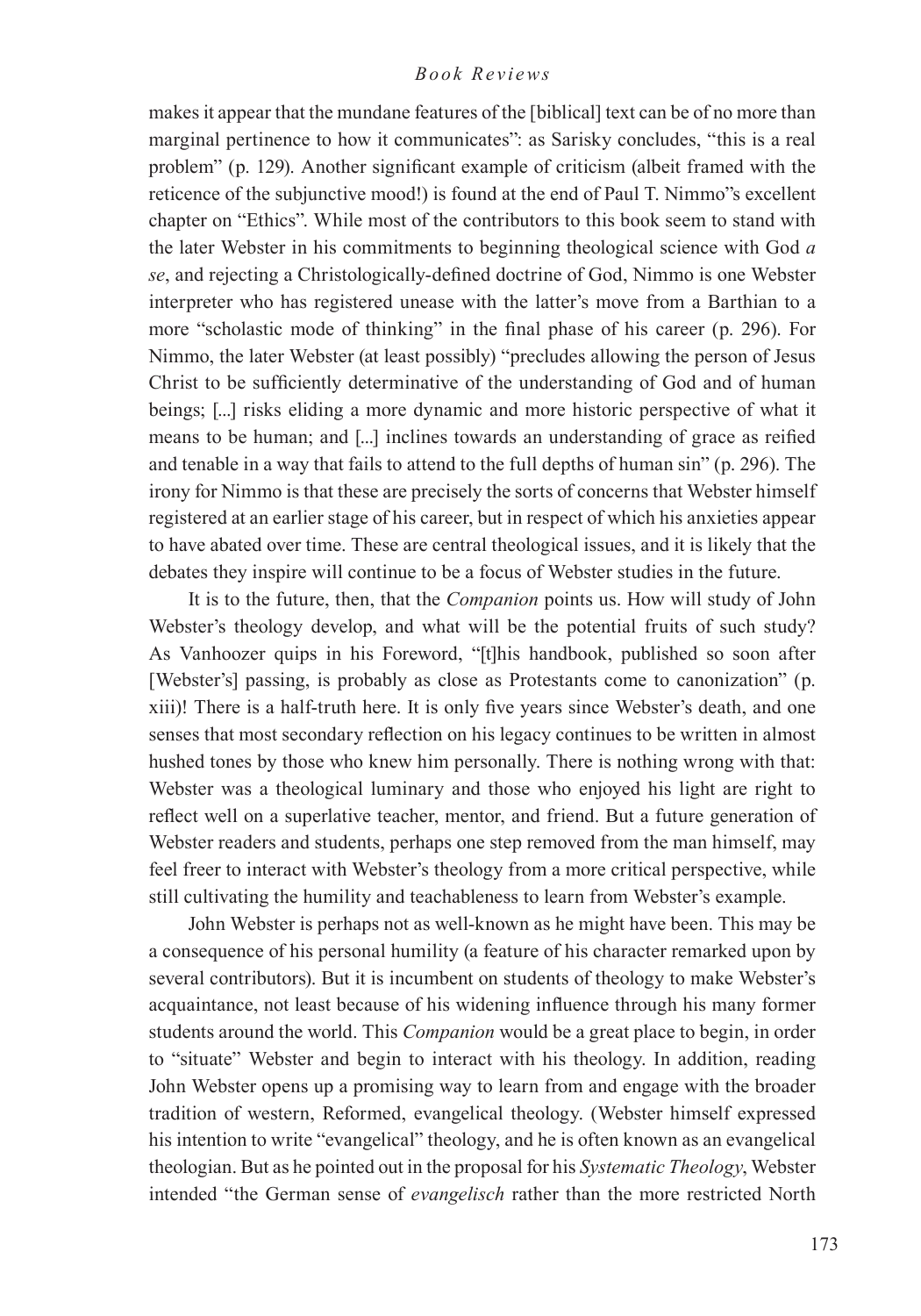American sense of a particular blend of modern Protestant developments" [p. 300].) Finally, reading John Webster is a bracing experience because of his principal subject matter: the eternal and replete Triune God who, of his overflowing love, creates, restores, and perfects creatures for everlasting fellowship with himself.

> Richard Brash Christ Bible Seminary, Nagoya, Japan

# **Tipson, Baird.** *Inward Baptism: The Theological Origins of Evangelicalism.*  **New York: Oxford University Press, 2020, hardcover, \$79.**

It is safe to say that within the conservative Protestantism of the last hundred years, there has been no common understanding of the relation in which the modern movement stands to earlier Protestantism. In the Victorian era, conservative Protestants saw things differently. With a sense of urgency provided by a resurgent Papacy bent on re-exerting international influence and by movements within Protestantism, such as the nineteenth-century Oxford Movement – which aimed at the re-Romanization of Anglicanism, Protestant historians tended to maximize the continuity of Protestant movements from one era to the next. Born in the age of Reformation, Protestantism was understood to have been reinvigorated in the age of Puritans and Pietists and enlivened in the era of transatlantic awakenings, but still been a constant.

This broad-brush approach was in need of refinement and it has come about, beginning with the 1988 release of David W. Bebbington's *Evangelicalism in Modern Britain.* While chiefly about developments within the United Kingdom, Bebbington's work suggested elements of discontinuity between the transatlantic and trans-denominational evangelical movements arising in the 1730's and what had gone before. Meanwhile, a modern resurgence of evangelical Calvinism has had the unforeseen effect of pitting various streams of that movement at odds with one another—some extolling the Reformation age, some the Puritan era, some the period of eighteenth-century awakening as definitive. By any of these analyses, we are very far from the Victorian view of an almost-seamless Protestant heritage. To add further to the mix, we now witness the over-association of the very term "evangelical" with right-wing religious and political causes so that the term has fallen into discredit.

It is the very great strength of Baird Tipson's *Inward Baptism* that—while fully allowing that momentous developments occurred disrupting the flow of a common Protestant history (none more so than the English Civil Wars, followed by an Interregnum, Restoration of Monarchy and re-imposition of religious unity)—he maintains that there have also been constant themes and commonalities bridging the eras of upheaval. Tipson has adroitly demonstrated this commonality by tracing across five hundred years—pastoral attempts to ensure that the balm of the gospel was both appropriated and suitably internalized by persons ready to confess their sins. Of course, the half-millennium he surveys (pre-Reformation Europe through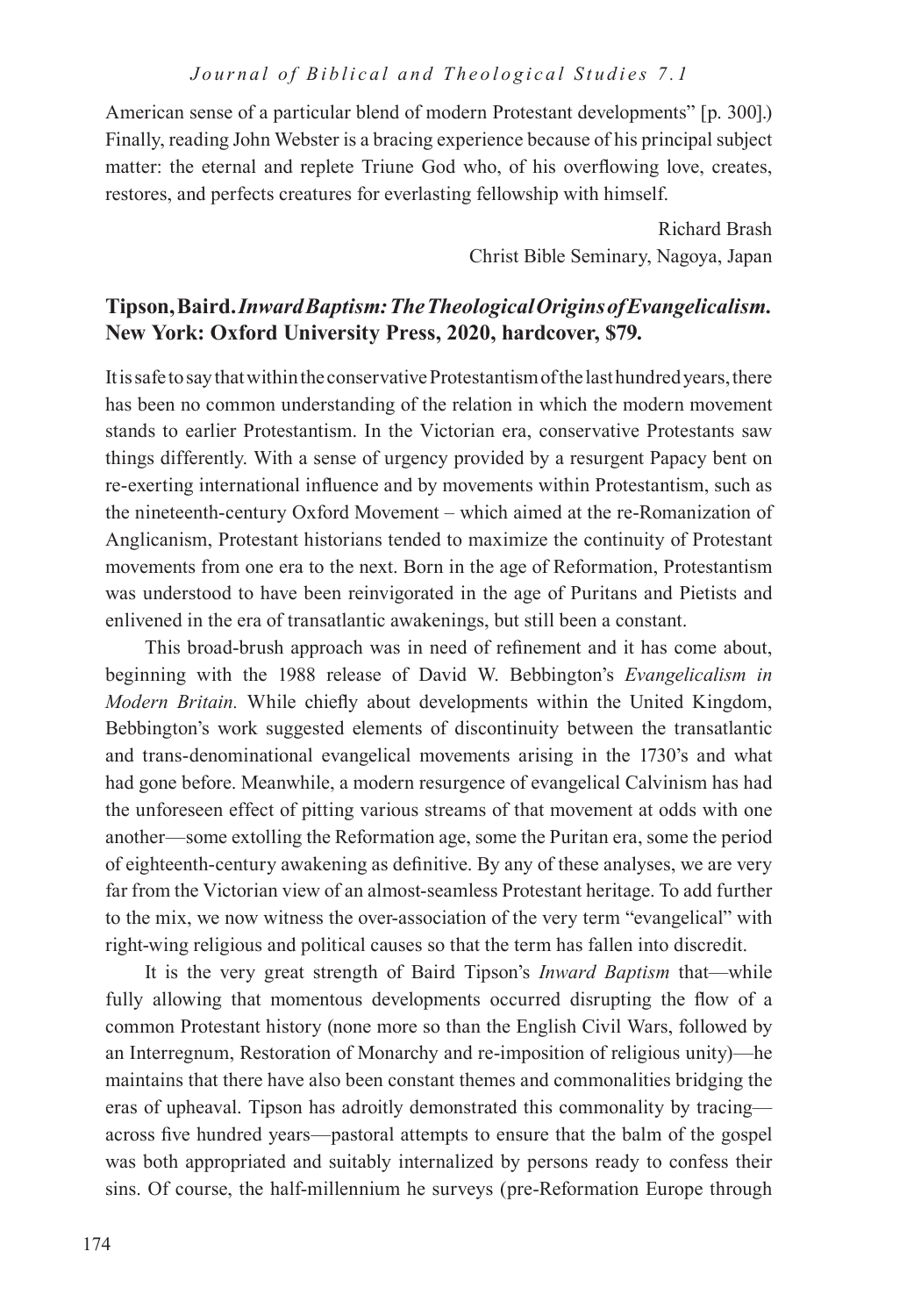the eighteenth century) shows upheavals and discontinuities. But throughout, there was an unvarying pastoral quest to lead those hoping for forgiveness through Christ's passion into some confidence that what they sought had indeed become theirs.

The pre-Reformation penitential system, (chap. I) presupposed confession of sin to a priest, who—if satisfied as to the penitent's sincerity—would pronounce an absolution of guilt. But the absolution of guilt presupposed that the one confessing would be ready to carry out a prescribed penitential activity (a pilgrimage, a donation) which would demonstrate change of heart. To have done this, was to do "what was within one's power" (implying exertion). But all sins were not necessarily confessed and all prescribed penitential acts were not carried out. Purgatory loomed for those passing from this life with unfinished business. But indulgences, available for purchase, assured those who purchased them that through the application of the surplus merits of deceased saints, their own imperfect acts of penitence would be properly augmented. On this plan, the certainty of salvation applied to the individual was contingent on the gestures and imperfect aspirations of that person.

Martin Luther upended this apple cart (chap. II) through his preaching of salvation by faith in Christ alone. Not the aspirations of the sinner after holiness, not the auricular confession of the individual, certainly not the lent merits of departed saints, but faith in Christ was now determinative of who could be counted among the ranks of the redeemed. If those confessing their sin with a trust in Christ doubted their standing in grace, the Lutheran reformation directed such persons to the solace of baptism and the Lord's Supper as seals of Christ's provision for them. Lutheran sacraments while not directly communicating grace in the Roman Catholic sense, were still understood to be essential in the appropriation of salvation. The penitent who leaned on these had the assurance he needed.

Not quite so with the Reformed (chap. III). As articulated by Calvin's successor, Theodore Beza, at the Colloquy of Montebeliard (1586), an acceptance of divine election qualified the ability of the two sacraments to certify the possession of salvation. The genuineness of a saving faith anchored in the eternal divine purpose could only be displayed by a subsequent pursuit of holiness. This development, carried forward in the Puritanism of William Perkins (chap. IV), emphasized that the reality of regeneration, the "inward baptism", could only be corroborated by subsequent conscientious obedience to the moral law. But an acceptance of this same divine election led others into antinomian reactions in both Old and New England; the Puritan emphasis on conscientious holy living as corroboration of rebirth was denigrated in light of claimed an immediate divine communication certifying acceptance.

A reaction to this excess in both Old and New England (chap V), i.e., moralism, maintained the older Puritan emphasis on the necessity of holy living while downplaying the necessity of spiritual rebirth. All of this leads Tipson to a fresh appraisal of the transatlantic awakening (chap.VI) in which appear both alarming emphases found in the antinomianism of the preceding century (against which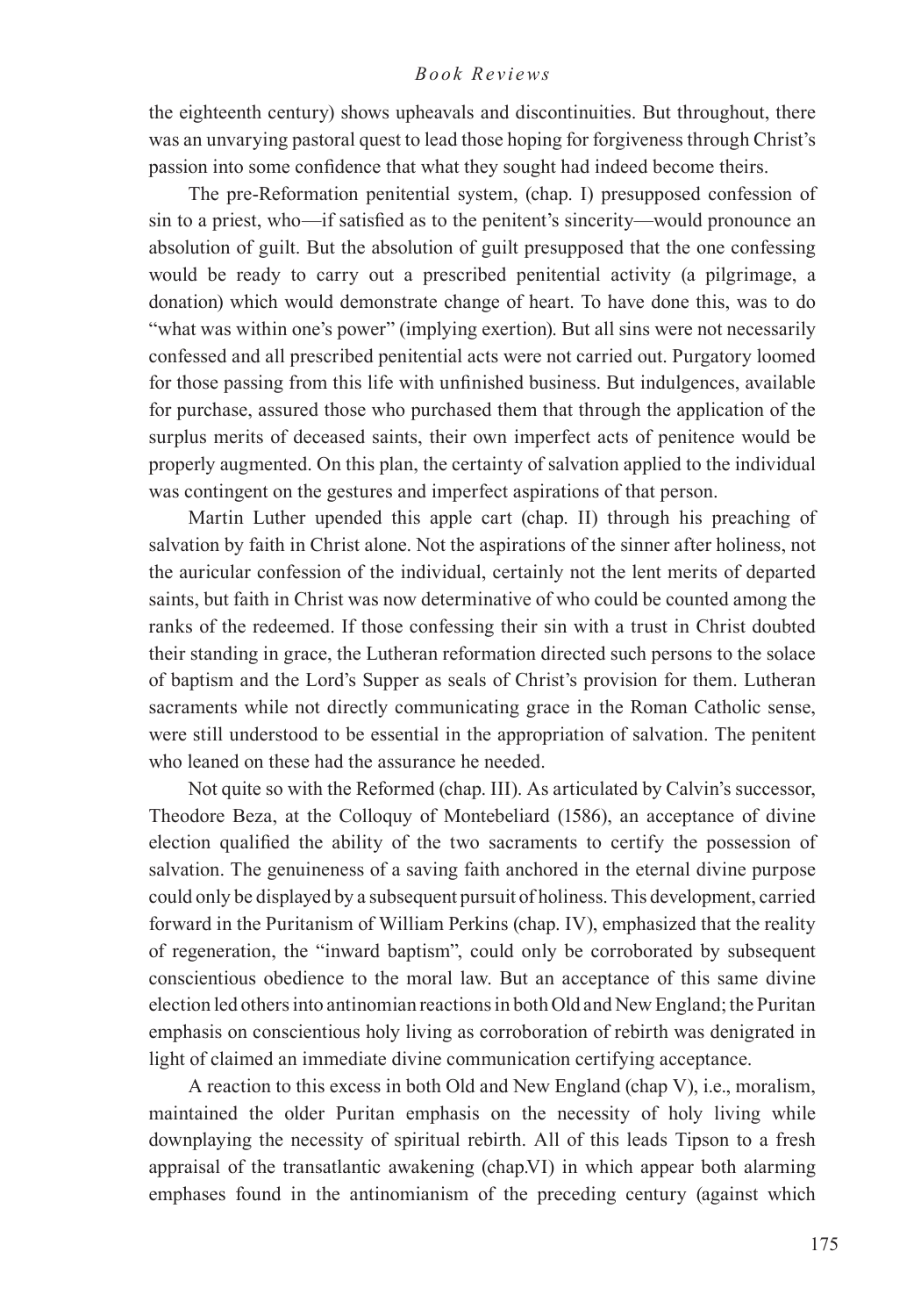Jonathan Edwards warned) and that theologian's more careful exposition of what constitutes a saving work of the Spirit in a human life.

The reviewer has already typified this work as "adroit". Written at a scholarly distance from today's evangelical movements, its sensitive assessment is nevertheless full of implications for an evangelical Protestantism currently struggling to identify what is its own mainstream and what are its backwaters. It represents a masterful combination of the author's own researches and the best modern scholarship.

> Kenneth J. Stewart Emeritus Professor of Theological Studies, Covenant College

# **Carter, Craig A.** *Contemplating God with the Great Tradition: Recovering Trinitarian Classical Theism***. Grand Rapids, MI: Baker Academic, 2021, pp. 352, \$32.99, paperback.**

Craig A. Carter currently serves as research professor of theology at Tyndale University in Toronto, Ontario, and he serves also as theologian in residence at Westney Heights Baptist Church in Ajax, Ontario. He holds a Ph.D. from the University of St. Michael's College and has published multiple books within the discipline of theological studies. Carter is both Reformed and Baptist, confessing the Second London Baptist Confession of Faith (1689). The book at hand is the second part of a trilogy that aims to recover important insights from the classical Christian tradition. The first installment was *Interpreting Scripture with the Great Tradition: Recovering the Genius of Premodern Exegesis*, which took up the subject of classical theological hermeneutics.

In *Contemplating God with the Great Tradition* (*CGGT*), Carter argues that Christians today should be intentional with retrieving and confessing the doctrines of God and the Trinity that were developed by the pro-Nicene patristic fathers along with the hermeneutics and metaphysics they used in so doing. This retrieval is necessary if Christians are to confess the doctrines of God and the Trinity as articulated in the Nicene Creed (pp. 1–11). Carter names this model of God *Trinitarian classical theism* (TCT), and he juxtaposes it with what he terms *relational theism* (RT).

Carter begins with an autobiographical preface wherein he describes how he "changed his mind" over his career as a theologian. While initially intrigued by the theological projects of Stanley Grenz, John Howard Yoder, Colin Gunton, and others, Carter became convinced that these projects could not avoid the pitfalls of revisionist theology, and after much reflection and engagement with the patristic fathers he shifted to the TCT of the "Great Tradition" (GT). After discussing what he sees to be numerous problems with RT, he engages in a polemic for theologians to retrieve the TCT of the GT. He defines *classical theism* (CT) as "the historic orthodox doctrine of God, and it says that God is the simple, immutable, eternal [atemporal], self-existent First Cause of the cosmos. God creates the world and acts on it, but the world cannot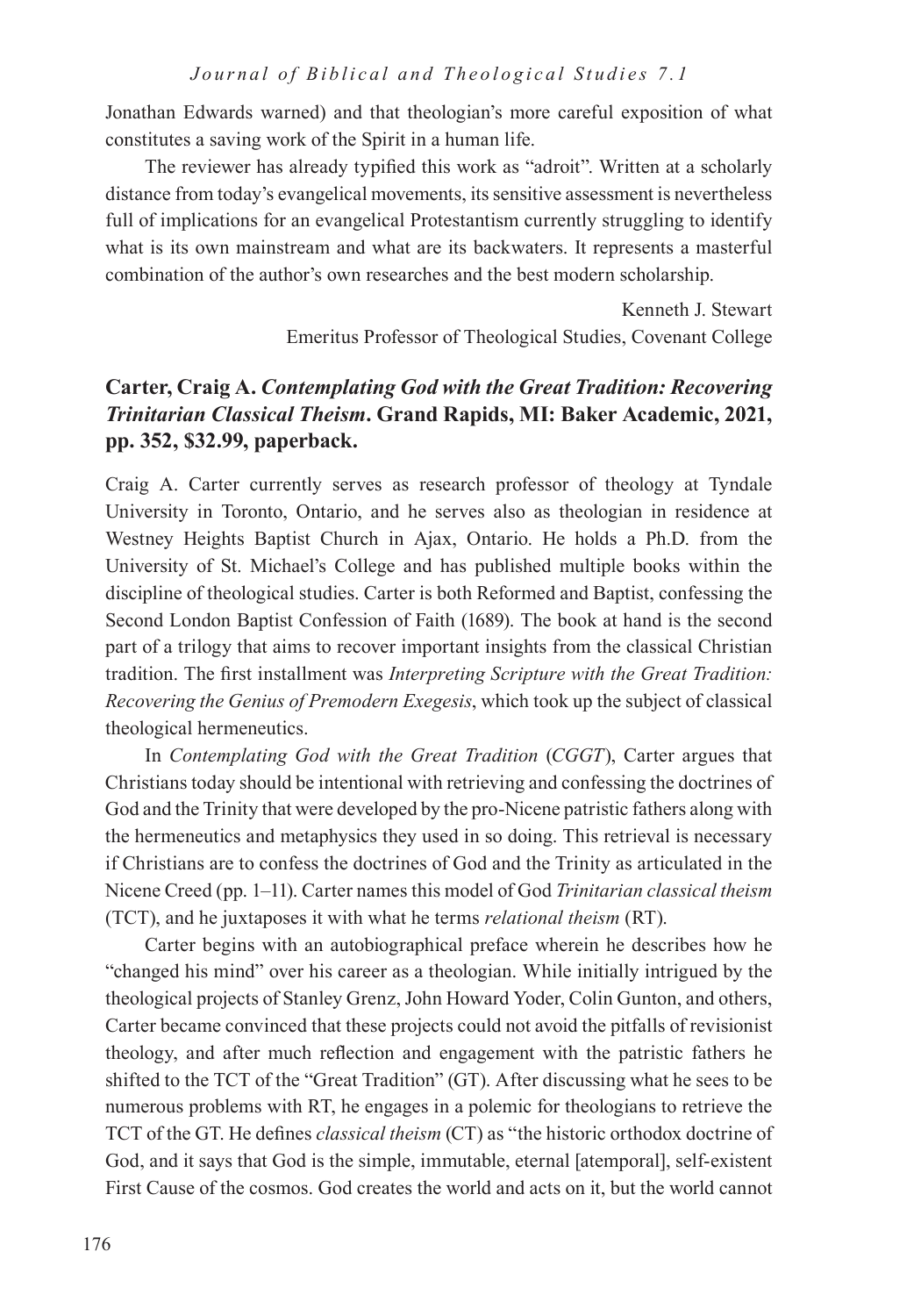change God in any way" (p. 16). RT, on the other hand, "is a term that we can apply to a number of different doctrines of God, all of which affirm that God changes the world and the world changes God" (p. 16). Examples of RT include theistic personalism, theistic mutualism, open theism, panentheism, pantheism, process theism, polytheism, and social trinitarianism. The problem with RT, he claims, is that they diminish God's transcendence and overemphasize his imminence.

Carter's second chapter lays out all the content that he means to communicate with TCT in the form of 25 theses. He helpfully lists all 25 of these theses in summary form in the Appendix (pp. 307–308). In summary, TCT is a doctrine of God that affirms a classical, or Latin, view of the Trinity, as well as the assorted doctrines included in CT. Such is the doctrine of God that is affirmed by all the pro-Nicene fathers and is enshrined in the Nicene Creed. Not only this, but TCT is the result of the proper interpretation of Scripture concerning the doctrine of God. Chapters 3–6 develop the biblical basis for TCT by means of a theological exegesis of Isaiah 40–48. Carter's three main emphases here are that God is "the transcendent creator," "the sovereign lord of history," and "the one who alone is to be worshipped." The first of these focuses on the doctrine of *creatio ex nihilo* (CEN), which claims that God created the cosmos from nothing and requires a high theory of divine transcendence. The second of these focuses on how God acts upon creation and history, moving history towards its destiny in the Kingdom of God. The last emphasis re-focuses on God's transcendence, claiming that God alone is the Creator and worthy of worship.

In the final three chapters of the book, Carter looks at TCT throughout history by focusing on the biblical nature of TCT and RT's abandonment of CT and the doctrine of CEN by reverting to "pagan mythology." He criticizes modern theologians who have insisted that CEN is not a biblical doctrine and is a result of the primitive Christian message being subsumed into the Greek metaphysics assumed by the patristic theologians. He concludes with an Epilogue wherein he discusses why the church does not change its mind on the doctrine of God and why TCT is the orthodox doctrine of God. All versions of RT—explicitly or implicitly—are outside the boundaries of orthodox Christianity.

There are several positive aspects about *CGGT*. First, Carter takes seriously the task of historical theology. Taking his que from the projects of Lewis Ayres<sup>1</sup>, Khaled Anatolios<sup>2</sup>, and Stephen Holmes<sup>3</sup>, he has serious reservations about the so-called revival of trinitarian theology in the  $20<sup>th</sup>$  century. More times than not, the 20th century projects were more revised than retrieved with many of these revisions smuggling in foreign metaphysical assumptions. Carter is right to properly

1. Lewis Ayres, *Nicaea and Its Legacy: An Approach to Fourth-Century Trinitarian Theology* (Oxford: Oxford University Press, 2006).

2. Khaled Anatolios, *Retrieving Nicaea: The Development and Meaning of Trinitarian Doctrine* (Grand Rapids: Baker Academic, 2018).

3. Stephen R. Holmes, *The Quest for the Trinity: The Doctrine of God in Scripture, History and Modernity* (Downers Grove: IVP Academic, 2012).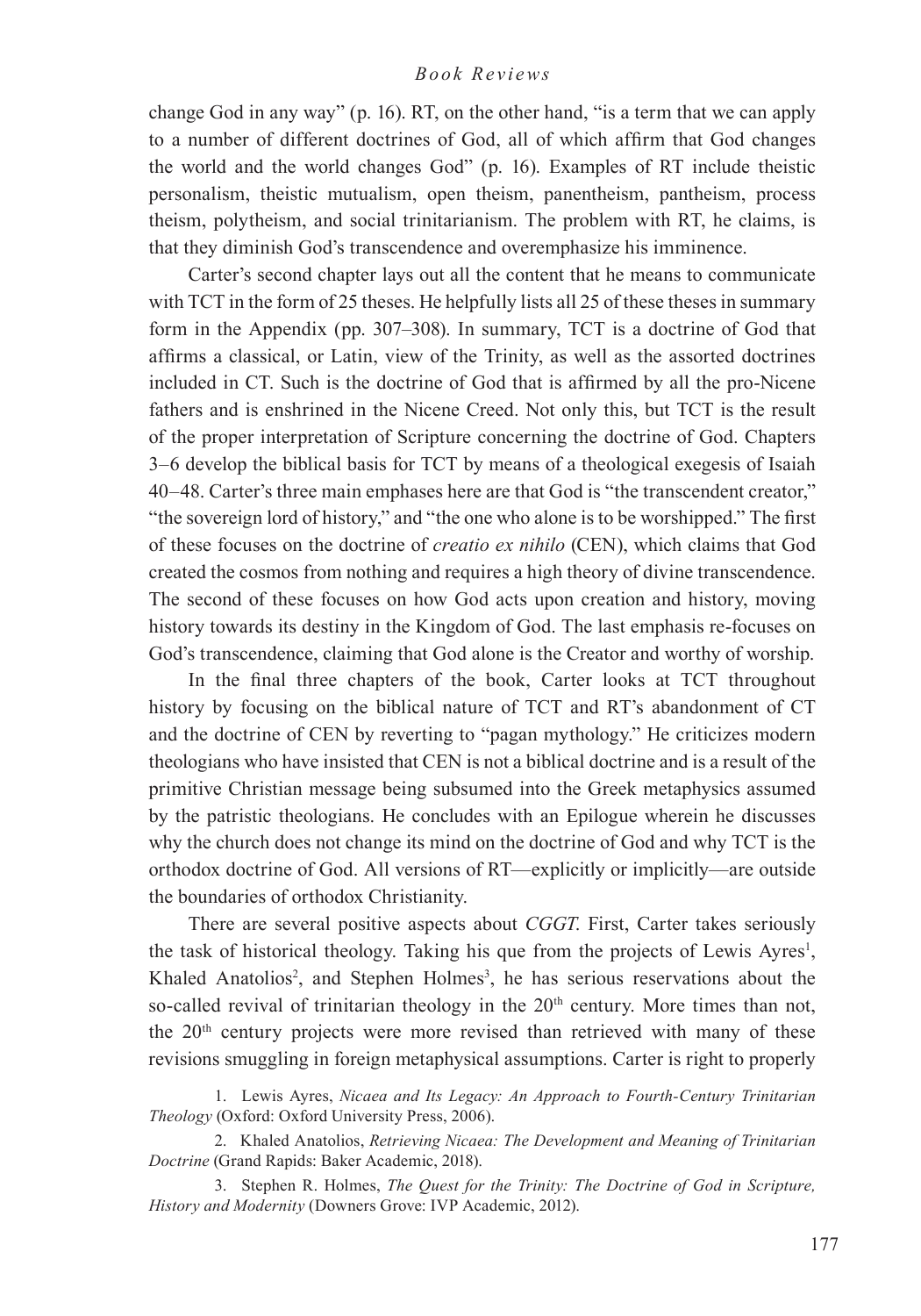understand and locate the patristic fathers in their historical contexts and to consider their metaphysical assumptions. He is also right to demonstrate that TCT was not developed apart from the fathers' commitment to the biblical witness. Carter rightly demonstrates that the patristic fathers' use of Greek philosophy is more nuanced than the Hellenization thesis admits, and that careful study of the patristic sources reveals that the fathers frequently revised Greek philosophy in service to Scripture. He also rightly emphasizes the importance of Christian doctrine for Christian worship, and he rightly emphasizes the creator-creature distinction.

Despite these positive qualities, *CGGT* has numerous problems, the first of which concerns some definitions on which the project hinges. Carter frequently describes RT as denying "transcendence" of God. It is very unclear what he means by "transcendence." Not only this, but it is interesting that Carter insists on using these conceptual terms that were developed by enlightenment thinkers, especially since he spends so much of his book decrying the atrocities that modernism and the enlightenment created for Christian theology. More significant than this, however, is that Carter nowhere provides an actual definition of "transcendence." The following list of propositions *seem* to be included in what he means by the term.

- 1. God is distinct from and unlike the creation.
- 2. God cannot be affected by creation in any way.
- 3. God enjoys aseity.
- 4. Aseity hinges on the doctrine of divine simplicity (DDS).

Carter claims that all versions of RT deny transcendence of God, implying that all variants of RT are guilty of denying some of these propositions. The first problem here is that Carter never defends his view of transcendence; he asserts it as though it were axiomatic. Second, many whom he designates as RTs explicitly affirm transcendence, such as William Lane Craig, Alvin Plantinga, and Richard Swinburne, though they define it differently. Craig and Swinburne have written lengthy treatments on the doctrine of aseity, and all three of these philosophers affirm CEN, a doctrine that necessitates that God exists a se and is distinct from creation. Carter seems to think, however, that DDS is necessary to affirm CEN and aseity. This may be, but there are numerous arguments against such a claim in the philosophy-of-religion literature, none of which Carter engages. What Carter has done is setup definitions of the views that he disagrees with, definitions that many of the alleged adherents would deny, and critiques those definitions as though they represent said adherents, which is the straw man fallacy. Carter commits this fallacy numerous times throughout the book. If he is going to hinge as much of his polemic on this idea of "transcendence," then he needs to 1) provide clear and distinguishable definitions of the key terms and concepts,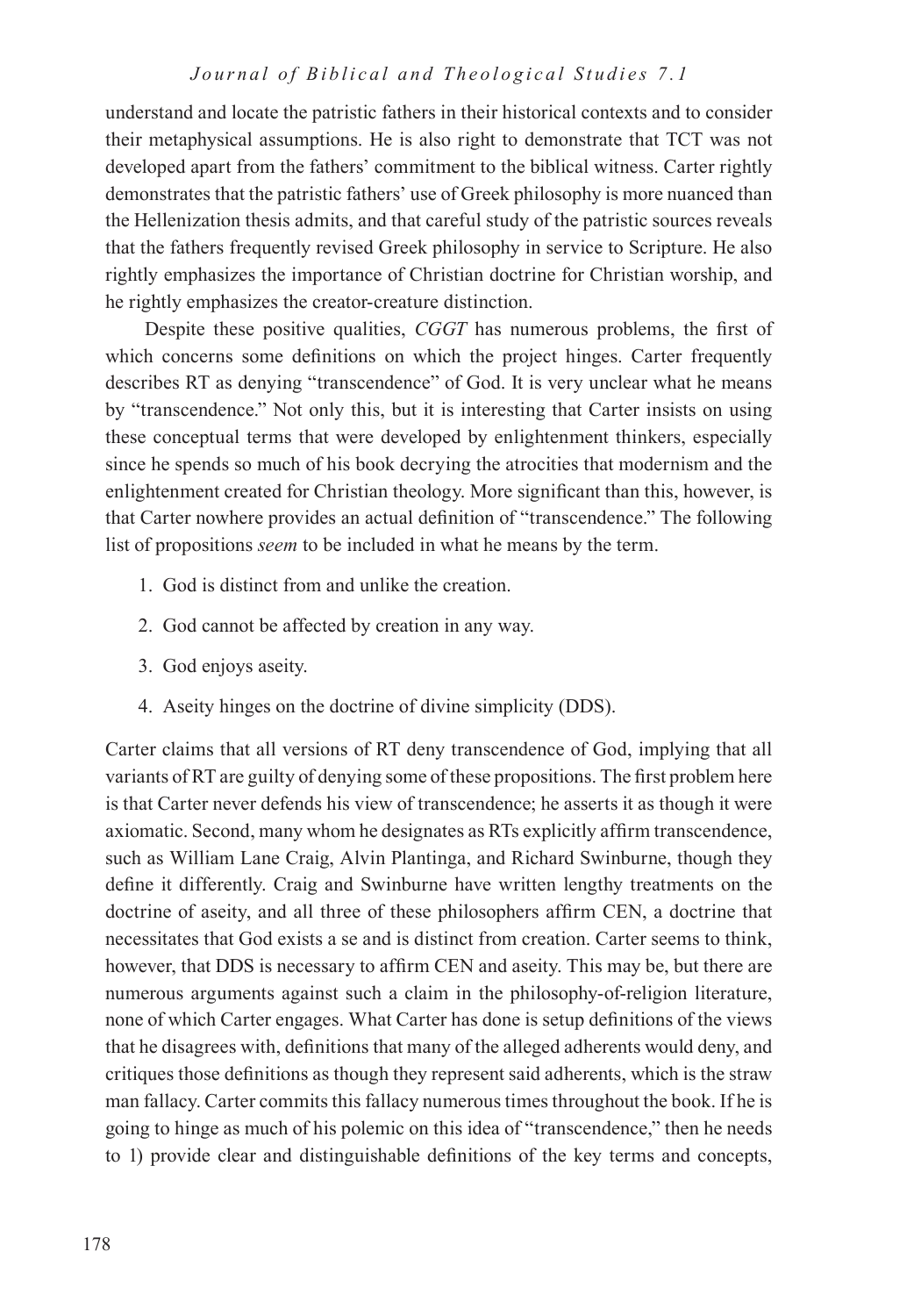and 2) faithfully engage the literature that argues explicitly against his position. Otherwise, he will continue to straw man his opponents and not convince his readers.

Another definition that Carter struggles with is "social trinitarianism" (ST). It is worth noting that he never provides an actual definition of ST in the book; rather, he mentions Swinburne's and Moltmann's varieties of ST and seems to presume that these are representative of all varieties of ST. For example, because Swinburne and Moltmann emphasize that God is temporal, Carter assumes that every version of ST affirms this, which is demonstrably false. Though he affirms that God is temporal with creation, William Lane Craig affirms that God is atemporal sans creation. Craig also affirms ST, though his is very distinct from Swinburne's and Moltmann's. Had God never created, on Craig's model, then God would exist both as a social trinity and atemporally and would not constitute a variety of RT. This is but another instance of how problematic definitions lead Carter to build up straw men.

Another problem is that Carter never engages those with whom he disagrees. He cites Swinburne, Craig, Plantinga, Bruce Ware, and many others as RTs, but he never engages with their actual arguments. He cites them as examples of RT, reminds his readers of why he thinks RT is unacceptable, and then dismisses them as missing the bar of orthodoxy. To treat fellow scholars in such a manner is uncharitable and unscholarly. If one is going to write off other scholars, especially ones with the distinguished careers as those mentioned, then they owe those scholars the charity and dignity of engaging their arguments, demonstrating which of their premises are false, and demonstrating *why* those premises are false, and Carter does none of these. He insists repeatedly that we need to retrieve TCT, but he never engages with any of the arguments against CT in general. He never tells his readers what the arguments against DDS, immutability, impassability, and atemporality are, and he never explains which of the arguments' premises are supposedly false. This is consistent with the overall polemic in the book.

There are more issues with *CGGT,* but space only allows for the discussion of one more. Though Carter aims to demonstrate that TCT has its roots in Scripture, much of his exegesis is theologically stretched and he ignores numerous important exegetical voices. For example, he argues that DDS finds its biblical roots in Exodus 3:14, where God reveals himself as "I am who I am." While this is one plausible translation of the Hebrew, there are others as well, such as "I am who I will be," which finds support in a lot of contemporary Old Testament scholarship. Carter never engages or mentions these other plausible translations, and he never argues for his preferred translation as a result. A similar negligence occurs in chapters 3–6, where he exegetes Isaiah 40–48. Though he mentions a few contemporary scholars in passing, Carter neglects major important interpreters of Isaiah in these chapters, such as John Goldingay and John Watts. He accuses most contemporary biblical scholars of being beholden to philosophical naturalism, which causes them to misinterpret Scripture. While some contemporary interpreters are guilty of this, it is extreme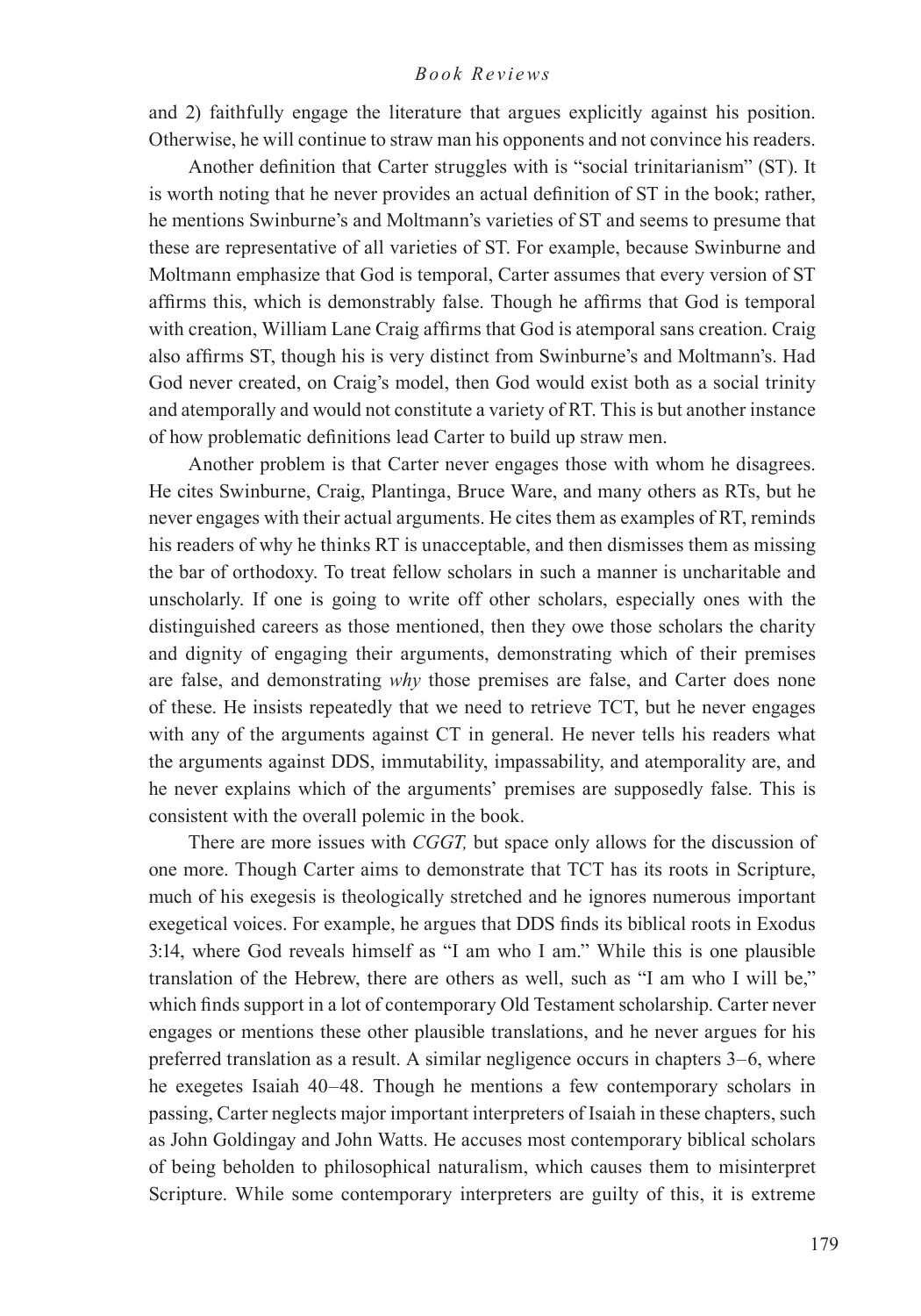to believe that this represents the majority. Goldingay and Watts, for example, are not philosophical naturalists, and they do provide interpretations of Isaiah in its canonical context—which Carter argues for. This canonical hermeneutic may not be their primary exegetical method, but it does play a part in their exegesis. Carter thus continues to straw man his opponents.

Though there are positive aspects of *CGGT*, they are far outweighed by the negative ones. Though Carter has good intentions, his poor definitions, lack of engagement with those with whom he disagrees, and his repeated use of the straw man fallacy make *CGGT* unsuitable for a work of scholarship. This is not to say that Carter is a bad scholar, but that *CGGT* falls short of scholarly standards. I neither would recommend it as an introduction to the doctrine of God or as an important work in the field. Overall, it makes too many errors in scholarship and most of its contents contribute nothing to the ongoing discussions and debates over the doctrine of God. The most original part of the book is its attempt to ground CT in a theological exegesis of Isaiah 40–48, but even here errors abound. For those interested in contemporary articulations of and arguments for CT, I recommend the works of Katherin Rogers, Brian Leftow, James Dolezal, Paul Helm, and John Webster. Carter's *CGGT* has potential, but it is never actualized.

> Andrew Hollingsworth Brewton-Parker College New Orleans Baptist Theological Seminary

# **Pitkin, Barbara.** *Calvin, the Bible, and History: Exegesis and Historical Reflection in the Era of Reform***. New York, NY: Oxford University Press, 2020, pp. xii + 250, £64.00, hardback.**

Barbara Pitkin is Senior Lecturer in Religious Studies at Stanford University, where she teaches on the history of Christian thought, including the sixteenth-century reformations and the history of biblical interpretation. She is the author of *What Pure Eyes Could See: Calvin's Doctrine of Faith in its Exegetical Context* (OUP, 1999), editor of *Semper Reformanda: Calvin, Worship, and Reformed Traditions* (V&R, 2018), and co-editor with Wim Janse of *The Formation of Clerical and Confessional Identities in Early Modern Europe* (Brill, 2006). Pitkin also serves as an editor for the *Sixteenth Century Journal* and is a former president of the Calvin Studies Society.

In *Calvin, the Bible, and History*, Pitkin investigates Calvin's biblical exegesis through a series of case studies and seeks to show how he was consistently historically attuned. Though Pitkin argues that Calvin was not a historian *per se*, she demonstrates that Calvin was an astute exponent of the Bible as history. Chapter 1 functions as the book's introduction, which summarises, in broad terms, how Calvin's biblical interpretation was influenced by exegetical tradition, his legal and humanist studies, and the social and political context in Geneva and beyond; it outlines key features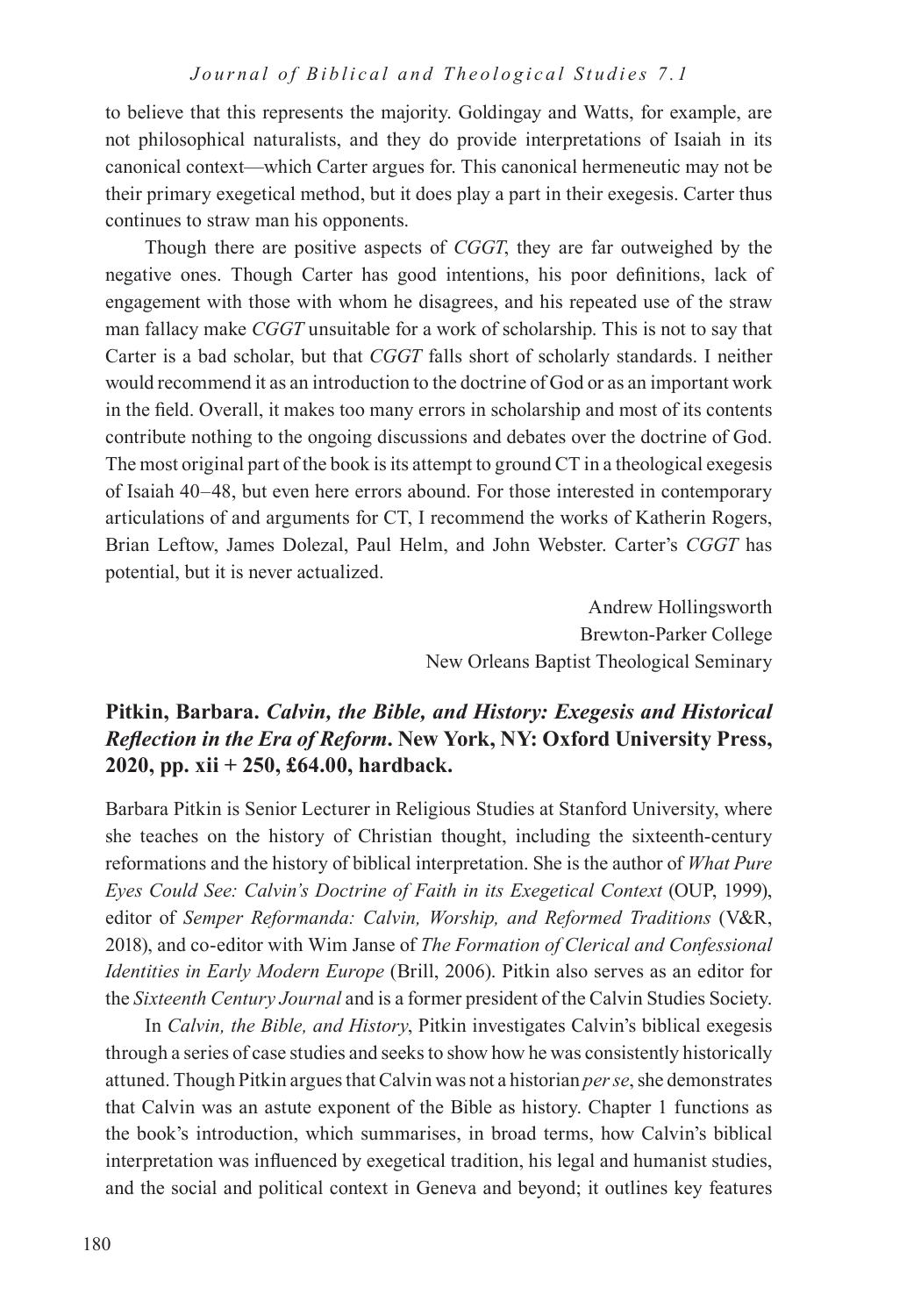of Calvin's interpretative approach, such as his commitment to 'lucid brevity' (p. 17) and the unity of scripture; and it sketches the trajectory for the book's remaining chapters. Chapter 2 examines Calvin's reception of Paul, including both his epistles and his appearances in the book of Acts. Pitkin shows that, for Calvin, Paul's theology (especially as articulated in Romans) was the key to understanding the rest of scripture. Chapter 3 then examines Calvin's treatment of John's Gospel. Calvin's historicizing approach meant that he rejected earlier commentators' assumption (informed by fourth-century Christological debates) that the primary purpose of the gospel was to communicate doctrine concerning Christ's divinity. Instead, Calvin emphasised its soteriological themes. From Chapter 4 onwards, Pitkin pivots her focus towards the Old Testament. Chapter 4 focuses on Calvin's treatment of David in the Psalms, who he saw as a model for Protestant faith. Chapter 5 convincingly argues that Calvin read Isaiah's prophetic message to Israel's exiles as a mirror for his own sixteenth-century context. This fascinating chapter — which, for this reader, was one of the highlights of the book — illuminates how sixteenth-century experiences of exile informed Calvin's readings of the prophets in profound ways. In Chapter 6, Pitkin discusses Calvin's exegesis of Daniel and shows that Calvin eschewed eschatological interpretations of Daniel's prophecies, preferring to see them as being historically fulfilled in Christ's first advent with their contemporary significance drawn out by way of analogy. Chapter 7 focuses on Calvin's harmony of Exodus, Leviticus, Numbers, and Deuteronomy, drawing attention to how trends in early modern historiography informed this work. Finally, Chapter 8 compares Calvin's expositions on 2 Samuel, delivered against the backdrop of the French Wars of Religion, with François Hotman's *Consolatio è sacris litteris*, emphasising their mutual commitment to 'sacred history'. The book closes with an epilogue, outlining the main contributions of this book and potential avenues for future research.

There is much to commend in *Calvin, the Bible, and History*. By focusing so intently on Calvin's historicizing approach, Pitkin illuminates an important and unifying theme of Calvin's exegesis. She convincingly shows that while he handled different biblical genres with distinct emphases, and was frequently conscious of his text's application to his contemporary context, he was nonetheless absolutely committed to upholding the importance of a historical reading of the Bible. Indeed, Pitkin rightly notes that even when Calvin engaged in typological exegesis (an approach widely used by early modern Reformed exegetes) he did so without relinquishing a clear sense of his passage's own historical context. In fact, she argues that this historicizing impulse is so pronounced that 'few if any were as consistent', as Calvin, 'in seeking to preserve the integrity and unity of that history – as Christian salvation history, to be sure, but history nonetheless' (p. 4). Pitkin also helpfully shows *how* Calvin applied the biblical text to his sixteenth-century context, consistently but in varying ways, while maintaining his determined commitment to a historical interpretation of the biblical text.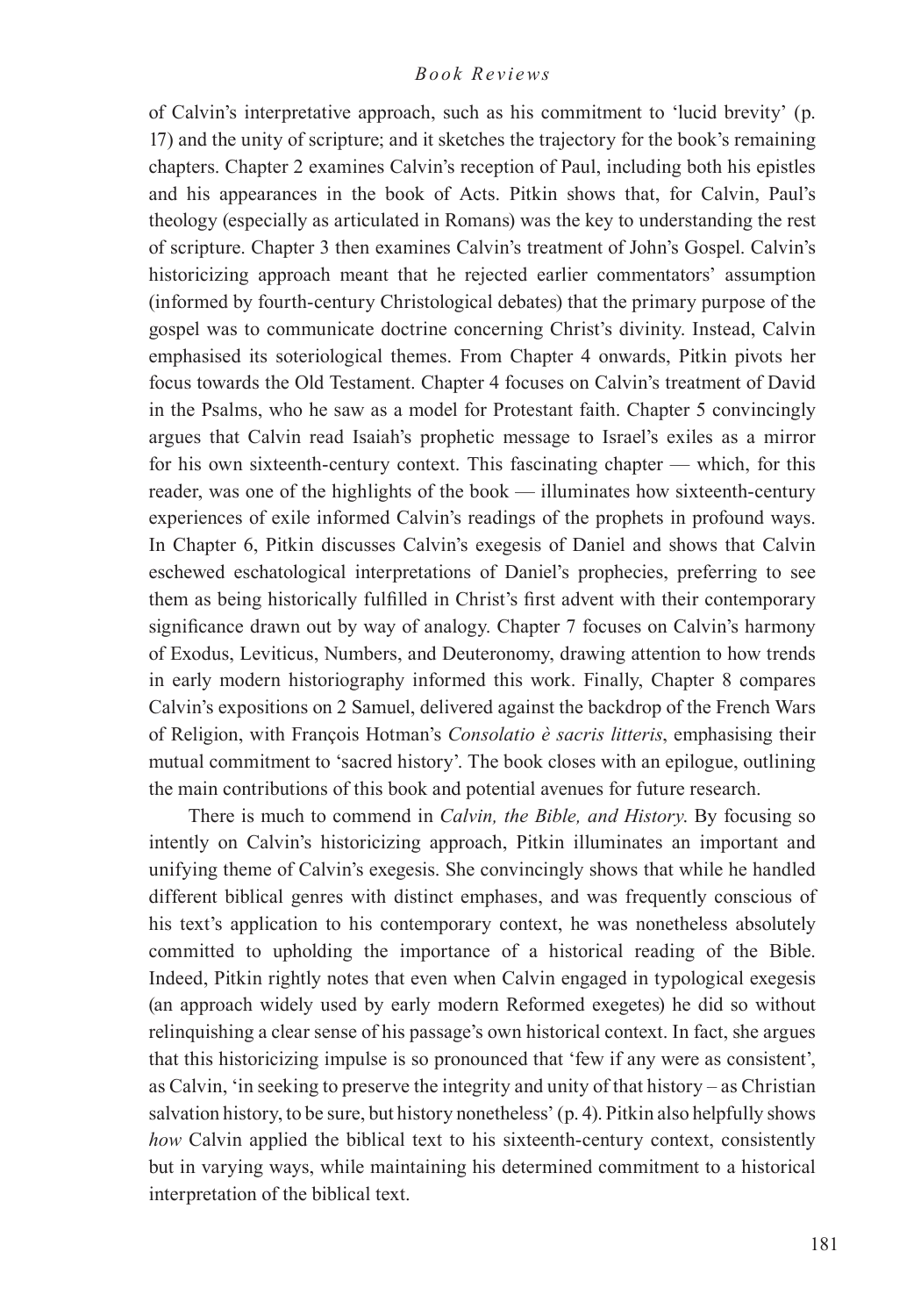While Pitkin admirably draws out these distinctive aspects of Calvin's exegesis through her seven biblical case studies, one can still detect signs of the book's origins as separate chapters and articles, originally published between 1993 and 2014 (p. x). In chapter 8, for example, where Pitkin engages in comparative analysis between Calvin's sermons on 2 Samuel and Hotman's *Consolatio*, she breaks from the preceding chapters' more exclusive focus on Calvin's exegesis, suggesting that they had originally been developed in different contexts. This observation is not intended as a criticism of the quality of Pitkin's research — indeed, the comparison between Calvin and Hotman is illuminating it its own right — but it does serve to illustrate a slight unevenness of methodology, despite Pitkin's overall success in drawing a unified line of argument throughout the book.

Notwithstanding this minor quibble, *Calvin, the Bible, and History* is a valuable resource for scholars of John Calvin, Reformation history, and the history of biblical interpretation. Pitkin's careful and enlightening exploration of Calvin's commitment to the 'sacred histories' provides an important glimpse into how and why Calvin handled distinct biblical genres in the manner that he did. While this book will primarily benefit researchers, students may also benefit from this work, especially from Pitkin's discussion of Calvin's reception of Paul in Chapter 2, which so compellingly demonstrates how Romans functioned for Calvin as a hermeneutical key for understanding the rest of scripture. Students at all levels would be well served by the insights offered by this chapter, which could profitably be read in isolation. That being said, students who are dipping their toe into scholarship on the Bible in the Reformation era for the first time may find chapters in volume 3 of the *The New Cambridge History of the Bible* (CUP, 2016) a more accessible starting point.

In the years to follow, we can hope for further research that builds on *Calvin, the Bible, and History*, but in the meantime those of us with interests in early modern biblical interpretation should be grateful to Pitkin for her careful and thorough exposition of Calvin's commitment to history in his exegesis.

> Russell Newton The Faith Mission Bible College, Edinburgh

# **Hampton, Alexander J. B. and John Peter Kenney, eds.** *Christian Platonism: A History***. Cambridge: Cambridge University Press, 2021, 512, \$130.00, hardcover.**

*Christian Platonism: A History* is edited by University of Toronto Assistant Professor Alexander J. B. Hampton and Saint Michael's College Professor Emeritus John Peter Kenney. The individual chapter authors range from various universities around the world from Cambridge to Notre Dame to Toronto to Oxford. It is hard to imagine that the editors could have assembled a more well-educated group for the topic. And at over 500 pages, it is a dense, well-researched, *tour de force* on the topic.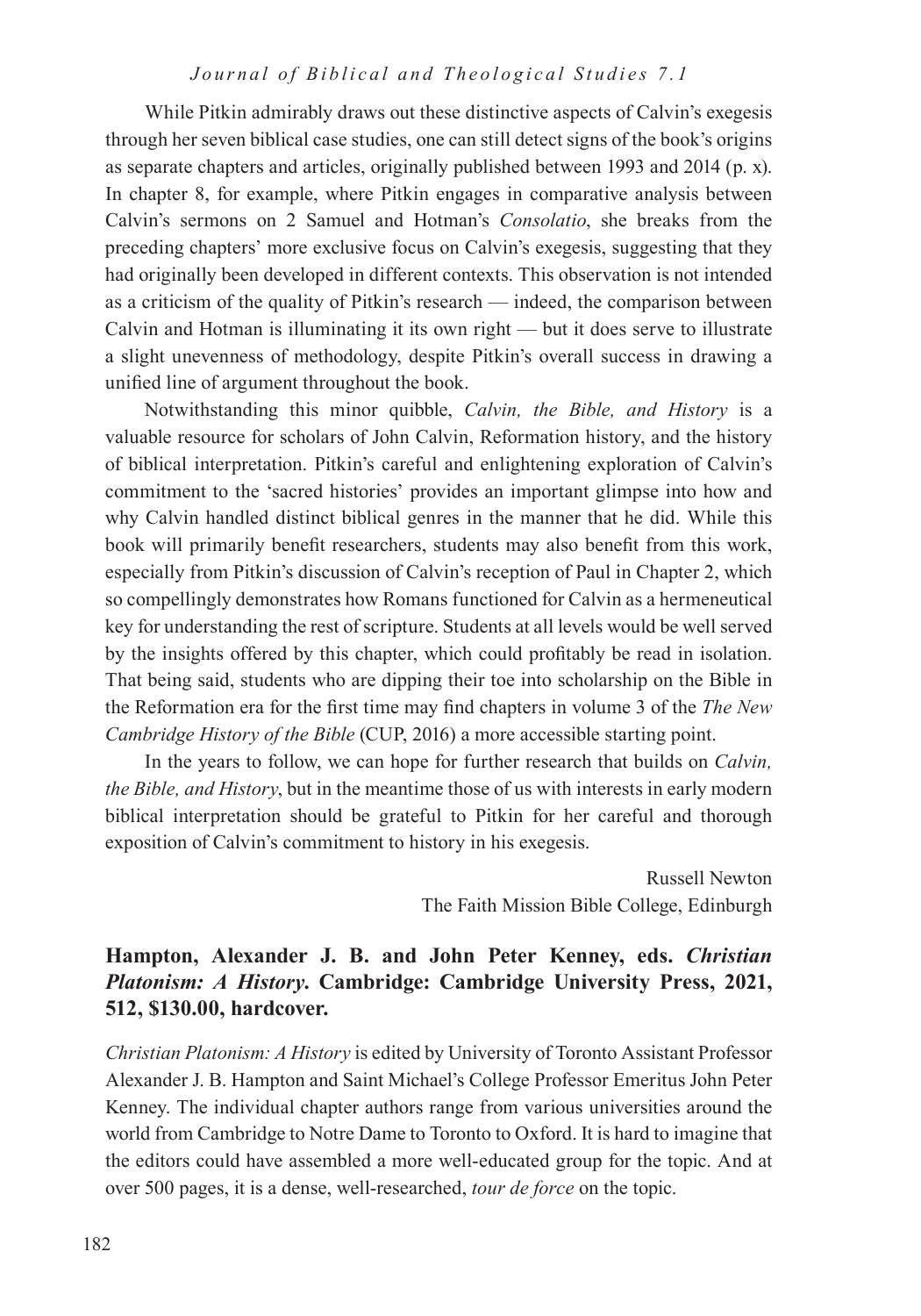The book is divided into three parts: Concepts, history, and engagements. Before the main three sections the editors provide an overall introduction to Christianity and Platonism. The editors argue that the term "Christian Platonism," for the purposes of this book, is elastic given the complex relationship between Christianity and Platonism and the significant variances across history (p. 3). However, they do suggest that there *is* one constant thread throughout history: transcendence, or a commitment to a higher level of reality beyond the material world (p. 4).

The first section on the major concepts of Christian Platonism begins with a chapter from Lloyd Gerson on the value of Platonism. He argues that, by the Council of Nicaea, philosophical contemplation by Christians was done "almost exclusively within a Platonic context" (p. 13). He then argues that Platonism, at its most basic, means "there is a distinct, hierarchically arrayed subject matter irreducible to the material or physical world" (p. 16). Such a definition is rather thin given that Platonism is committed to a vast array of further doctrines. Because of the elasticity in the definition, he can argue that those like Aristotle are Platonists too (p. 22). John Dillon and Daniel John, in their chapter "The Ideas as Thoughts of God," then trace the development of the Platonic Forms as ideas of God. Andrew Radde-Gallwitz follows Dillon and John's brief chapter by arguing that both Greek and Latin pro-Nicene theologians in the late fourth century drew primarily from Platonic resources in their Trinitarian theologies (p. 53). The chapter closely analyzes how similar alternative theologies such as Arianism (a theological movement that denied the divinity of Christ) mirrored Platonism. Of course, he also shows how Platonism could be employed with very different Trinitarian theologies, so it is not simply reducible to Platonism (p. 69). The following chapter from Kevin Corrigan seeks to show how Christianity developed and transformed thinking from those like Plotinus (p. 85). Corrigan thus provides his own definition of Christian Platonism as "a sophisticated, critical, but sympathetic dialogue, that thinks through the logic of language in relation to God, while freely acknowledging our inability to know anything about God's nature" (p. 95). Next, Olivier Boulnois traces the development of theology as that of a rational science of faith. The final chapter in the section from Rudi A. te Velde considers the necessary conditions of a Christian doctrine of creation and whether a Neoplatonic understanding of participation can be transformed to meet its criteria.

The second section on history begins with Mark Edwards who seeks to show the continuities and discontinuities from early Christians and Platonism—sometimes finding an ally and other times a foe. Next, John Peter Kenney provides an overview of Platonism and Christianity in Late Antiquity. Kenney, like many of the authors in this work, suggests that the unifying principles of Platonism are not its actual doctrines but its "shared intellectual style, textual canon, forms of discourse, and modes of personal formation" (p. 163). However, Kenney suggests that "Christians were never really Platonists in antiquity" though sometimes they were "fellow travelers" (p. 166). Many early Christians such as Justin Martyr and Origen found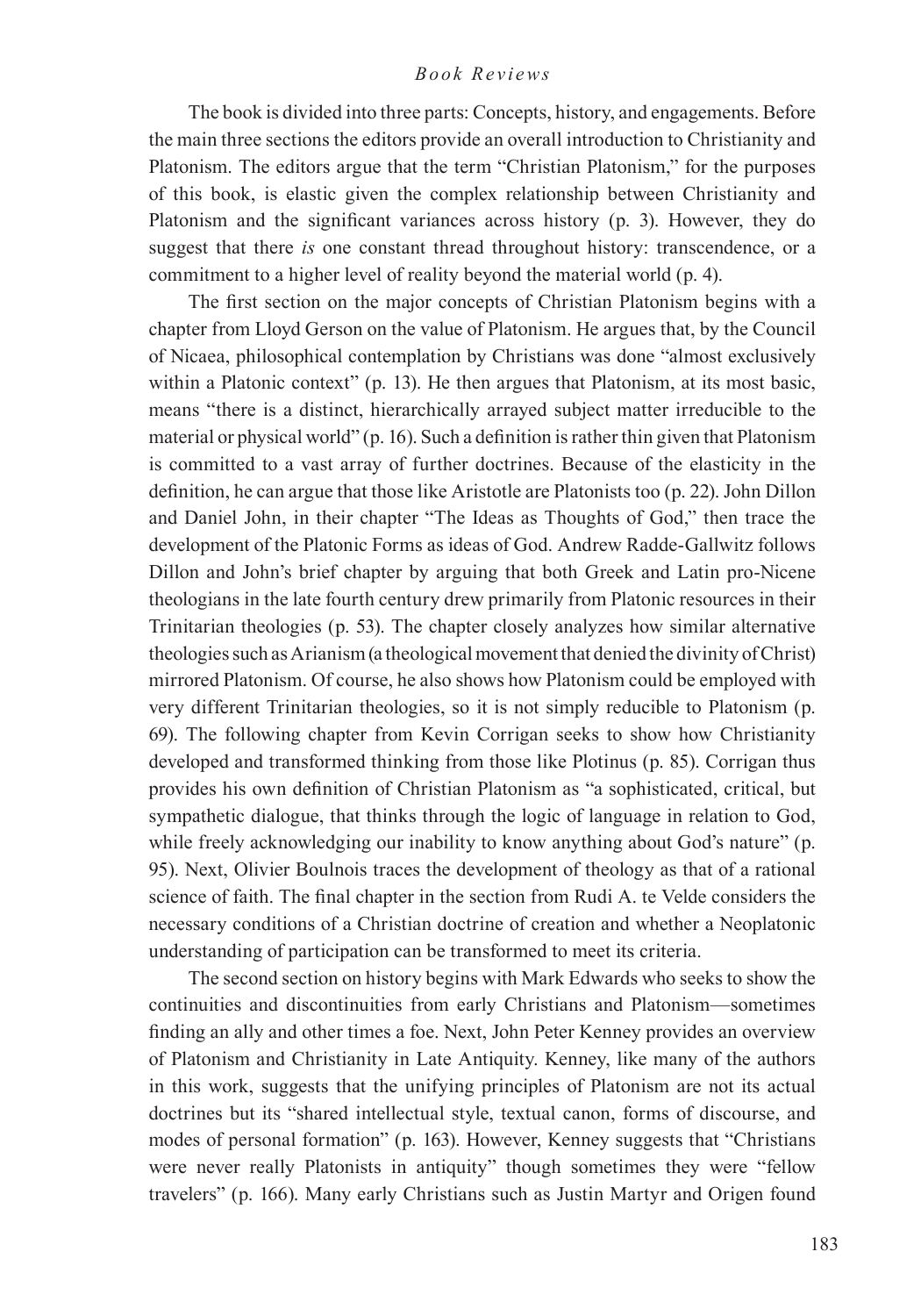Platonism useful as a transcendent metaphysical basis but not a spiritual path (p. 171). Later Pro-Nicene Christians would take up the transcendental metaphysics of Plotinus alongside his modifications (p. 177). Next, Lydia Schumacher examines the medieval west. Her focus is to examine an indirect channel of Platonism that is largely ignored in the literature—Islamic readings of the tradition before Aquinas and Bonaventure (p. 185). Then, Torstein Theodor Tollefsen expounds the Byzantium tradition and Platonism. Tollefsen utilizes a distinction between formal and diffused Platonism, where formal Platonists are those who strictly adhere to Platonism *and* identify with Platonism as such, and diffused Platonists are those that do not so identify with Platonism but still borrow some ideas like transcendence and the Forms (p. 208). This section closes with chapters on the Renaissance, the Northern Renaissance, early modernity, Romanticism, and modernity.

The third and final section focuses on creative and critical engagements with Christian Platonism. Andrew Davison and Jacob Holsinger Sherman open with a wide-ranging chapter on Christian Platonism and natural science. They cover topics from participation to math to biology and psychology. The following chapter is from Alexander Hampton on nature and environmental crisis. Hampton attempts to argue that a Platonist participatory ontology provides a needed "radically nonanthropocentric answer" to the crisis of anthropocentric conceptualizations of nature that determine all sorts of economic, religious, and scientific perspectives (e.g. placing humans *above* nature in some sense that leads to environmental degradation) (p. 381). The remaining chapters cover art and meaning, value, dualism, and materialism, love and friendship, and multiplicity in earth and heaven. The first two are the most creative, while the final four cover more traditional loci within Platonist thinking.

It is hard to appraise such a work as this either negatively or positively given its breadth and varied authorship. Despite this, on the whole, it is a fine introduction into the Christian adaptation of various Platonist doctrines. Several of the chapters are quite stimulating and even fresh new ground is broken in chapters like Hampton's work on the environmental crisis and Christian Platonism. Overall, the chapters are all well-argued, well documented, and well situated. There is hardly a chapter that lacks any of these virtues. Thus, it should be widely acclaimed as *the* resource on the topic given its breadth and depth.

However, I do have one main qualm with the book—though this does not detract from its overall value. The problem is this: I am continually confused over the proper definition of Christian *Platonism*. At times it seems the authors assume if thinkers use *any* Platonic themes, they are Christian Platonists. Other times they admit that Christian Platonism is a term lacking clear definition. Take several examples besides those listed in the summary above: Joshua Levi Ian Gentske says, "I treat Platonism as a historically and culturally contingent mesh of dynamic and diverse ideas, practices, and images, which can nevertheless be heuristically envisioned as a recognizable discourse" (p. 328). Elsewhere Lydia Schumacher: "there are as many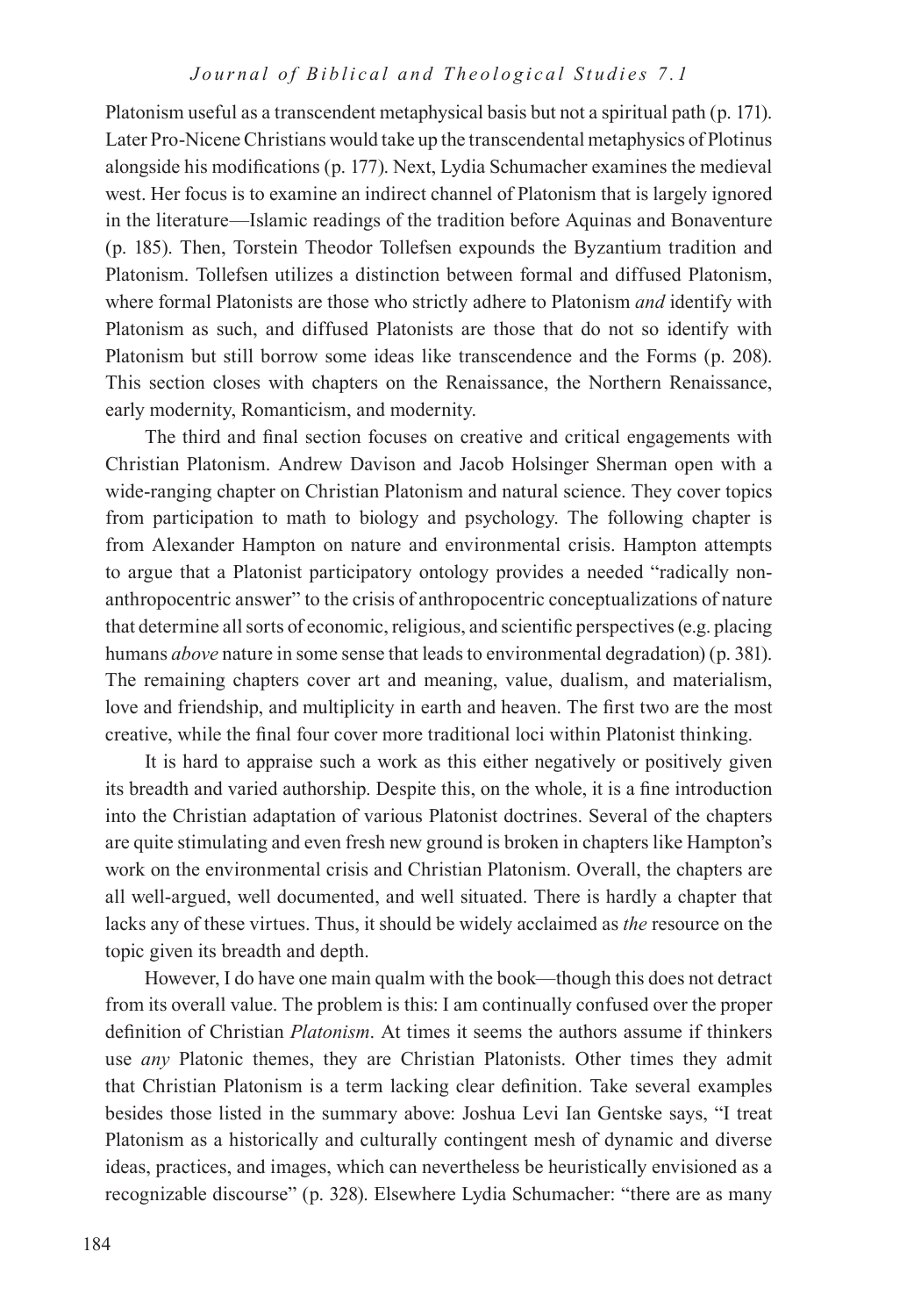kinds of Platonism as there are Platonists" and "the meaning of the term ultimately breaks down" (p. 190). But I find this elastic understanding largely unhelpful given that such a flexible definition ends up reducing to nothing uniquely *Platonist*. When used in this way, I do not know what makes it different than other philosophical traditions that would be comfortable affirming something like divine transcendence. Such a definition of Platonism likely stems from a reliance on Lloyd Gerson's "Ur-Platonism" that defines it negatively by five "anti's": anti-materialism, antimechanism, anti-nominalism, anti-relativism, and anti-skepticism. But while these may be *necessary* conditions of Platonism, they surely are not *sufficient* conditions. For example, traditionally, Platonism has been described as adhering to certain theories of Form and abstract objects. Yet one could reject such theories, affirm the five "anti's" and be considered a Platonist. I do not find such a way of categorizing Platonism especially useful or persuasive. Moreover, the Christian tradition, as shown throughout, has a variegated way of utilizing certain Platonist concepts here. So, when Christian Platonism is defined in this elastic way, it is never clear why it should be called Christian Platonism rather than simply Christianity.

So, how should the biblical-theological student interact with this book? For the student desiring to understand much of the philosophical background to various thinkers throughout the history of the church, I think this resource presents a helpful guide. You will find background on thinkers from Thomas Aquinas to the Cappadocian Fathers. I also think it will prove beneficial for highlighting various shared metaphysical and epistemological assumptions throughout the Christian tradition. It should be noted that the book is not an undergraduate level text. It is best suited for graduate students and requires some level of prior philosophicaltheological knowledge. In sum, I warmly commend *Christian Platonism: A History*. It is carefully argued, well written, and contains several new appropriations of special interest to theologians seeking to retrieve the past for renewal.

> Jordan L. Steffaniak Wake Forest, NC

# **Song, Felicia Wu.** *Restless Devices: Recovering Personhood, Presence, and Place in the Digital Age***. Downers Grove: IVP Academic, 2021. pp. 216.**

How do we understand personal identity in a time where we do not simply go online, but we live online? Song's work in *Restless Devices* examines the question of personal identity in a digital age through the lens of an unapologetic Christian theological anthropology. It takes a supple voice and keen mind to navigate the complexities of digital media to an overwhelmingly uninformed audience about the ethical issues behind technology used every day.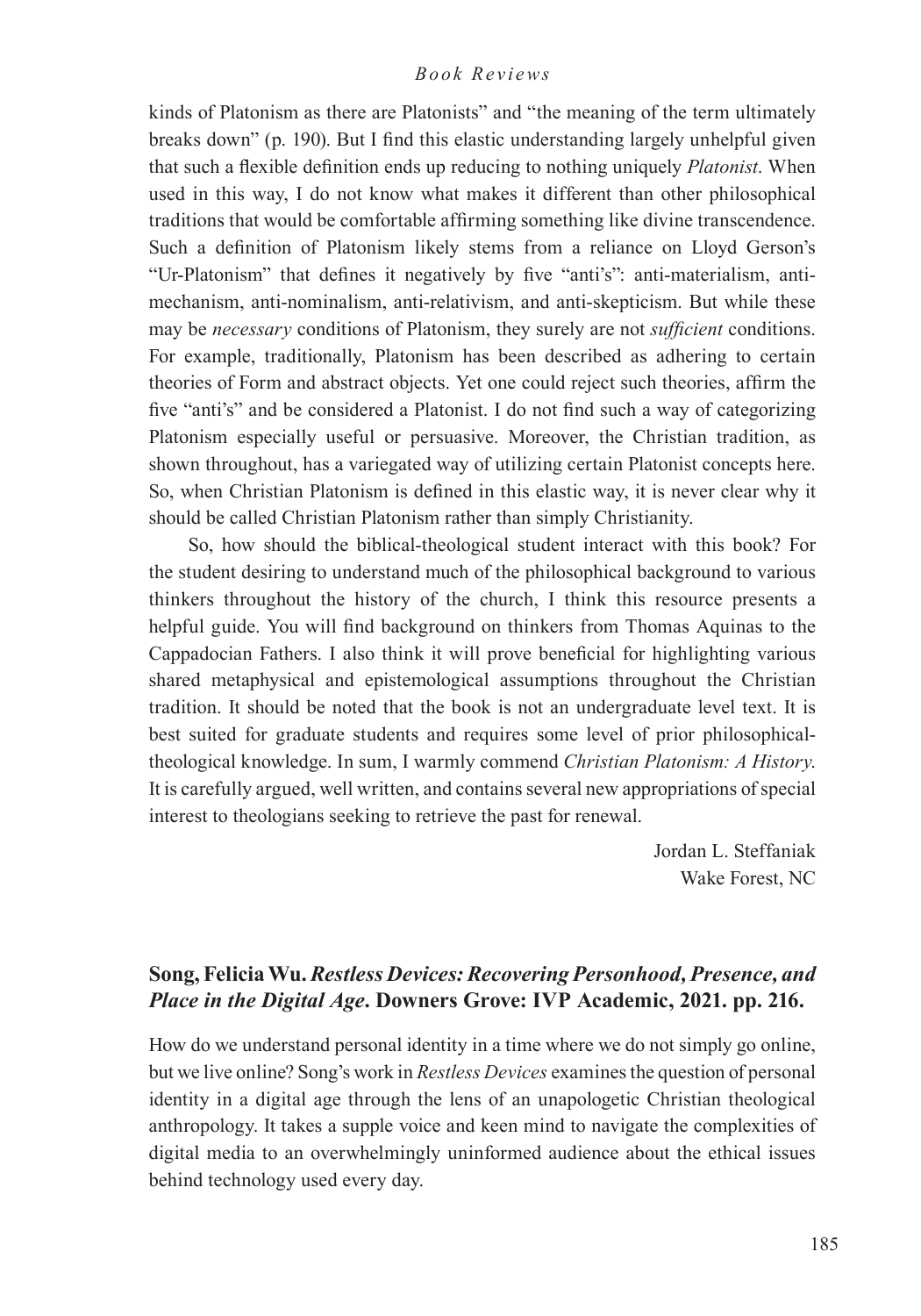The expertise and tenure of Song's work here shine in the landscape of the contents of *Restless Devices*. Anyone studying the ethics of technology understands the complexity of the relationship between the device as a mere instrument and the device as an implement of power. For example, Part 1 ("Being at Altitude; The Terms of Agreement; and The Industrialization of You and Me") examines how "smart" technologies shape the user through the values laden by the producers of said technology (cf. Jürgen Habermas' economic thesis). Tech companies use and exploit behavioral psychology and insights from neuroscience to make addictive products without much concern for the ethical and moral outcomes of the user's relationship. In part 1 (pp. 17–96), Song exposes how Silicon Valley, through tech like social media, has rewired our perceptions of social networks to a series of analytics––will this post attract engagement?

How are users to reconcile personhood, presence, and theological identity in light of the commodification of our social/digital identity? In part 2 (pp. 97–214), Song further examines her thesis that digital technologies often leave us frustrated, exhausted, and isolated, but this disenchantment does not have to be the end of our relationship to technology. Rather than address and engage every issue related to digital technologies, Song goes to the root of the theological and psychological fundamentals of how devices shape us and our appetites for meaning, significance, and security. Instead of taking a Luddite approach to digital technology, Song advises applying a form of the spiritual disciples and practices to the use of our devices, ones that are grounded in spiritual wisdom and community (p. 13).

Song proffers that through understanding the *imago Dei* as a reflection of humans' creation of communion with God, we can adequately situate our relation to one another (p. 111). According to Song, we are tempted to subcontract our fellowship with God for connection with people through the device as an implementation of presence. Imperative to Song's thesis is that we develop counter-liturgies that help us resist this temptation through the practice of spiritual disciplines like a sabbath from our phone or intentional times of disconnection to commune with God's word and His people. Moreover, Song's caution about spiritually disruptive devices links to call for ethical due care about the values laden within the technology be created (p. 27). Thus, the scope of her thesis goes beyond cultivating a digital etiquette but to understanding each device as a spiritually shaping instrument. In the words of Song, "we need to recognize that our souls have appetites" (p. 35), and her book is an introduction to the praxis of spiritual disciplines aimed at ensuring the ensouled body is spiritually cultivated and feed.

*Restless Devices* is a much-needed addition to the literature of theological reflection on media studies. The work is unique in that it proffers a complexity thesis between our devices and spiritual development. Song does not bemoan technology and its usage but rather cautions her readers to consider the theological shaping of the tools we allow into our lives and how they can shape us in both positive and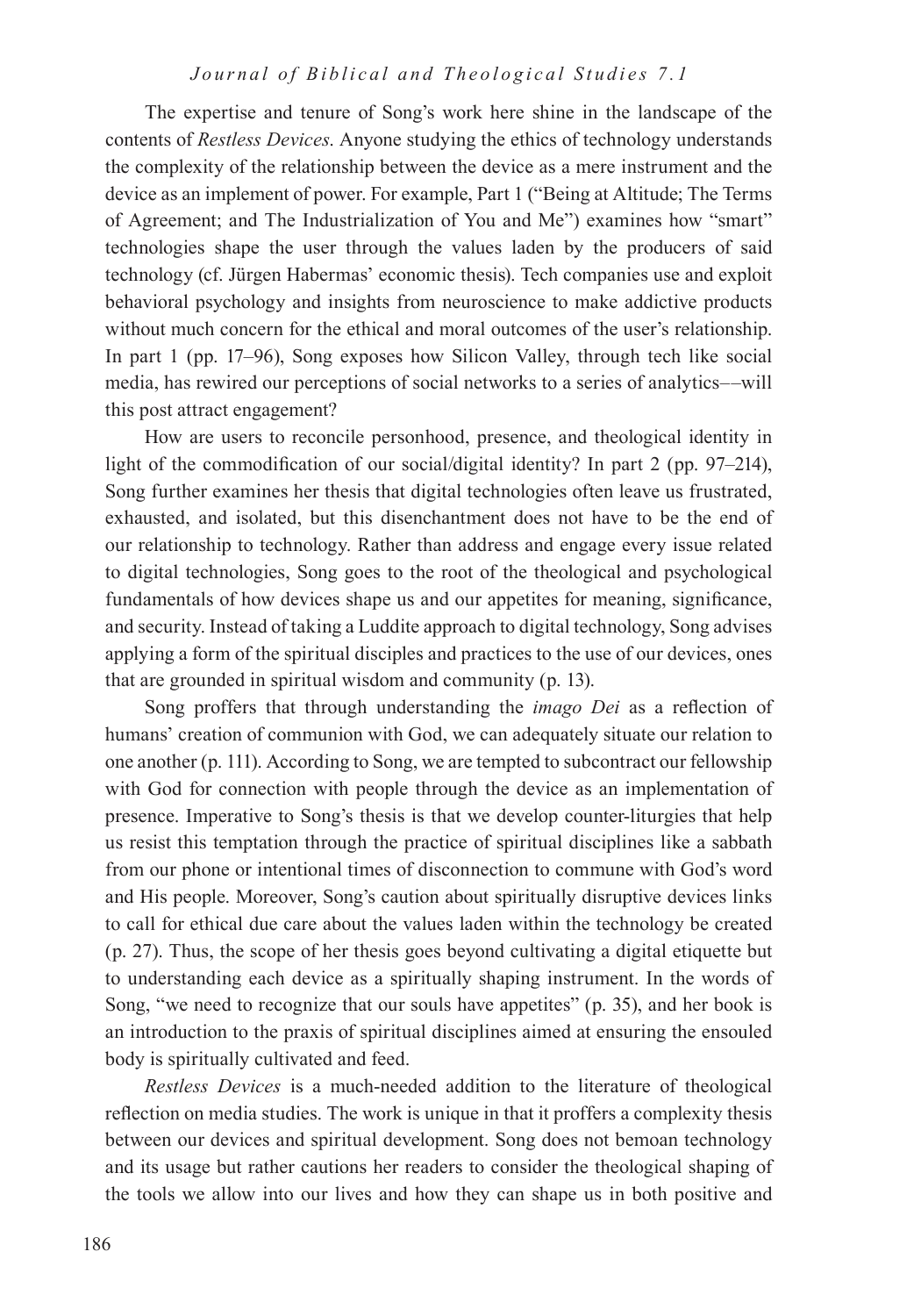negative ways. I would have liked to have further addressed in Song's work within the discussion of personhood and fluidity amid embodied and disembodied spaces. This is not a criticism of her work, but I mention this in hopes that she and others will further explore this topic in later additions and publications. While Song addresses personhood and connects it to the *imago Dei* ("image of God"), a normative reading in Christian theological circles, much more could be said about this topic in our digital age. For example, the incarnation of Jesus is often cited as the model of what we should strive for regarding embodied presence within the local church and our communion with the saints, but this does not mean there is no room for the disembodied presence within digital communities and the powerful connections that can come through digital media. I mention this because there is a temptation to say digital media, and presence through such, is less than embodied physical presence.

Nevertheless, human persons are more than material, and we must be careful to account for the immaterial (i.e., soul) in the life of faith and cultivation of the soul, and there is hope for such because of the incarnation, which goes far beyond mere physical presence. I believe Song would agree with the assessment, and I do not see the absence of this topic as a weakness of her work; in fact, I see *Restless Devices* as a primer for these conversations as virtual reality and future digital media becomes more integrated into the life of faith and the local church. Song's work in *Restless Devices* deserves serious consideration by the academic and lay reader alike. Her work would make a great addition to any Christian ethics course on the undergraduate or graduate level because of its scholarly rigor and *telo*s aimed toward praxis in the local church.

> Joshua K. Smith, PhD North Morton Baptist Church Morton, MS

# **Kim, Matthew.** *Preaching to People in Pain***:** *How Suffering Can Shape Your Sermons and Connect with Your Congregation***. Grand Rapids, MI: Baker Academic, 2021, xvi + pp. 223, \$21.66, paperback.**

With the heart of a pastor, the mind of a theologian, and the skill of a soul-surgeon, Matthew Kim navigates the turbulent waters of pain. This insightful work will "encourage pastors to preach less pain-free sermons and to preach more pain-full sermons where preachers disclose their suffering and pain" (p. xi). Kim (Ph.D., University of Edinburgh) serves as the Professor of Preaching and Practical Theology at Gordon-Conwell Theological Seminary in Hamilton, MA, as well as past president of the Evangelical Homiletics Society. He is a seasoned pastor and prolific author of works such as *Preaching with Cultural Intelligence* and *Homiletics and Hermeneutics*: *Four Views on Preaching Today*.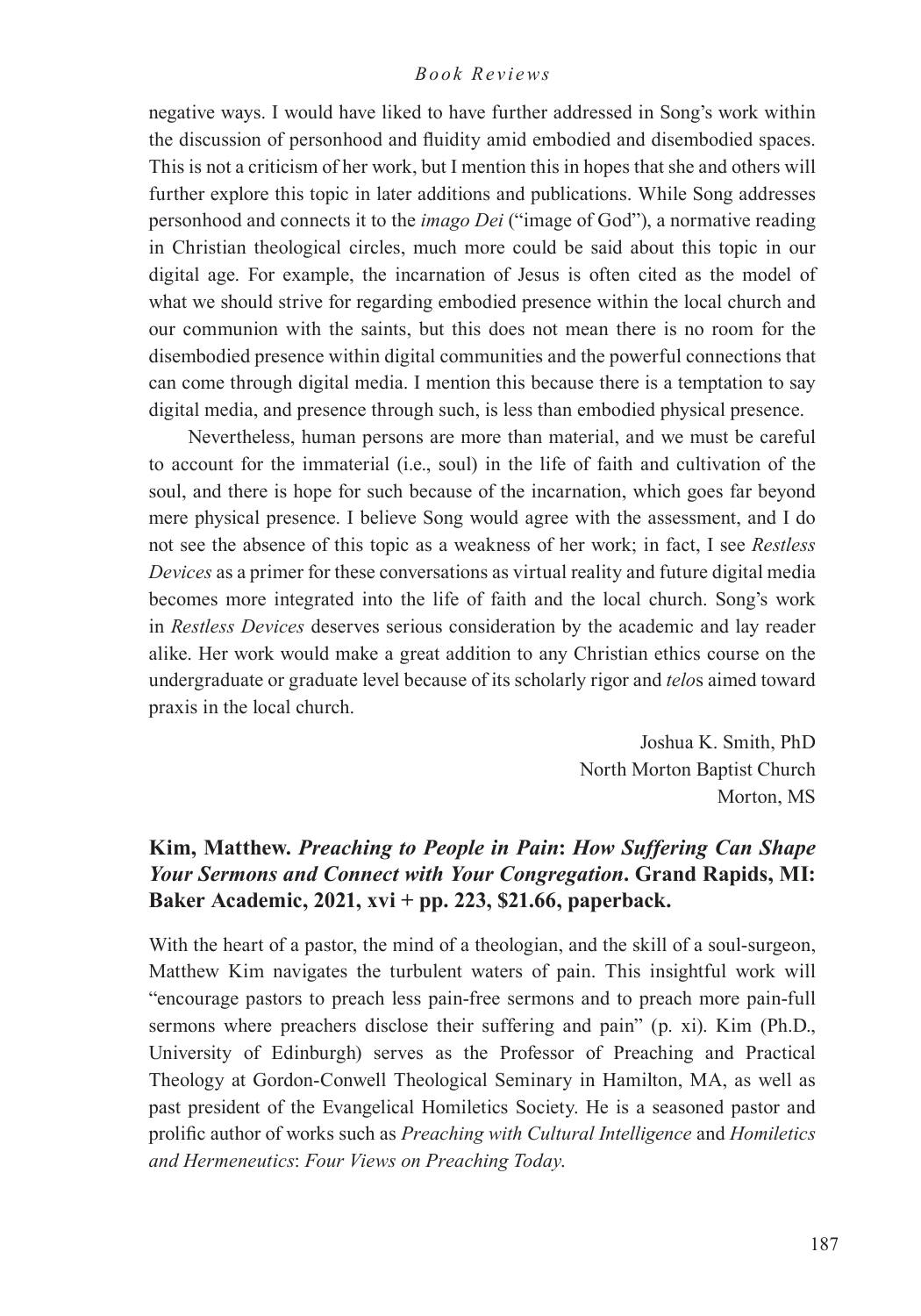*Preaching to People in Pain* is a balm for each preacher's soul as well as their weary flock. If after reading this book, you can see the value of preaching on pain, then Kim has fulfilled his goal (p. 201). He arranges his work into two units: *Naming the Pain* (three chapters) is an invitation to authentic dialog concerning how and why pastors and congregants suffer pain, with a clear process for the task of preaching on pain (p. xii). In *Preaching on Pain* (six chapters) Kim investigates six distinctive categories of pain that hearers frequently conceal (p. xiii). Each chapter concludes with a Kim sermon addressing that particular pain. There is a helpful Appendix with a *Worksheet for Understanding Pain* (pp. 205-211).

Chapter 1 alone is worth the price of this book, for it addresses the elephant in the room – the pain of the preacher. Kim admits what most pastors will not admit, "I can count on one hand the number of times that a church member asked me how I was doing and actually cared enough to listen to my pain and suffering" (p. 3). Should pastors preach on pain regularly, even revealing their own? He supplies some "*Pitfalls of Preaching on Pain"* and the danger of the preachers' self-disclosure, for it will 1) damage listeners' faith in God, 2) diminish pastoral authority, 3) focus the sermon excessively on the preacher, and 4) make for repetitive sermons (pp. 9-12). Conversely, there are "*Benefits of Sharing our Suffering*," which will 1) humanize us, 2) connect us with people and their pain, 3) help us model how to overcome pain, and 4) help us become self-ware (pp. 12-15).

*Listeners' Pain* comprises chapter 2. Weighty is the baggage that listeners live with and bring to worship every week (p. xii). Many pastors have lost their way and instead, "Pastors might like the stage on which to preach but no longer want to serve as a pastor to others and be involved in their painful, messy lives" (pp. 21-22). A way is offered to create an "inventory" of listener and church pain (pp. 24-25). While noble, one might wonder about the time-consuming process of this daunting task. Kim also provides a preaching strategy to address pain and reorder the hearers' biblical and theological mindset, we should preach: 1) to expect to suffer, 2) to lower one's expectations (people disappoint), 3) against entitlement and ingratitude, 4) to educate and reconcile the church, 5) a big God and small problems, 6) lament without an immediately happy ending, and 7) for spiritual maturity (pp. 27-34).

Chapter 3 "invites us to consider some of the key elements for preaching on pain and an initial pathway for how we can preach on pain intentionally and end effectively" (p. 35). Kim provides a template called *Preparatory Questions to Preach on Pain*: 1) Which passage will I preach on, 2) What type of pain/suffering is revealed in the text, 3) How does the Bible character or biblical author deal with the pain, 4) How does this pain in the text relate to our listeners' pain, 5) What does this pain say about God and his allowance of pain, 6) How does God / Jesus / the Holy Spirit help us in our suffering, 7) How can their preaching show care and empathy, 8) How can we share this pain in a Christian community, and 9) How will God use our suffering to transform us and bring himself glory (pp. 36-41).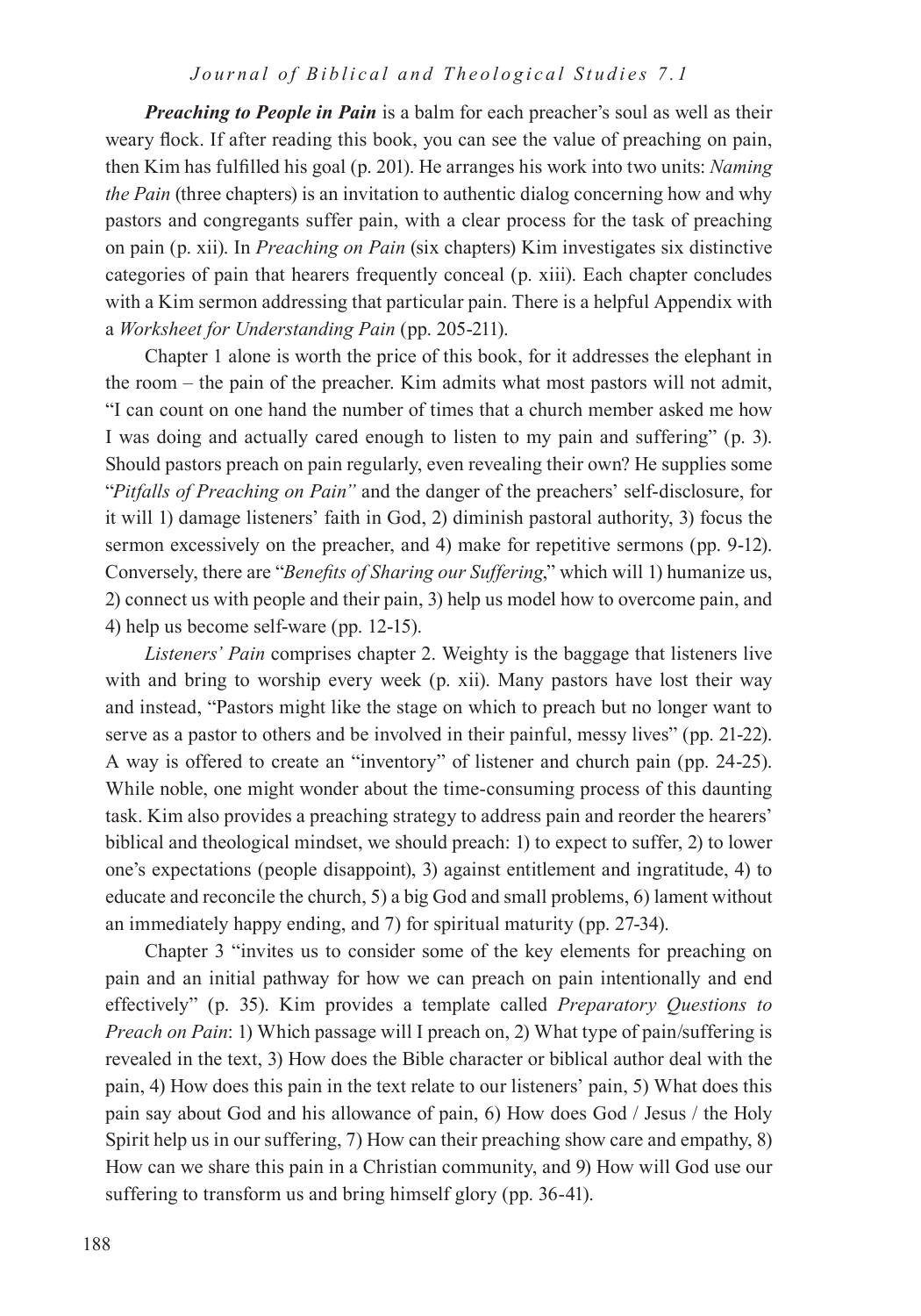Part 2 (chapters 4-9) deals with six areas to consider when dealing *with* and preaching *on* pain: 1) decisions, 2) finances, 3) health issues, 4) losses, 5) relationships, and 6) sin. For each of these subjects, the *Nine Preparatory Questions for Preaching on Pain* are asked, followed by *Principles for Preaching* on that specific painful issue. Kim reminds us that "ministry requires pulpit time and people time. Imbalance will lead to ineffective preaching and ineffective discipleship" (p. 142).

This work has several strengths. *First*, the weight given to addressing pastoral pain is commendable. Kim asserts, "Pastors are not immune from encountering unspeakable tragedy and hardship. If we believe in the power of the local church, why, then, are we so reluctant to share struggles with our beloved Christian communities? (p. 4). Of the few books that address this topic, his is most insightful for he offers a roadmap for wisely disclosing pain in the pastor's life (p. xii). Sagaciously he states "we cannot allow ourselves to stand "above the congregation" as if we are better than they. We can admit and share our pain and suffering with judiciousness" (p. 5). *Second*, one may, by first impression believe Kim will try to hammer pains' *square peg* into preachings' *round hole*. Rest assured Kim always prioritizes the text, "I hope that after reading this book you will agree with me that speaking on suffering regularly, *and as you're preaching pericope warrants*, will contribute to increased vulnerability and congregational change (p. xv). He states further, "I am not arguing that every single sermon must address pain and suffering. This would be unfair, unwise, and unfaithful to Scripture and its assortment of genres and passages … As a general rule of thumb, we can preach on pain and suffering when the sermon text addresses it" (pp. 35-36). *Finally*, his emphasis on compassion or *preach with your presence* is a much-needed word*.* This type of preaching occurs in "a hospital room, palliative care center, waiting room, home visitation, police station, courtroom, prison, and other physical locations where they are" (p. 46). He concludes, "Preaching on pain involves more than simple proclamation. It requires active participation and empathy" (p. 202).

**This book is homiletical and pastoral gold. To be sure,** "Scripture exposes suffering and pain because God provides solutions for us and *is* the solution for the Christian" (p. 9). It serves as a stark reminder that preaching and pastoral ministry can never be divided (Acts 20:28; 1 Pet 5:2; 2 Tim 4:2) and it also reminds us that we are to preach *to* pain, but sometimes we will preach *with* pain. This excellent work is for every vigilant shepherd of God's flock and every professor who trains shepherds in preaching and pastoral ministry. For other helpful works see Timothy S. Laniak *Shepherds After My Own Heart*: *Pastoral Traditions and Leadership in the Bible* (IVP Academic, 2006) or Brent A. Strawn *Honest to God Preaching*: *Talking Sin*, *Suffering*, *and Violence* (Fortress Press, 2021). This is a must-read for every shepherd who takes their calling, their preaching, their *pain,* and *that of their flock* seriously.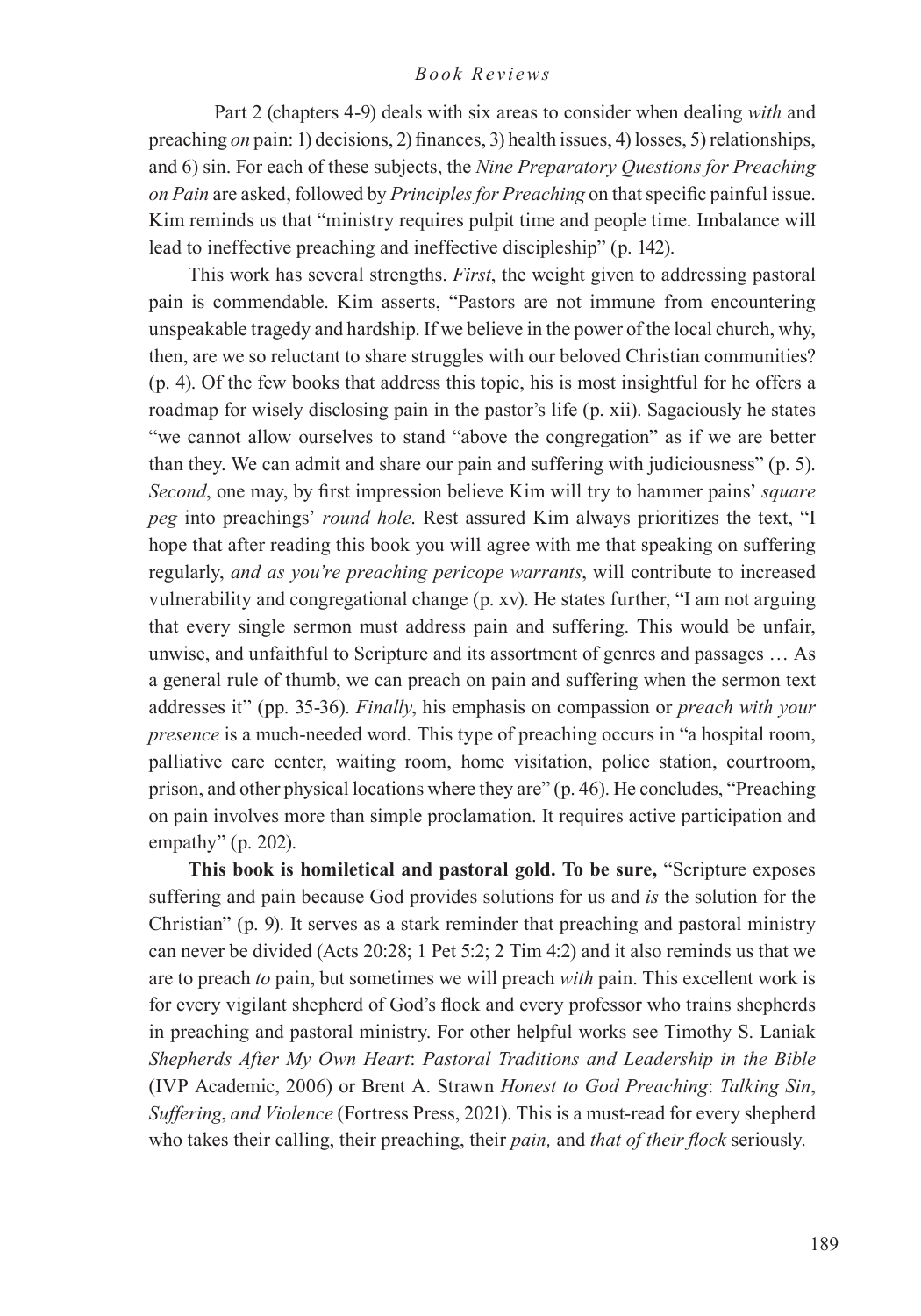Tony Alton Rogers Southside Baptist Church, Bowie, TX

# **Jamieson, Bobby.** *The Path to Being a Pastor: A Guide for the Aspiring***. Wheaton, IL: Crossway, 2021, 185, \$17.99, paperback.**

Bobby Jamieson is an Associate Pastor at Capitol Hill Baptist Church in Washington, D.C. Formerly, Jamieson was an assistant editor for 9Marks. He did his doctoral work at the University of Cambridge and his MDiv from The Southern Baptist Theological Seminary. He has written on all areas of pastoral ministry, including *Guarding One Another: Church Discipline, Leading One Another: Church Leadership, and Hearing God's Word: Expositional Preaching*.

*The Path to Being a Pastor* is a brief discussion about the necessary conversations that need to be had before one goes from participant to pastor. When one becomes a pastor, they join an elite group that God has used to do mighty works. Jamieson maintains that some have made this leap without realizing what they are getting involved in. As a result, the churches have suffered, and pastors have experienced burnout. Although Jamieson admits to not having been a pastor himself, he has helped many on the journey. This book is the fruit of that labor. The first third of the book sets up the dialogue about whether or not someone should enter pastoral ministry by discussing the move away from the common language of being "called" and finding certainty that one meets the necessary qualification. The second portion involves moving from saying you will be a pastor to implementing the groundwork used in the pastoral position. This section is the heart of the book. It includes but is not limited to the things that a would-be minister of the Gospel should already be doing. The final section acts as a summary and gives final advice on how to enter the ministry.

In the preface, Jamieson states that the book's thesis is not a direct map for entering ministry but is to "provoke" his reader (p. 13). Instead, he says that his goal is to incite thought. The topics listed are what a would-be pastor should be discussing with the pastor or elder who is discipling them. Before getting into the book, it is essential to note the similarities between this book and another would be manual for those entering the pastorate: Richard Baxter's *The Reformed Pastor*. Both are relatively brief, but the similarities more so lie in the fact that both exclaim that the primary steps in preparation for the role of shepherd include shepherding oneself. One cannot lead others to a proper theology if they do not have one. One cannot catechize others if they have not catechized themselves. One cannot spread the Gospel to others if they have not (and do not daily) preach the Gospel to themselves.

While many books leave their most important themes until the end, Jamieson begins with his. Pastoral ministry has the sense of being set apart or called to this particular vocation. Rather than ask, "are you called?" Jamieson asks, "are you qualified?" While it is only explicit in the beginning chapters, most of the book is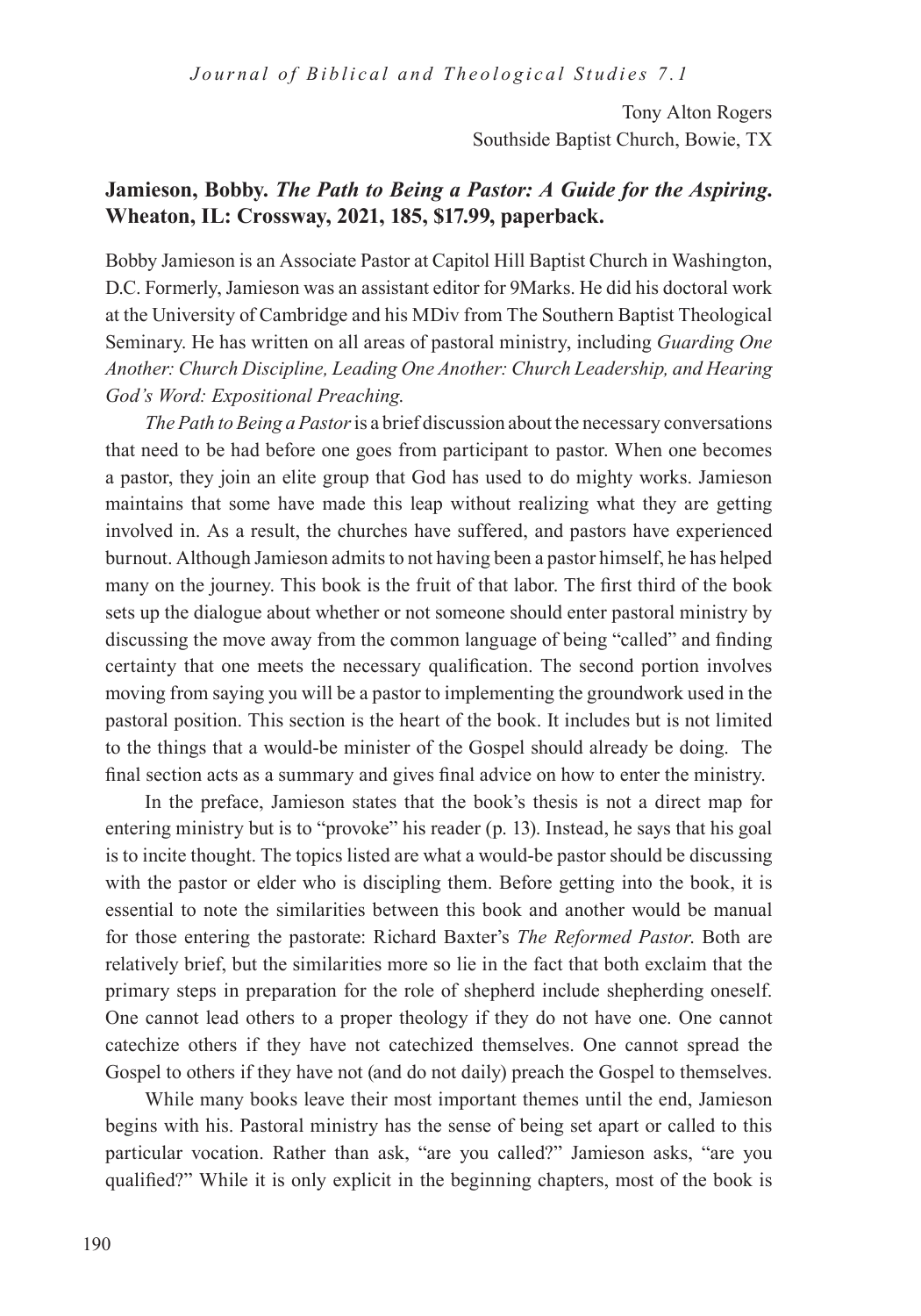about being a pastor to oneself and discerning whether one is truly qualified for the position. For Jamieson, the question of being called leads to ego and focuses on the self rather than Jesus. Jamieson qualifies being called as a way of the "would-be preacher," stating that he is qualified for ministry. This is different from being set apart by church leadership, observed, and then set apart for ministry work. Calling also necessitates that one meets specific qualifications. For that reason, the bulk of the book focuses on fleshing out those qualifications.

It is not easy to name all the tools in a pastor's bag, especially in a book with less than two hundred pages. It is even more challenging to distinguish which ones are essential or merely beneficial to pastoral ministry. Nevertheless, that is Jamieson's goal. It is a short list, not an extensive one. Pastor, there may be tools that Jamieson did not mention, but as he says in the early pages, his goal is to provoke. His chapters on seeking counsel are to help one seek out more mature believers and pastors more senior. He mentions safeguards to avoid falling into the traps that so often are attached to pastors' names as news about them being removed for things like "moral failures." Jamieson's lessons are for pastors, but they are also helpful for lay leaders. For example, everyone in the church can benefit from the short section on memorizing Scripture (p. 80-81). Jamieson's Calvinistic theology does shine through, especially in his selection of pastors and scholars to quote, like Carson, Vanhoozer, and Schreiner. Spurgeon features prominently like many books of pastoral ministry, but there is not so much reliance that one must subscribe to this theology to benefit.

Jamieson offers a brief and fantastic resource for those entering the pastorate and those interested in pastoral ministry. It raises thought-provoking questions dealing with pursuing the call to pastoral ministry.

> Matt Crawford, ThM Westview Baptist Church, Wichita, Kansas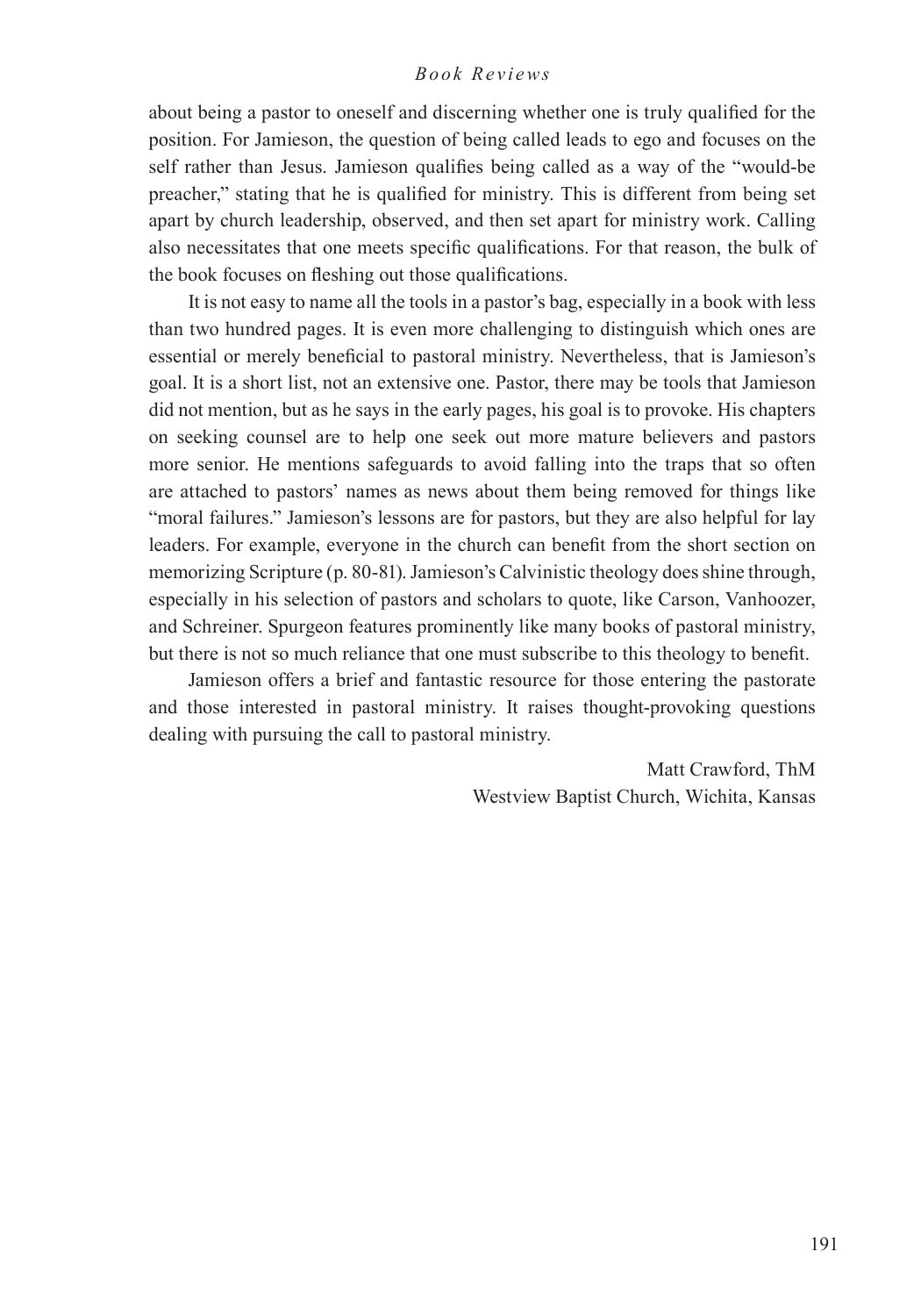# **Book Review Index**

| Classical Syriac by Arman Akopian (Reviewed by William B. Bowes)  135                                                                                                    |
|--------------------------------------------------------------------------------------------------------------------------------------------------------------------------|
| A Biblical Aramaic Reader: With an Outline Grammar by Takamitsu Muraoka (Reviewed                                                                                        |
| Basics of Biblical Aramaic: Complete Grammar, Lexicon, and Annotated Text by Miles V.                                                                                    |
| Deuteronomy 28 and the Aramaic Curse Tradition by Laura Quick (Reviewed by                                                                                               |
| Death and the Afterlife: Biblical Perspectives on Ultimate Questions by Paul R.                                                                                          |
| God's Messiah in the Old Testament: Expectations of a Coming King by Andrew T.                                                                                           |
| Seriously Dangerous Religion: What the Old Testament Really Says and Why It Matters                                                                                      |
| Understanding the Jewish Roots of Christianity: Biblical, Theological, and Historical<br>Essays on the Relationship between Christianity and Judaism edited by Gerald R. |
| The Story of Sacrifice: Ritual and Narrative in the Priestly Source by Liane M. Feldman                                                                                  |
| Inscriptions from the World of the Bible: A Reader and Introduction to Old Testament<br>Northwest Semitic by Peter Bekins (Reviewed by Paul R. Raabe)  156               |
| God's Mediators: A Biblical Theology of Priesthood by Andrew S. Malone (Reviewed by                                                                                      |
| Why Read the Bible in the Original Languages? by Takamitsu Muraoka (Reviewed by                                                                                          |
| The Serpent and the Serpent Slayer by Andrew David Naselli (Reviewed by Travis                                                                                           |
| Exegetical Gems from Biblical Greek: A Refreshing Guide to Grammar and<br>Interpretation by Benjamin L. Merkle (Reviewed by Daniel Graham)  165                          |
| Dating Acts in its Jewish and Greco-Roman Contexts by Karl L. Armstrong (Reviewed                                                                                        |